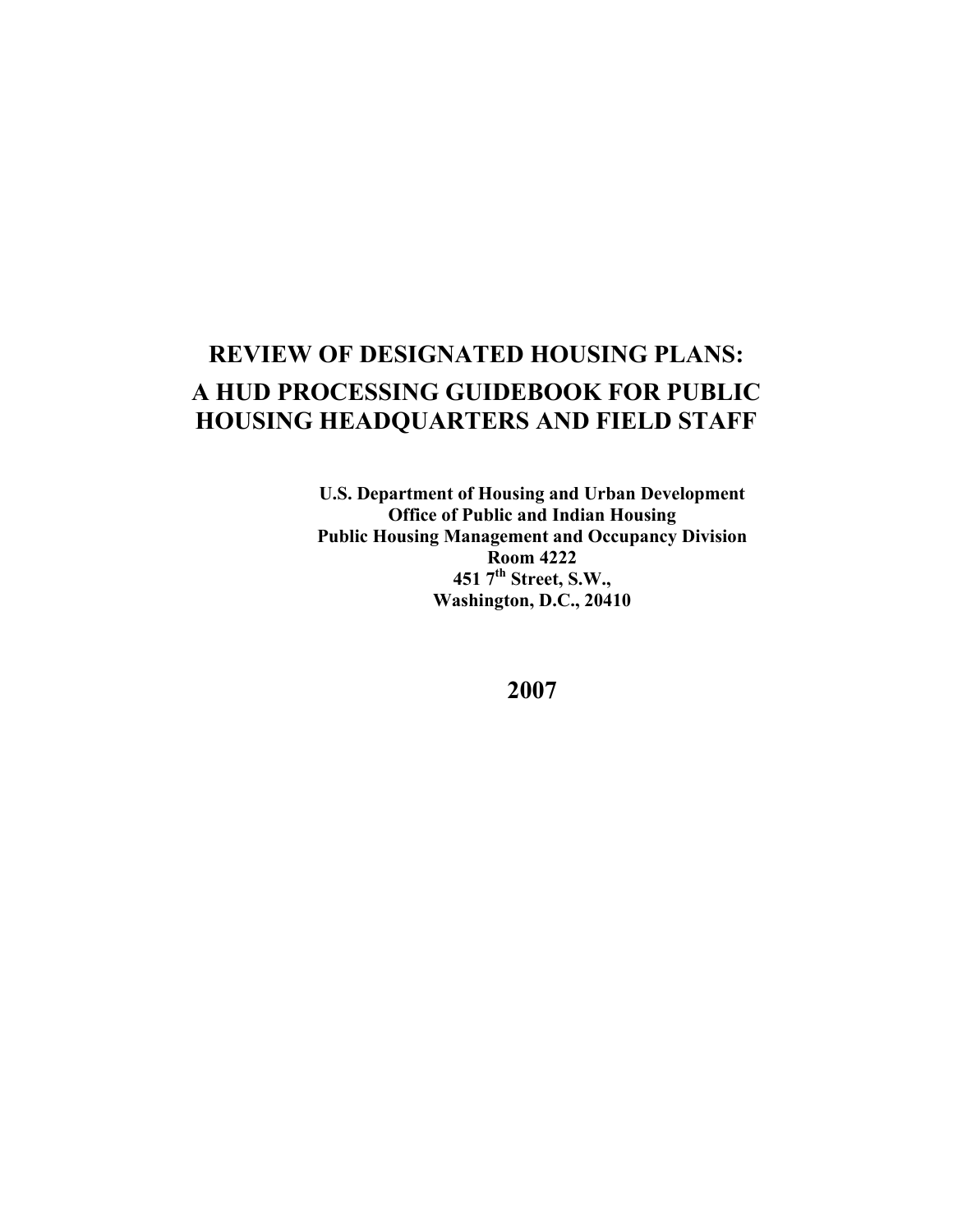# **Table of Contents**

|                                                                           | 4  |
|---------------------------------------------------------------------------|----|
|                                                                           | 5  |
|                                                                           | 6  |
|                                                                           | 8  |
| Step One: Receiving Plans, HQ PIH Review, Distribution, and File Setup    | 8  |
|                                                                           | 9  |
| Step Three: HQ PIH Collaborative Discussions With the PHA                 |    |
|                                                                           | 9  |
|                                                                           | 10 |
|                                                                           | 11 |
|                                                                           | 12 |
|                                                                           | 13 |
|                                                                           | 13 |
|                                                                           | 13 |
|                                                                           | 14 |
|                                                                           | 16 |
|                                                                           | 17 |
|                                                                           | 17 |
|                                                                           | 18 |
| Step Three: HQ PIH Collaborative Discussions With the PHA (through PH and |    |
|                                                                           | 18 |
|                                                                           | 19 |
|                                                                           | 20 |
|                                                                           | 21 |
| <b>Part VI: Appendices</b>                                                |    |
|                                                                           | 22 |
| Appendix II: Notice PIH 2007-01 (HA) Reinstatement of Notice PIH 2006-1   | 25 |
|                                                                           | 34 |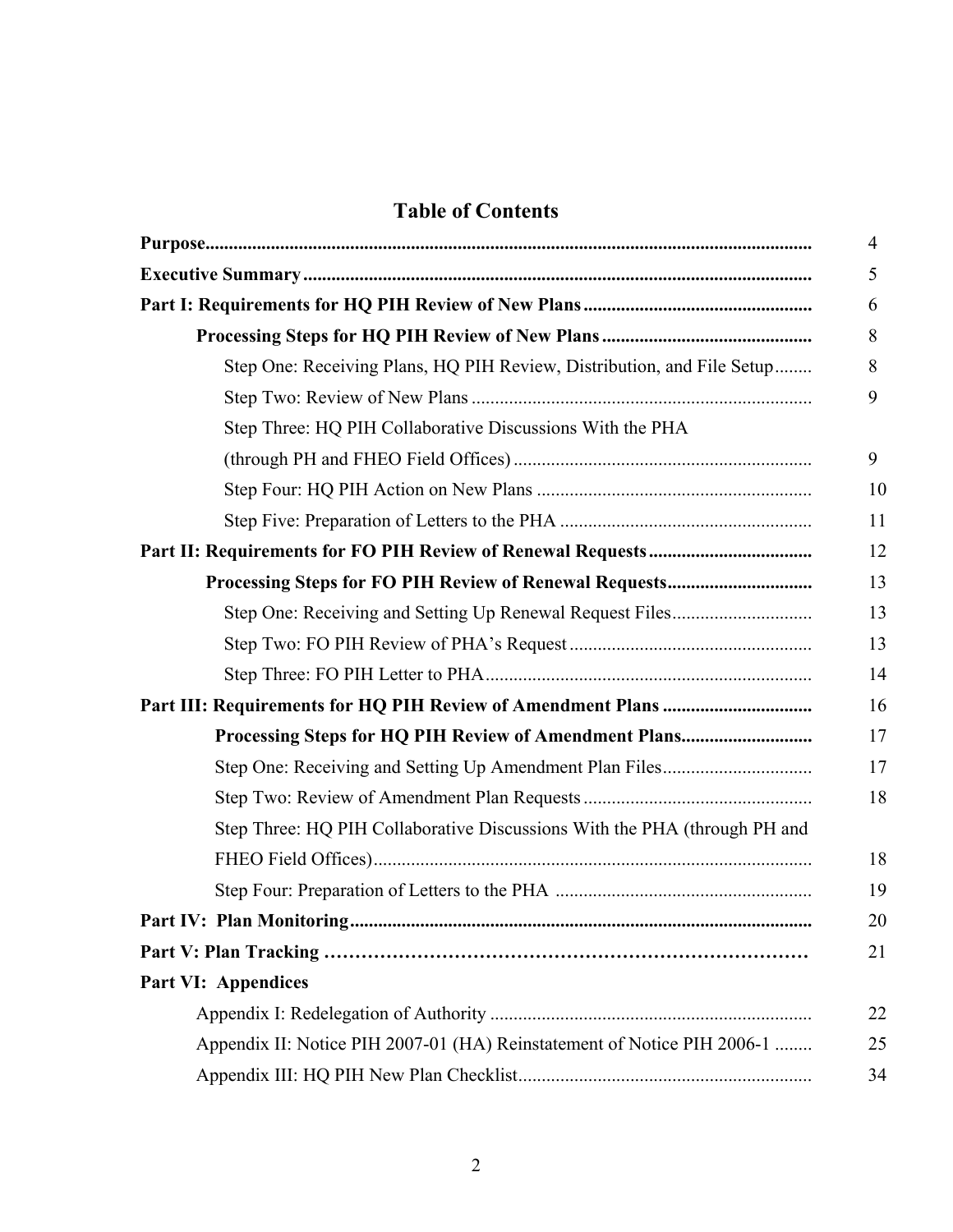| 39 |
|----|
| 44 |
| 46 |
| 48 |
| 50 |
| 52 |
| 54 |
| 55 |
| 57 |
| 59 |
| 60 |
| 62 |
| 64 |
| 72 |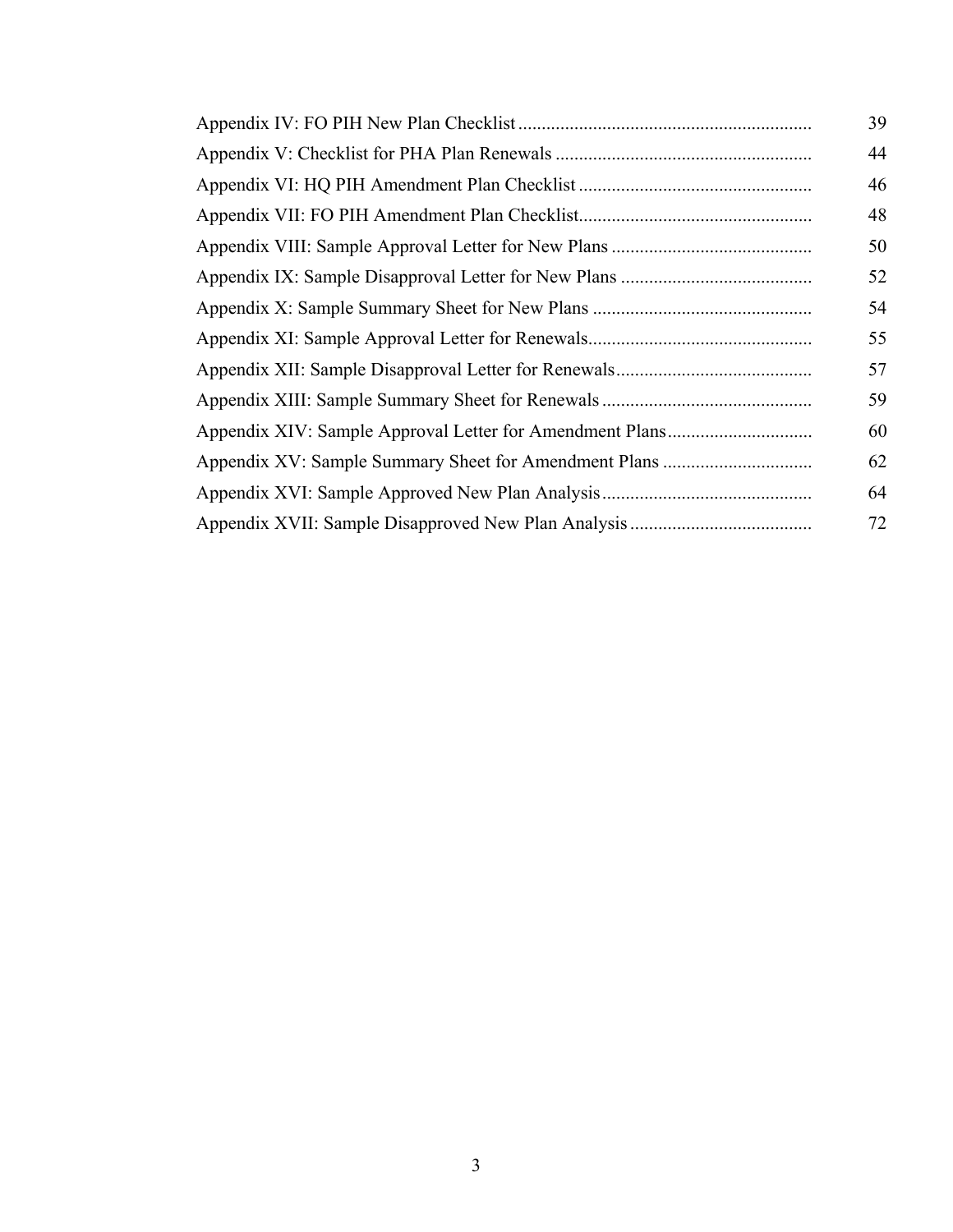#### **PURPOSE**

This Guidebook explains the streamlined process that the U.S. Department of Housing and Urban Development (HUD) Public and Indian Housing (PIH) staff will use for reviewing Designated Housing Plans (Plan) submitted by Public Housing Agencies (PHAs). The Plans seek to designate housing for elderly families, disabled families, or elderly and disabled families. The designated housing can consist of part of a building, an entire building, multiple buildings, or a percentage of units in a specific building.<sup>1</sup> The authority and requirements governing designation are contained in Section 7 of the United States Housing Act and Notice PIH 2007-01 (HA). This authority permits PHAs to designate housing after developing a Designation Plan, which must be approved by HUD and requires HUD to notify the PHA within 60 calendar days of submission whether its plan complies with the requirements. The 60 calendar days run consecutively and may not be interrupted. If HUD does not notify the PHA within 60 calendar days, the Plan is automatically approved.

HUD's role in the designation process is to conduct a review of the plans in accordance with the requirements of 7 (d) of the United States Housing Act and Notice PIH 2007-01 (HA). Just as each community has a unique mix of people, housing needs, and housing supply, each Designated Housing Plan must be assessed individually. Therefore, HUD staff members need to exercise their judgment and work directly with the parties involved in the designation process to arrive at the best possible solution for the locality.

<sup>&</sup>lt;sup>1</sup> In the last instance, when the PHA designates a percentage of units in a building or buildings, the units need not be contiguous, or even identified by apartment address, but can instead "float" based upon which units are ready for occupancy when the percentage drops below its target and the qualified applicant is offered a unit.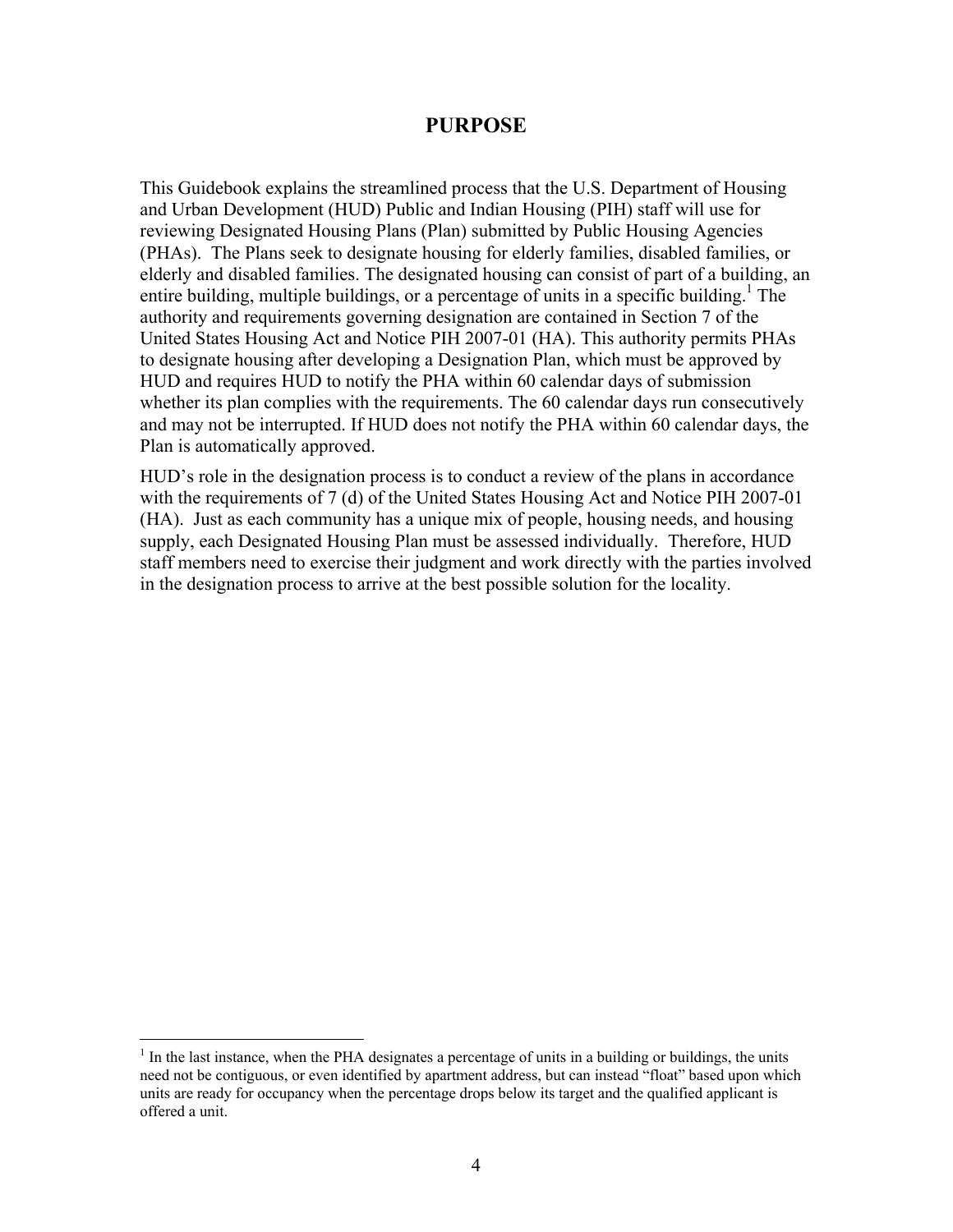# **EXECUTIVE SUMMARY**

To simplify HQ PIH's review of Designated Housing Plans, the processes and general guidance outlined in this *Guidebook* are presented in four separate parts. Included in the Guidebook are steps HQ PIH must follow to help PHAs meet certain conditions that will make a Plan approvable.

Part one describes the process for reviewing new Plans (new Plans are in effect for 5 years from the date they are approved), by HQ PIH staff with input from the respective FO PIH and the Office of Fair Housing and Equal Opportunity (FHEO).

Part two describes the process for reviewing requests for 2-year renewals beyond the approved 5-year period, which is handled exclusively by the FO PIH with input from the local FHEO staff.

Part three describes the process for reviewing Plan amendments. HQ PIH is responsible for reviewing requests to amend an active Plan, with input from the appropriate local public housing field office. The original 5-year duration of an approved Plan is unaffected by subsequent amendment(s).

Part four provides a brief overview for the tracking and maintenance of data regarding Designated Housing Plans. It also provides a timetable for FO PIH to notify PHAs when their Plans will expire.

Part five includes appendices that HQ PIH staff should use when reviewing the Plans. Appendices IV, V and VII include three checklists to assist FO PIH in the review process: to gather input on original Plans, to collect information for reviewing and if applicable, grant or deny PHA renewal requests, and to provide comments on requests for Plan amendments respectively.

The streamlined processes outlined in this *Guidebook* are in accordance with HUD Notice PIH 2007-01 (HA), that supersedes PIH Notice 97-12, extension Notice 2002-12, and makes all previous regulations including 24 CFR 945 and guidance that are in conflict with this Notice null and void.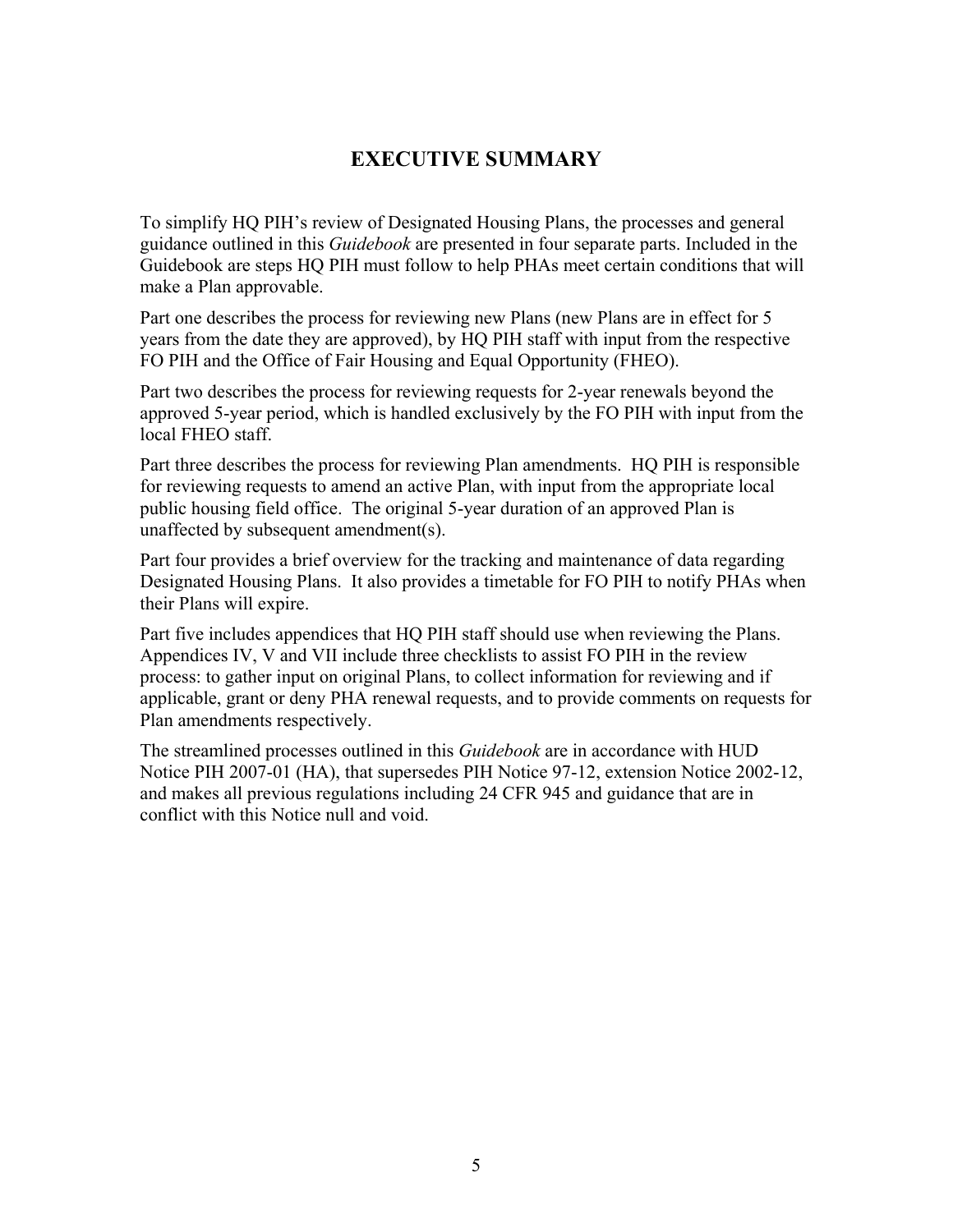# **PART I: REQUIREMENTS FOR HQ PIH REVIEW OF NEW PLANS**

As described in Notice PIH 2007-01 (HA), HQ PIH must conduct a review of a PHA's Plan for the PHA to receive approval to designate a project (or portion of a project) for elderly only or for persons with disabilities only. Applications to designate housing must be submitted on the agency's official letterhead, and signed by the PHA's Executive Director. This will serve as certification that the data/details contained in the proposed Plan are accurate. The Plan must address and comply with the following criteria:

- Be complete in significant matters;
- Be compliant with applicable requirements;
- Provide no evidence that challenges, in a substantial manner, any information provided in the Plan; and
- Not contradict any other data available to the field office.
- A. Justification for Designation. A PHA must establish that the designation of the project is necessary to achieve the housing goals for the jurisdiction under the Comprehensive Housing Affordability Strategy (CHAS) part of the Consolidated Plan (CP) and to meet the housing needs of the low-income population of the jurisdiction.
- B. Project Description. A Plan must include: a description of a project (or portion of a project) to be designated; the types of tenants for which the project is to be designated; any supportive services to be provided to tenants of the designated project (or portion); and how the design and related facilities (as such term is defined in Section 202 (d)(8) of the Housing Act of 1937 as such statute existed prior to October 1, 1991) of the project accommodate the special environmental needs of the intended occupants (see Appendix III).
- C. Alternative Resources. A Plan must include a description of any plans to secure additional resources or housing assistance to provide assistance to families that may have been housed if occupancy in project were not restricted pursuant to this section.
- D. No Eviction or Lease Termination Due to Designation. A PHA may not evict or terminate the lease of any tenant lawfully residing in a dwelling unit in public housing because of the designation.
- E. Voluntary Relocation Because of the Designation. A PHA must provide the following to persons and families who agree to be relocated in connection with a designation:
	- 1. A notice of the designation and an explanation of available relocation benefits, as soon as is practical, for the agency and the person or family;
	- 2. Access to comparable housing (including appropriate services and design features), which may include tenant-based rental assistance under the Housing Choice Voucher Program, at a rental rate paid by the tenant that is comparable to the unit from which the person or family has vacated; and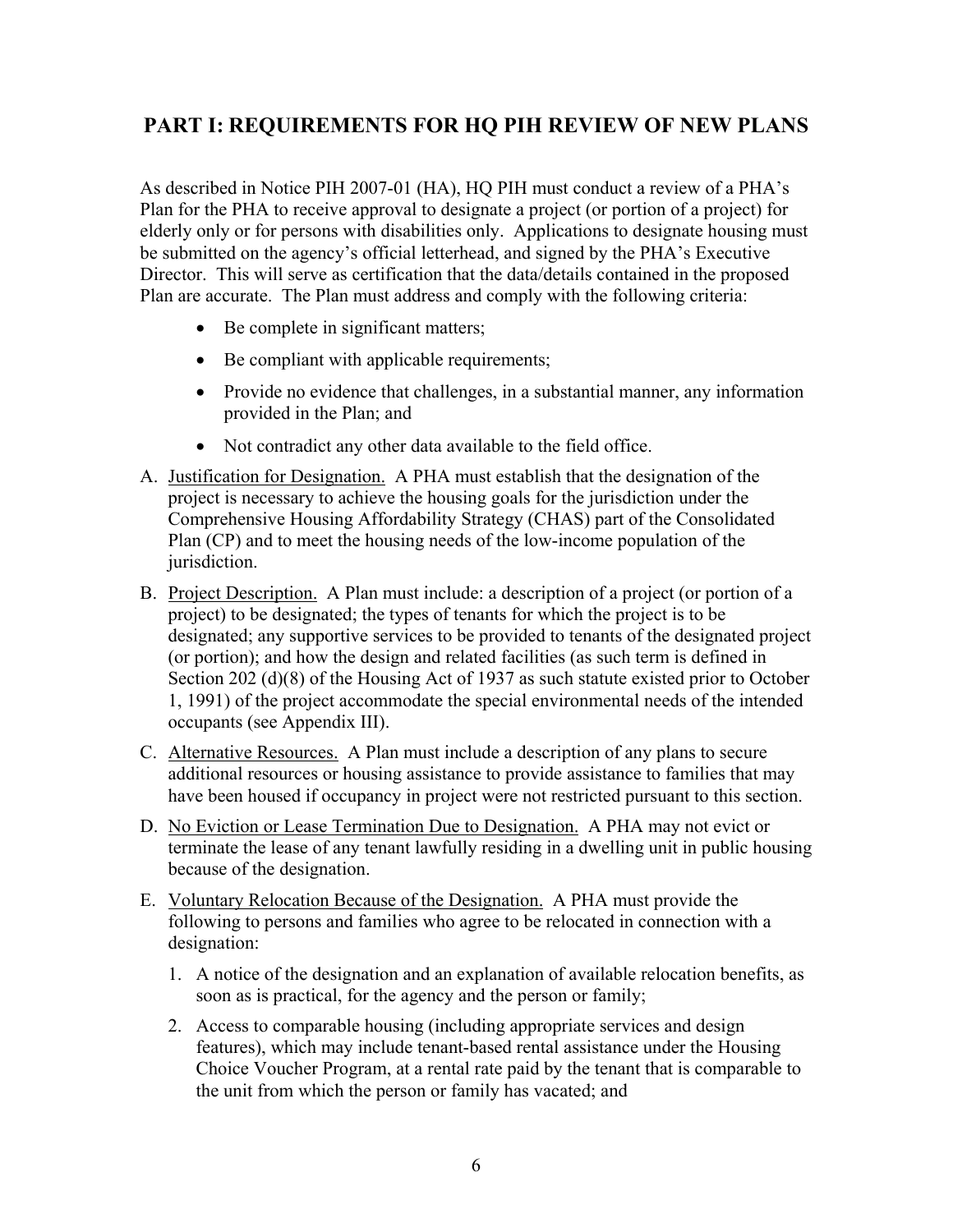- 3. Payment of actual, reasonable moving expenses.
- F. Inapplicability of Uniform Relocation Assistance and Real Property Acquisition Policy Act of 1970. Tenants may not be considered to be displaced for purposes of the Uniform Relocation Assistance and Real Property Acquisition Policy Act of 1970<sup>2</sup>, because of the designation of any existing project or building, or portion thereof, of public housing.

G. Eligibility of near-Elderly Families. If the housing agency determines that there are insufficient numbers of elderly families to fill all the designated units, the housing agency may provide in the Plan that it will admit near elderly families to a project (or portion of a project) designated for occupancy by only elderly families. The definition contained in 24 CFR 5.403 specifies that near-elderly is a family whose head, spouse or sole member is between the ages of 50 and 61 years of age.

# **Duration of Designation**

All designations remain in effect for 5 years from the date HQ PIH approves the Plan. A PHA may request to amend its Plan before the expiration of the 5-year period by submitting updated information to HUD Headquarters: Public and Indian Housing, Public Housing Management and Occupancy Division, Room 4222. An amended Plan will have the same expiration date as that of the original/renewal Plan.

#### **Time-frame for HUD Review**

Sixty calendar days from the date a Plan is received, HQ PIH must conduct a review and notify the PHA whether or not the Plan complies with requirements set forth in Notice PIH 2007-01 (HA). The 60 days run consecutively and may not be interrupted. If HQ PIH fails to complete its review and notify the PHA within the 60 day time frame, the Plan is automatically approved.

#### **Plans that Do Not Comply**

If a Plan, as submitted, does not comply with the statutory requirements, HQ PIH must notify the PHA of the reasons for the Plan's noncompliance and any modifications necessary for the Plan to be approved. HQ PIH may request additional information from the PHA, if needed. HUD must reject a Plan if:

- The Plan is incomplete in significant matters; or
- The Plan is not compliant with applicable requirements;
- There is evidence that challenges, in a substantial manner, any information provided in the Plan; and
- Not contradict any other data available to the field office.

 $\overline{a}$  $2^2$  If a PHA wishes to offer relocation to members of the non-designated group, the PHA must offer relocation to all members of that group who are tenants of the designated project. The PHA should follow its lease provisions and consult the Public Housing Occupancy Guidebook online at: www.hud.gov/office/pih/programs/ph/rhiip/phguidebook.cfm.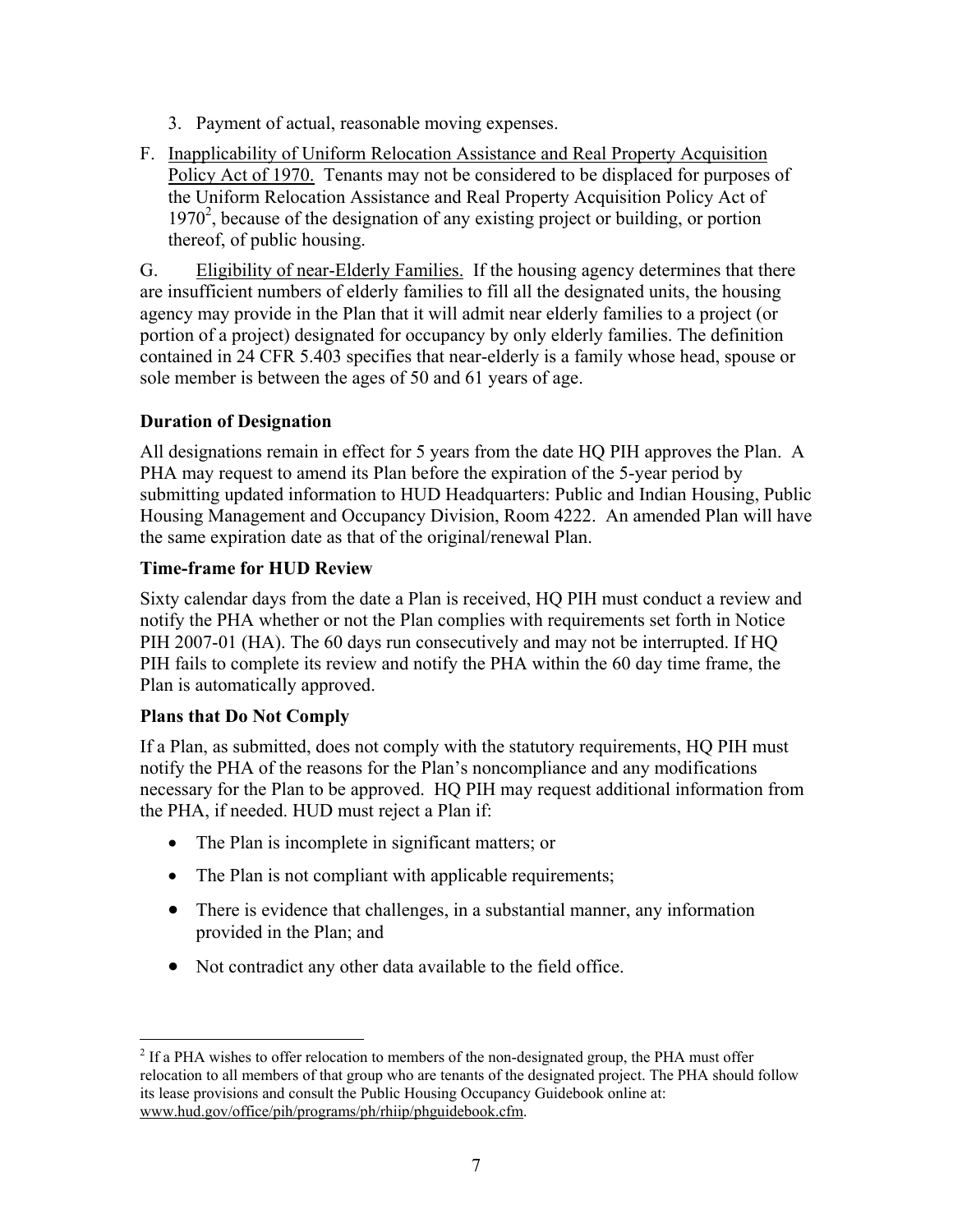# **PROCESSING STEPS FOR HQ PIH REVIEW OF NEW PLANS**



Below are the four major steps HUD staff must follow when reviewing a PHA's Plan.

#### **STEP ONE: Receiving Plans, HQ PIH Review, Distribution, and File Setup**

A Plan is considered received when it arrives in HQ PIH. Sixty days from receipt, the Plan will be automatically approved if HQ PIH has not taken action to approve or disapprove it. When the Plan is received in HQ PIH, several things take place:

- HQ PIH stamps the date on the Plan;
- HQ PIH sends a form letter to the PHA acknowledging receipt of the Plan. If HQ PIH does not notify the PHA with a letter of approval or disapproval within 60 calendar days of receiving the Plan, the Plan will be automatically approved. A copy of the approval/disapproval letter will be sent to FHEO Headquarters;
- Within 5 business days of receiving the Plan, HQ PIH assigns the Plan to a reviewer who performs a cursory review of the Plan to determine its completeness and technical acceptability and contacts the PHA if additional information is needed;
- HQ PIH sends a copy of the Plan to the applicable FO PIH and to the Headquarters FHEO Director of Program Standards Division in Room 5224;
- HQ PIH sends an e-mail message to Headquarters FHEO and the local Public Housing (PH) Director that the Plan has been sent and the date comments are due back to HQ PIH. FO PIH and FHEO have 20 business days to submit comments to HQ PIH; and
- If the Plan proposes to designate HOPE VI units or is a MTW agency, HQ PIH sends e-mail message to Headquarters HOPE VI Program office or MTW Program office, indicating the specific property, the number of units proposed for designation and the type of designation. Headquarters HOPE VI Program office or MTW Program Office has 20 business days to submit comments to HQ PIH regarding any conflicts with the PHA's HOPE VI agreement or MTW agreement.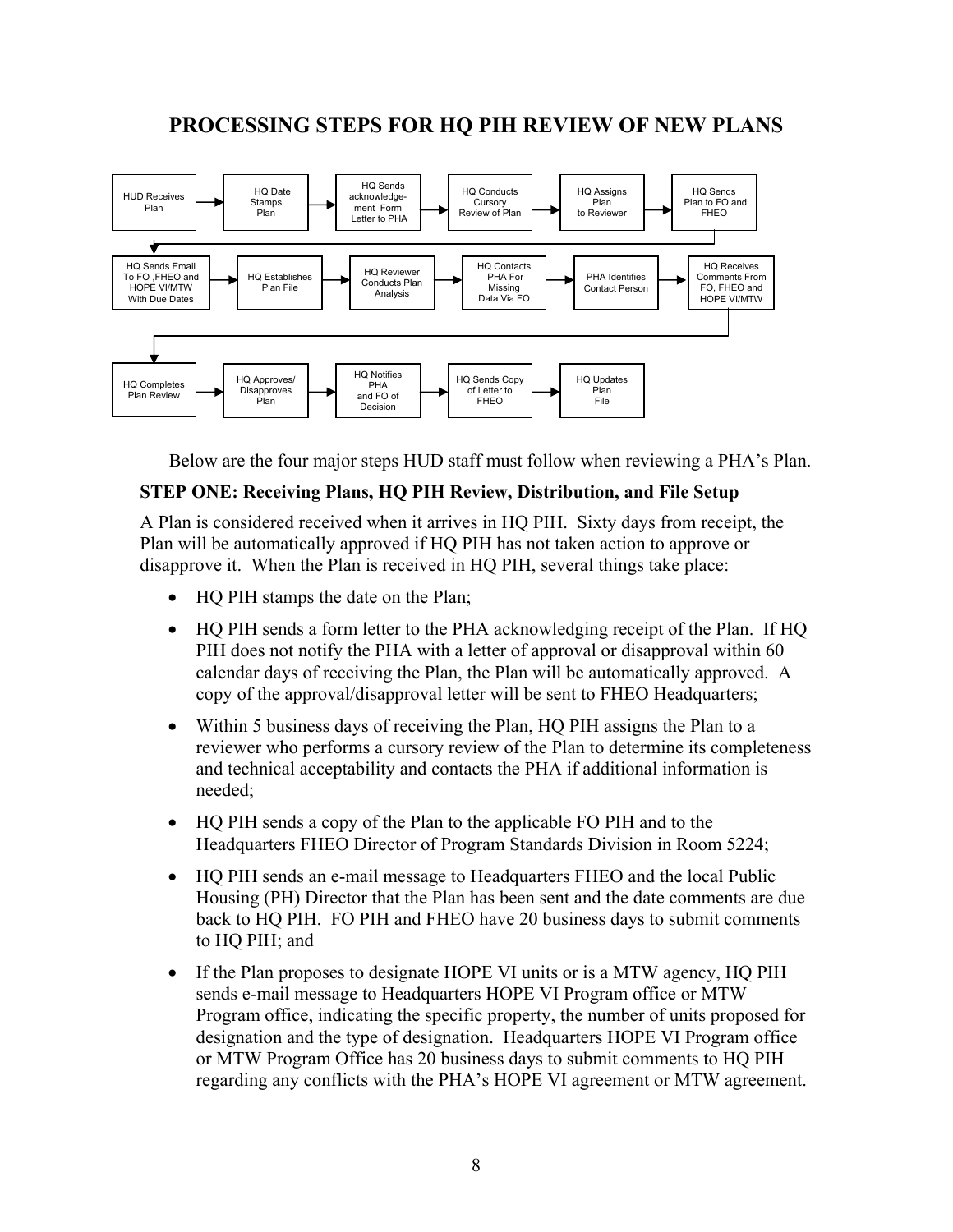# *Plan Files*

HQ PIH sets up a file for the Plan, noting the date received. A copy of the PHA notification letter is placed in the file. Eventually the file will contain:

- The original Plan submission;
- Additional information submitted by the PHA;
- Field Office, FHEO, HOPE VI and MTW comments;
- Additional correspondence related to the PHA's Plan;
- Any communication with the PHA; and
- Notation about any existing voluntary compliance agreements (VCA), or outstanding court orders under Section 504, Title VI, or the Fair Housing Act.

# **STEP TWO: Review of New Plans**

Upon receipt of the Plan, the FO PIH provides HQ PIH with information about the PHA, the general housing situation in the PHA's locality, and specific data relating to the proposed designation (see appendix IV). The FO PIH also contacts the PHA regarding information that may be missing from the Plan, or to obtain explanations that may make the Plan approvable. The field office provides its analysis of the proposed designation (see Appendix IV) based on the requirements in Notice PIH 2007-01 (HA), and submits it to HQ PIH within 20 business days.

#### **STEP THREE: HQ PIH Collaborative Discussions With the PHA (through FO PIH and FHEO Field Offices)**

Important components to consider when discussing how to make a Plan approvable should include the following:

- Ensure that the PHA identifies the person with whom discussions should take place starting with the executive director. If he/she designates someone else, determine whether the executive director will sign off on the decision before it is finalized.
- Request additional information or data, if necessary and be prepared to explain precisely what is needed and why. Coordinate with FHEO to include data information that FHEO will need to complete its review of the Plan.
- Stress the need for an expeditious response from the PHA. If discussions have not produced an acceptable compromise within a reasonable time, HUD may write a disapproval letter to prevent the Plan from being approved since it is incomplete or not compliant.
- Explain to the PHA that the suggestions from HUD staff are in the PHA's best interest. For example, if the PHA is proposing to designate too many units for the elderly, decreasing the number may save the PHA money and reduce vacancies.
- Determine whether the PHA has sufficient resources to assist non-designated families.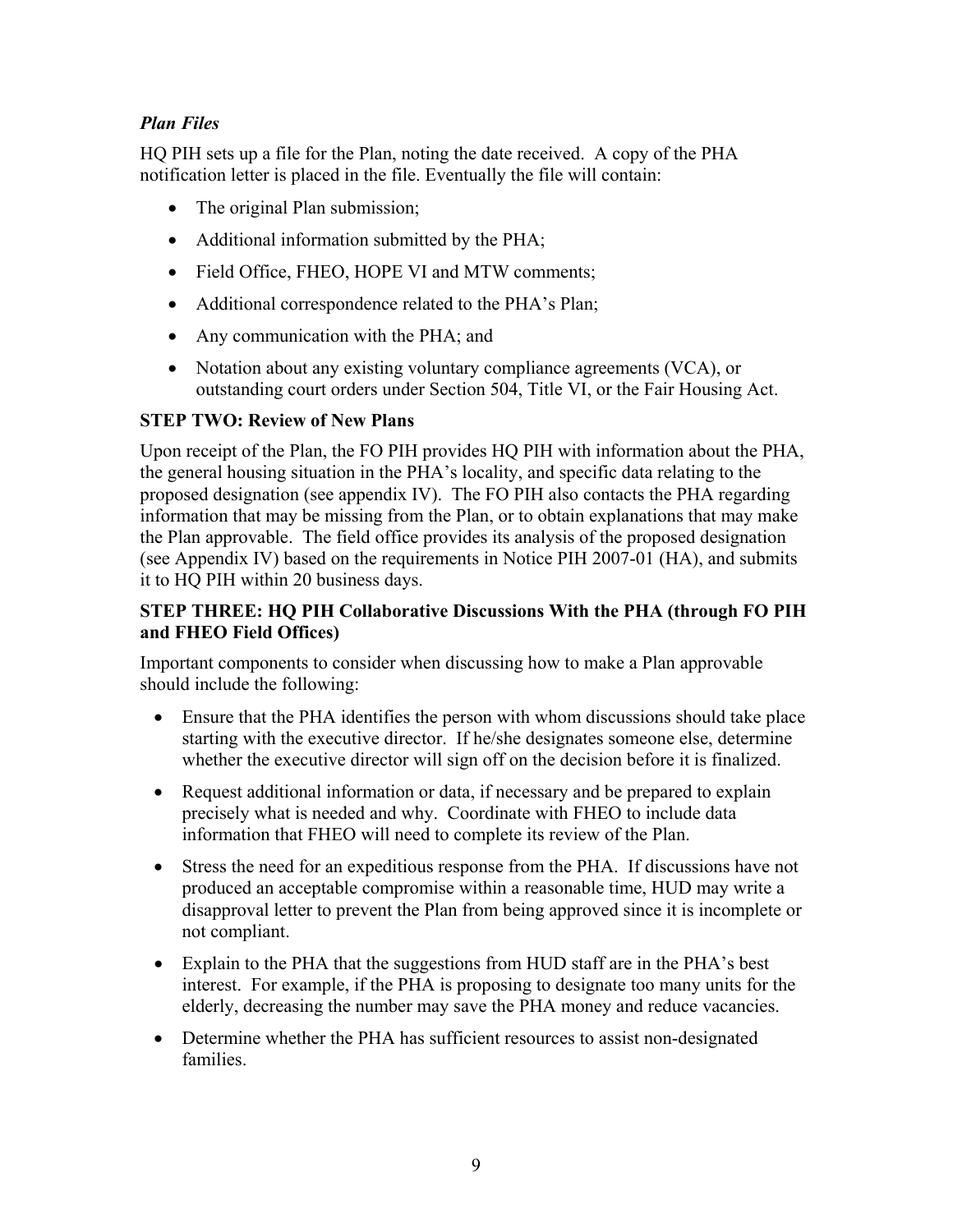- If the Plan includes accessible units, suggest that the PHA may want to consider excluding these units from the designation and make them available for people with mobility impairments regardless of age. The unit count for designation may not include UFAS units that will be available to anyone needing the features of the unit.
- If the PHA already has units under a separate Designated Housing Plan, the PHA must be notified that units currently approved for designation must be included in the New Plan submission. It should be explained to the PHA that this will ensure one expiration date for all approved units.

HQ and FO PIH decide, in advance, who will lead the discussions with the PHA regarding its Plan.

# **STEP FOUR: HQ PIH Action on New Plans**

Once HQ PIH has completed its review of the PHA's Plan, it formally determines whether the Plan can be:

(a) approved as submitted,

(b) made approvable, or

(c) must be disapproved.

# *A. Plans that Can Be Approved as Submitted*

In general, Plans are approved as submitted if they are complete, compliant with requirements in the statute/Notice PIH 2007-01 (HA), and HUD has no evidence that challenges, in a substantial manner, any information provided in the Plan (see the Appendix to Notice PIH 2007-01 (HA), "Suggestions for Preparing Approvable Plans" on page 31).

# *B. Plans that Can Be Made Approvable*

The key to making an otherwise noncompliant Plan approvable is for HQ PIH to clearly state the terms that the PHA must provide or revise. Before commencing any discussions with the PHA, HQ PIH and FO PIH reviewers should agree on how the PHA can make its submission approvable. This process ensures that Plans with only minor deficiencies are not turned down because of a technicality.

# *C. Plans that Must Be Disapproved*

Although HQ PIH reviewers should work with the PHA to make the Plan approvable, there may be circumstances where nothing can make a Plan compliant with the statutory requirements. Thus, HQ PIH cannot approve a Plan if it is inconsistent with the statutory requirements, Notice PIH 2007-01 (HA), and does not meet the jurisdiction's Consolidated Plan. Conditional approvals are not acceptable.

# *D. Coordination With FHEO*

HQ PIH will provide FHEO with a response to the concerns it has raised regarding a Plan, and at FHEO's request, time permitting, will discuss these concerns in an effort to resolve any lingering issues. In order to conduct a thorough review of Plans, FHEO will include (as part of its comments to HQ PIH), any issues relating to on-going litigation, tenancy investigations, Letters of Findings (LOF), VCA's, etc involving the PHA that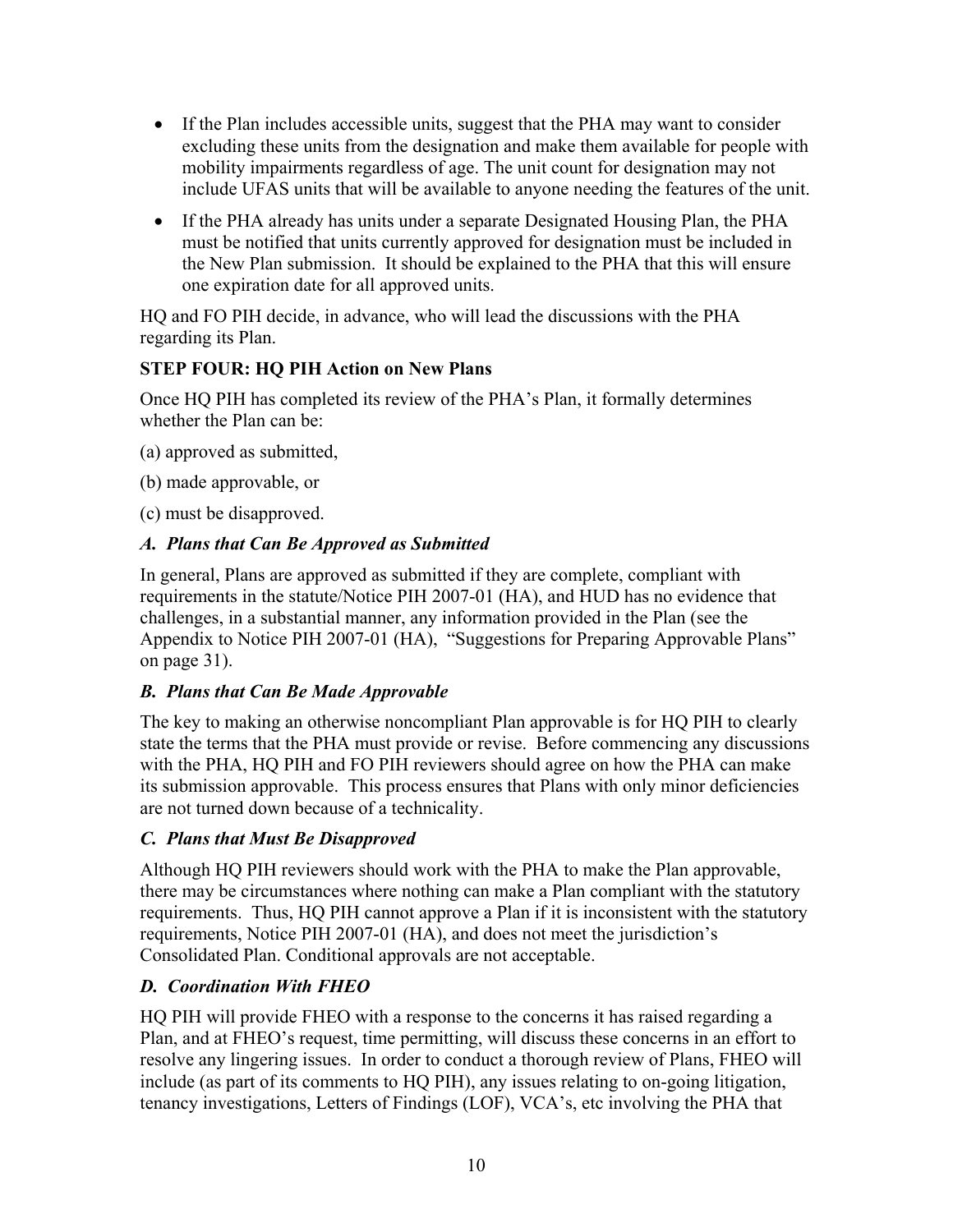may impact the Plan under review. However, if HQ PIH determines that the Plan should be approved, it will notify FHEO regarding its decision to do so.

# **STEP FIVE: Preparation of Letters to the PHA**

### *Approval Letters (See Appendix VIII) Copies of all letters will be sent to Headquarters FHEO*

HQ PIH approval letter to the PHA should contain the following information:

- HO PIH notification that the PHA Plan is approved;
- Restatement of the PHA's Designation proposal including;
- A description of the projects to be designated including the development name, development number, bedroom type, total number of units proposed for designation, and total number of units in PHA inventory;
- Citation of the section of the statute under which the Plan was reviewed:
- Statement that the Plan will be in effect for 5 years from the date of HUD's letter approving the Plan and that the Plan can be renewed in 2-year increments following FO PIH's receipt, review, and granting of the PHA's written request for a renewal;
- The names and phone numbers of HQ PIH staff to contact should the PHA have questions; and
- A wish for success in implementing the PHA Plan.

# *Disapproval Letters (See Appendix IX)*

The statute requires that any PHA whose Plan is disapproved be informed of the reasons for the Plan's noncompliance and the modifications necessary for the Plan to be approved. The disapproval letter should provide detailed reasons for disapproval. The general form of a disapproval letter is as follows:

- Cites the section(s) of the statute/Notice PIH 2007-01 (HA), in which the Plan is noncompliant and summarizes how the Plan fails to comply with the statute;
- Briefly states the basis for HUD's determination; and
- Informs the PHA that it may submit a new Plan to HUD at any time, pointing out what must be different about a new Plan for it to be approvable.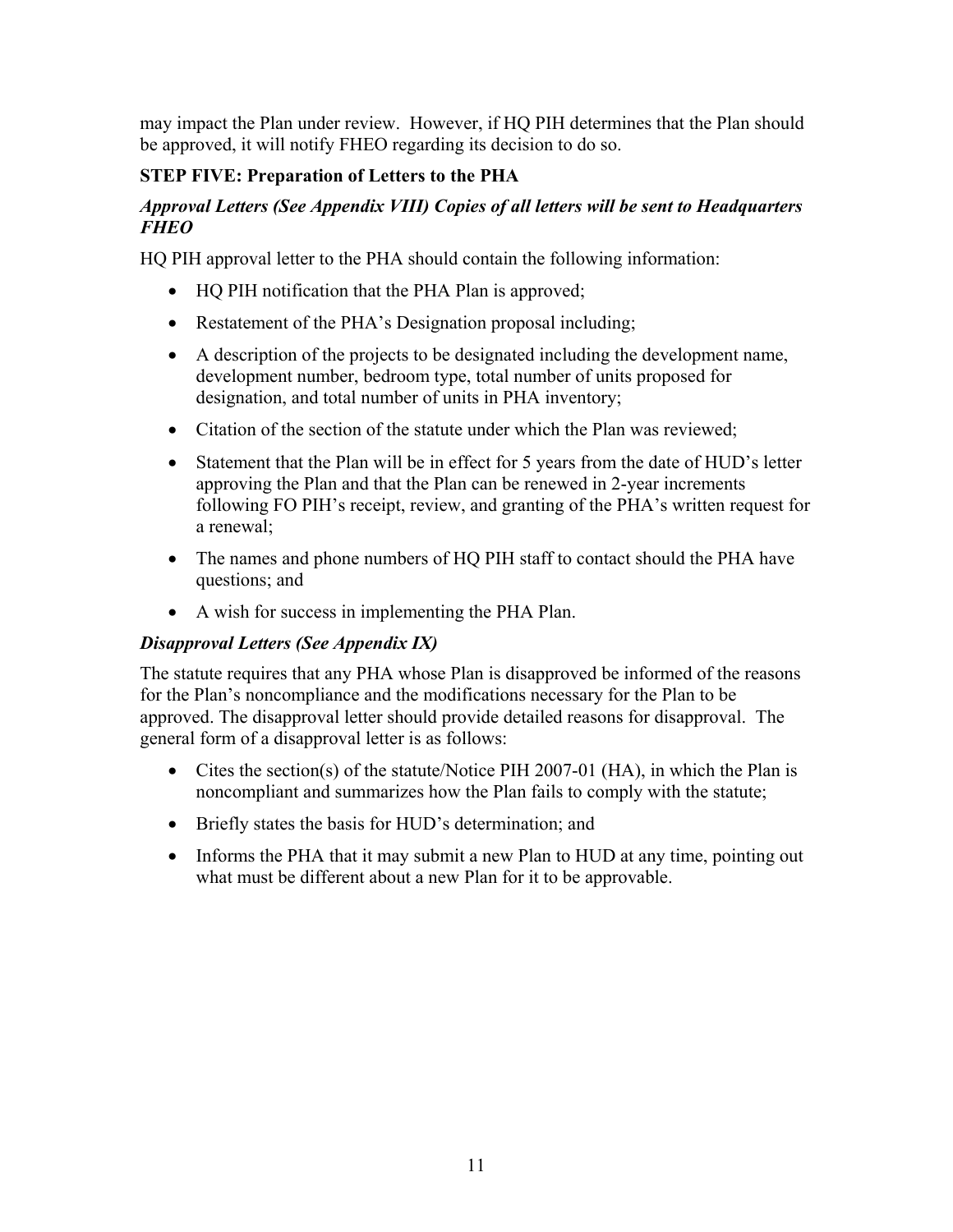# **PART II: REQUIREMENTS FOR FO PIH REVIEW OF RENEWAL REQUESTS**

A PHA must submit its designated housing renewal request to its local PH Office for review and approval or disapproval. PHAs should submit requests for renewal on agency's official letterhead, and signed by the HA's Executive Director. This will serve as certification that the data/details contained in the proposed renewal Plan are accurate.

The Assistant Secretary for Public and Indian Housing delegated authority to local Public Housing Directors/Public Housing Program Center Coordinators to conduct all activity related to the renewal of Designated Housing Plans. *Requests for plan renewals must be submitted to the appropriate local FO PIH 60 days prior to expiration.*

Plan renewals beyond the initial 5 years will be granted in 2-year increments after a PHA has submitted a written request to that effect.

- A. The PHA should submit a certification request, which attests that the requirements of the original Plan are being met and that there are no adverse impacts on the housing resources for the groups not served as a result of designation. The certification should also address the following:
	- 1. Request the extension in writing, identifying the affected project(s) by name and number in the existing plan that is being renewed;
	- 2. Specify the number of units and percentage(s) of the project being designated;
	- 3. Specify the total number of units (including any minor changes) in the affected project(s). A change in the number of designated units, or a change in location of units is not permitted; and
	- 4. Identify the population being served in the designated units.
- B. Where the FO PIH has no information available to challenge in a substantial manner the PHA's certification, the renewal will be granted. However, if HUD has information available that challenges in a substantial manner the PHA's certification, the Field Office will review such information before a renewal is granted.
- C. Where the requirements are not met by the designation, or if circumstances have changed, the PHA's request must include information needed to update the Plan for renewal.
- D. When the approved Plan expires and no renewal request has been submitted, the designated project or portion of a project will convert to its original status and become available for occupancy by the population group that was served prior the designation. Renewals may not be approved retroactively; if a Plan has expired the PHA will need to submit a new Plan.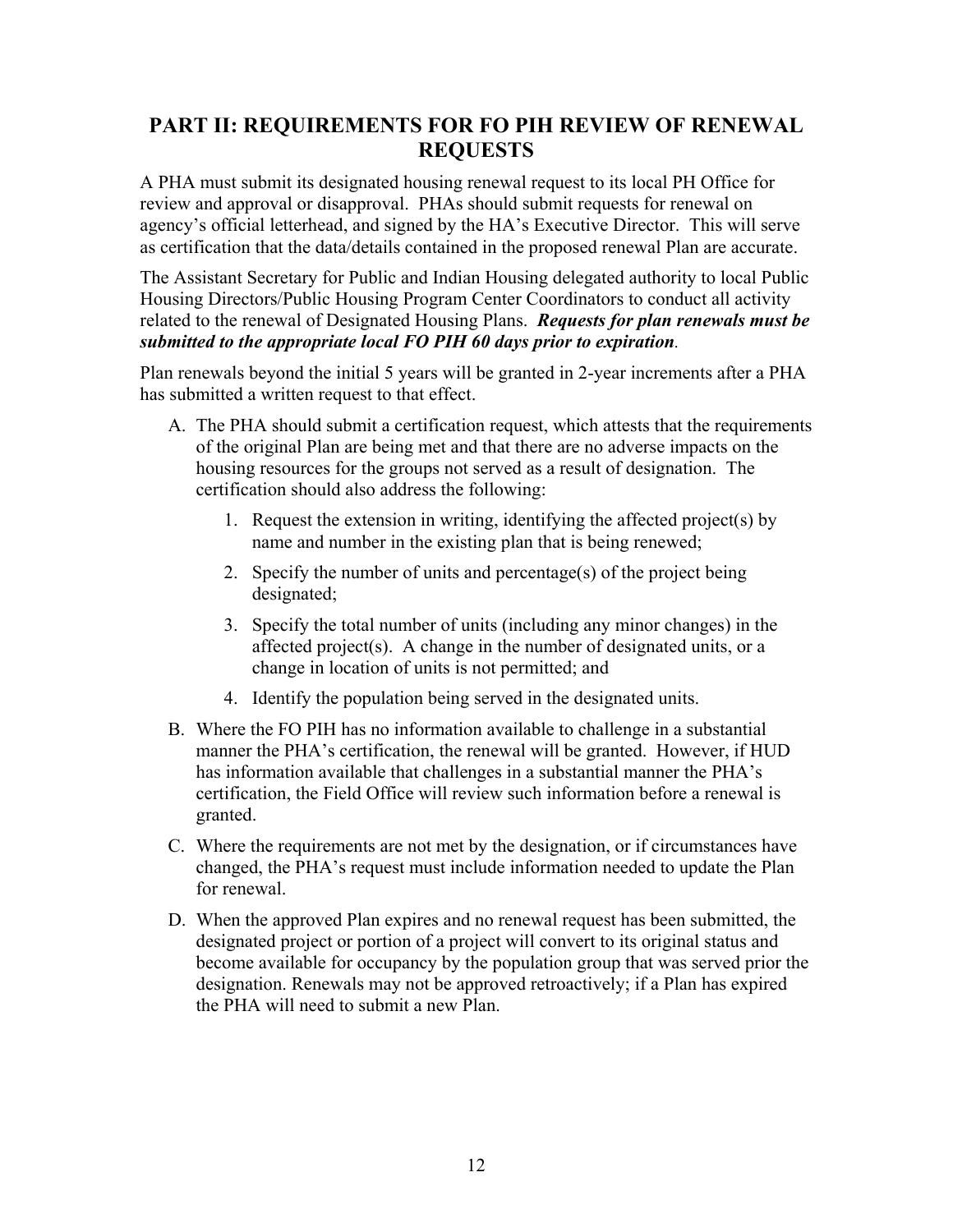# **PROCESSING STEPS FOR PUBLIC HOUSING (PH) FIELD OFFICE REVIEW OF RENEWAL REQUESTS**



# **STEP ONE: Receiving and Setting Up Renewal Request Files**

A request for renewal is considered received when it arrives at the applicable FO PIH; requests need to be received no less than 60 calendar days before current Plan expiration date. On the day the FO PIH receives the PHA's renewal request, it:

- Stamps the date on the request;
- Sends a form letter to the PHA acknowledging receipt of the request and noting the date by which the request would be automatically granted if the FO PIH Director does not contact the PHA with a letter to the contrary;
- Sends a copy of the Plan to the FHEO Field Office for its comments, which are due back to the FO PIH within 20 business days;
- FO PIHs should coordinate with the respective local FHEO staff in reviewing requests for renewals;
- Conducts a preliminary review to determine if the request is approvable and if not, notifies HQ PIH within 20 business days of receiving request indicating that the Plan may be disapproved; and
- Updates the PHA file with the renewal request (Please refer to "Step One-Processing Steps For HQ PIH Review of New Plans" in the *Guidebook*).

#### **STEP TWO: FO PIH Review of PHA's Request**

The FO PIH completes its review of the Plan based on the FO PIH *Renewal Checklist* (see Appendix V), the PHA's certification and considers FHEO Field Office comments.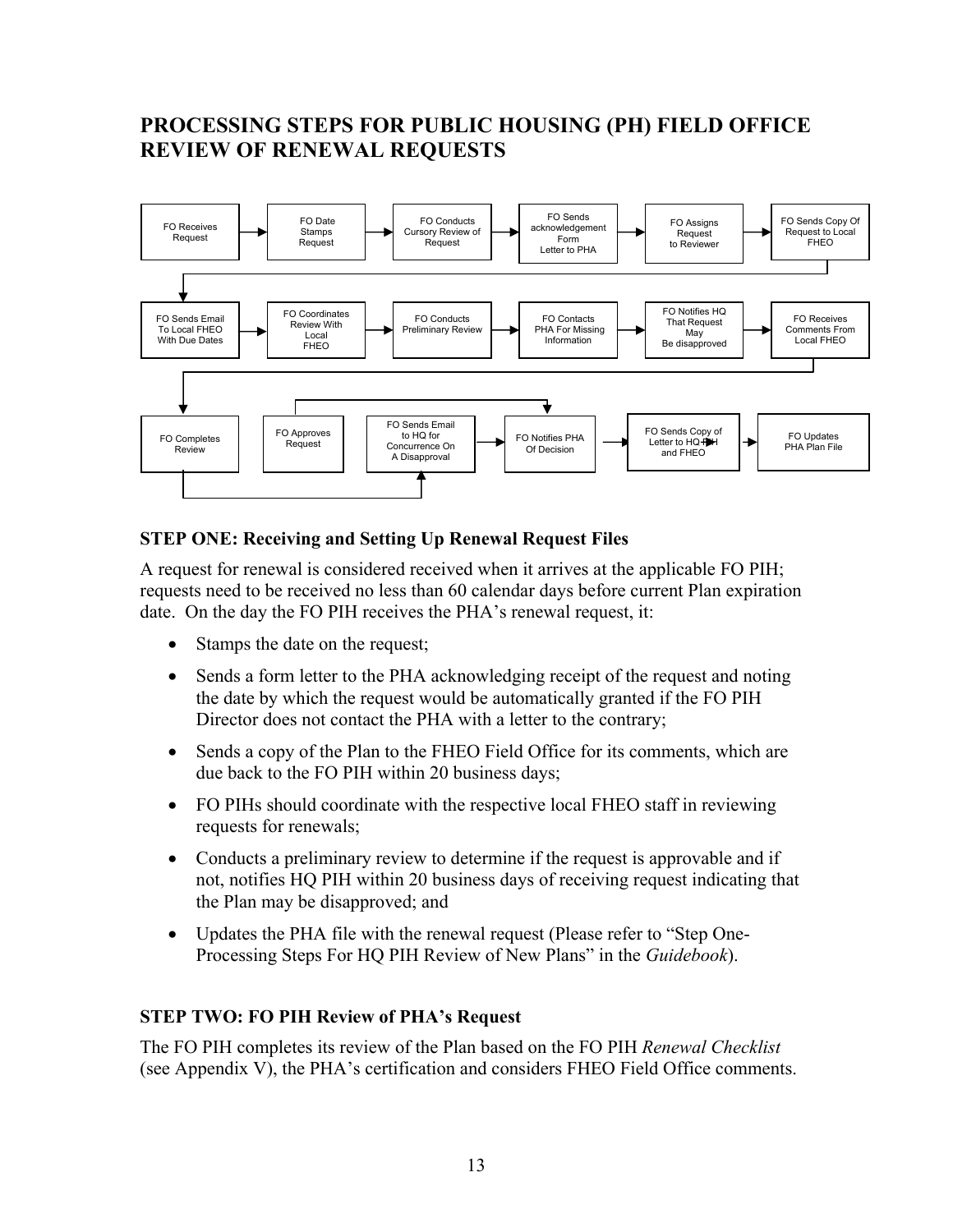Unresolved FHEO comments may be included in the letter to the PHA as reasons for disapproval.

### **STEP THREE: Preparation of Letters to the PHA**

*Approval Letters (See Appendix XI)* **Copies of all letters will be sent to both HQ PIH and FHEO Headquarters, and addressed to: Nicole Faison, Director of Public Housing Programs in Room 4222, and Pamela Walsh, Director of Program Standards in Room 5224, respectively***.* 

The FO PIH Director sends a letter to the PHA. An approval letter should contain the following information:

- PHA's notification that the Plan is approved;
- Restatement of the PHA's renewal which includes:
	- o A description of the projects to be designated including the development name, development number, bedroom type, total number of units proposed for designation, and total number of units in PHA inventory (Note that, if the unit count changes by 10 percent or less a PHA will need to submit an Amendment to the Plan rather than a Renewal. If the Plan is due to expire the PHA must also submit a Renewal request within the time limits outlined in this section.);
	- o Citation of the section of the statute under which the Plan was reviewed;
	- $\circ$  Statement that the Plan will be in effect for 2 years from the day following the date of expiration of HUD's latest approval, and that the Plan can be renewed for additional 2-year increments following FO PIH receipt, review, and granting of the PHA's written request for a renewal;
	- o The names and phone numbers of PH staff to contact should the PHA have questions;
	- o A wish for continued success in implementing the PHA Plan; and
	- o A copy of the Renewal letter must go to Nicole Faison or faxed to (202) 401-1122.

# *Disapproval Letters (See Appendix XII)*

The statute requires that any PHA whose renewal Plan is disapproved be informed of the reasons for the Plan's noncompliance and the modifications necessary for the Plan to be approved. The disapproval letter should provide detailed reasons for noncompliance. The general form of a disapproval letter is as follows:

- Cites the section(s) of the statute/Notice PIH 2007-01 (HA), in which the renewal Plan is noncompliant and summarizes how the Plan fails to comply with the statute;
- Briefly states the basis for HUD's determination; and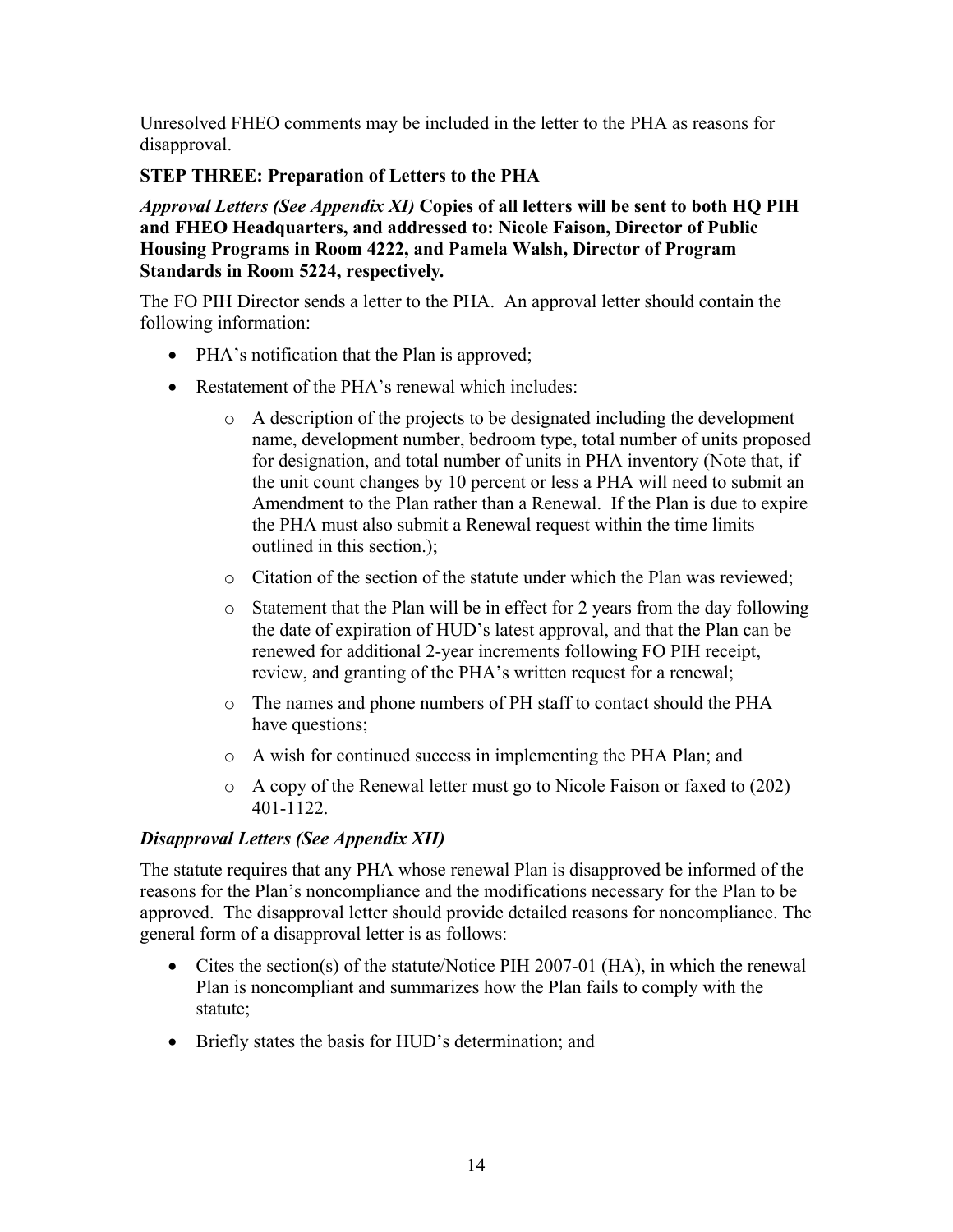- Informs the PHA that it may submit a new Plan to HQ PIH at any time, pointing out what must be different about a new Plan for it to be approvable. Conditional approvals are not acceptable.
- A copy of the Renewal letter must go to Nicole Faison or faxed to (202) 401- 1122.

**Note: If the FO PIH Director proposes to disapprove a Renewal, he/she must immediately notify HQ PIH, Director of Field Operations and the Deputy Assistant Secretary for Public Housing and Voucher Programs and their designees via email for concurrence on the decision to disapprove. The FO PIH Director must clearly state the reasons for the Plan's noncompliance and submit supporting information regarding the noncompliance 15 business days before the expiration date of the Plan. However, if HQ PIH fails to respond to the FO PIH regarding the notice of a potential disapproval, the FO PIH will have the discretion to disapprove the Plan if it still feels that the information available clearly justifies such action.**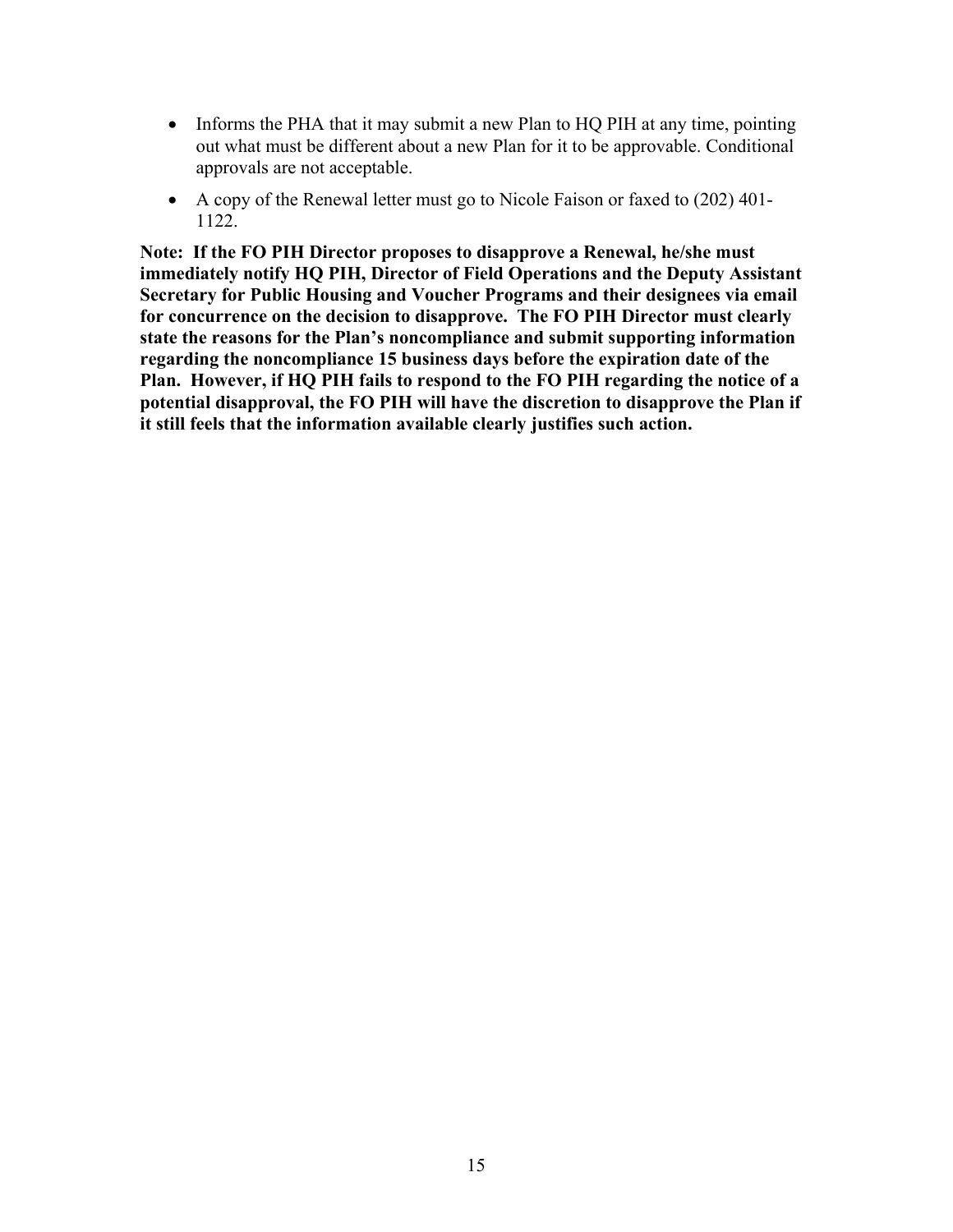# **PART III: REQUIREMENTS FOR HQ PIH REVIEW OF AMENDMENT PLAN REQUESTS**

As described in Notice PIH 2007-01 (HA), a PHA may request to amend an existing/active Plan before the expiration of 5-year period by submitting a written request (with any new information) to HQ PIH, so long as the amendment involves only technical changes or a de minimis change in the number of, or type of units/tenants affected by the designation. HQ PIH will notify the PHA whether or not the amendment request is approved within 60 calendar days from the date the request is received by HQ PIH. The 60 days run consecutively and may not be interrupted. If HQ PIH fails to notify the PHA within the 60 day time frame, the amendment is automatically approved. The approval of an amendment to an existing Plan does not change the original duration of such a Plan. The submission of a new Plan proposal is required when the request involves more than technical changes or a de minimis change in the number of or type of units/tenants affected by the designation.

- A. The PHA should submit a certification request, which attests that the requirements of the original Plan are being met, and that there are no unanticipated adverse impacts on the housing resources available for the groups not served as a result of the designation. **The request must be submitted on the PHA's letterhead, and signed by the Executive Director**. The certification should also address the following relative to the amendment request:
	- 1. Is consistent with the original approved Plan;
	- 2. Is consistent with the PHA's current Annual Plan, and the jurisdiction's Consolidated Plan;
	- 3. Involves only technical changes or a de minimis change in the number of or type of units/tenants affected by the designation (Note that, the number of units may not change more than 10 percent; otherwise a new Plan must be submitted. This applies to an increase or decrease in the number of units);
	- 4. There is no evidence that challenges, in a substantial manner, any information contained in the PHA's amendment request;
	- 5. Does not contradict any other data available to the field office; and
	- 6. If the Plan has expired the PHA will need to submit a new Plan, amendments cannot be approved retroactively.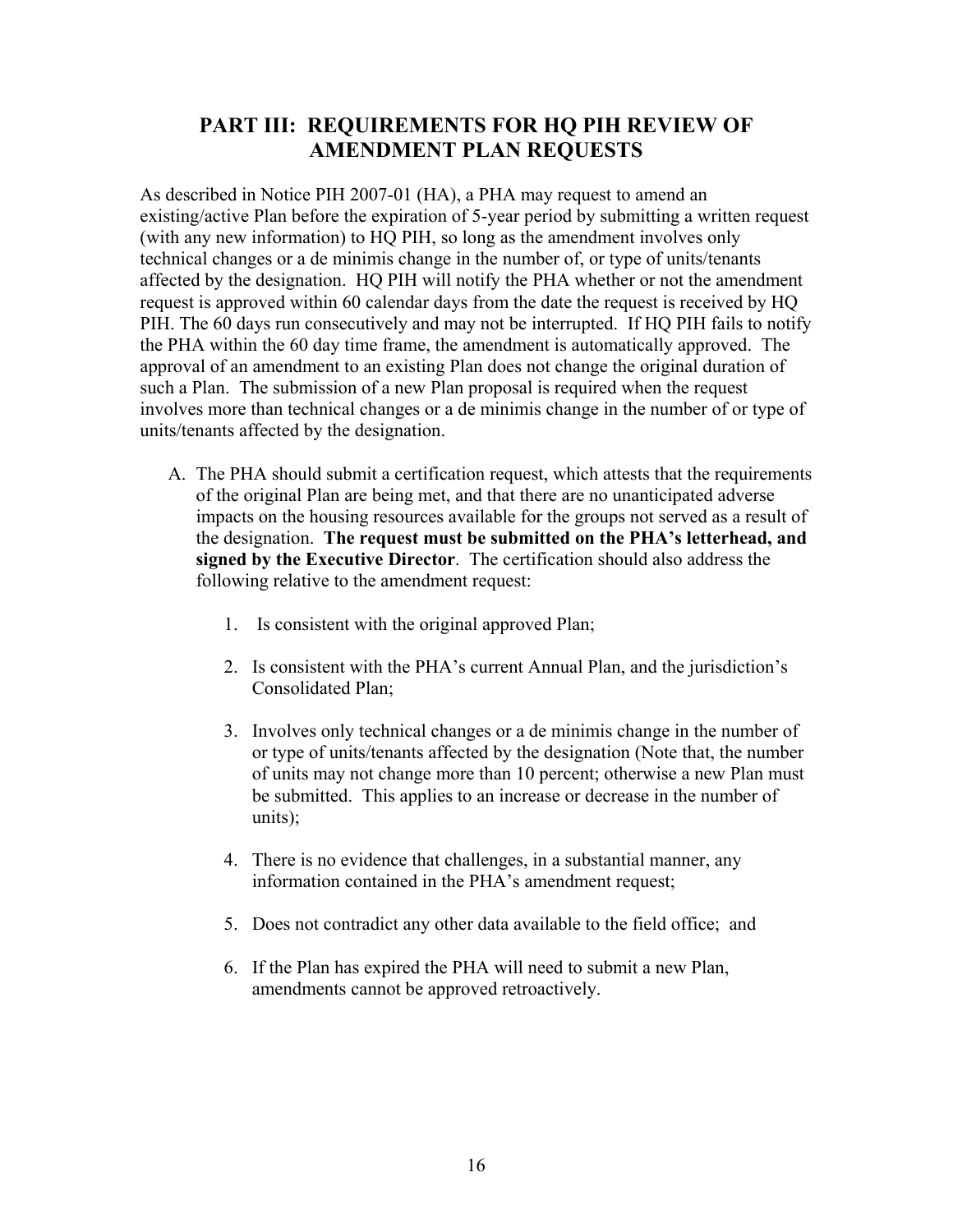# **PROCESSING STEPS FOR HQ PIH REVIEW OF AMENDMENT PLAN REQUESTS**



Below are the four major steps HUD staff must follow when reviewing a PHA's amendment request.

#### **STEP ONE: Receiving and Setting Up Amendment Plan Request Files**

A request for amendment is considered received when it arrives at HQ PIH. On the day HQ PIH receives the PHA's request, it:

- Stamps the date on the request;
- Sends a form letter to the PHA acknowledging receipt of the request and noting the date by which the request would be automatically approved if HQ PIH does not contact the PHA with a letter to the contrary.
- Within 5 business days of receiving the request, HQ PIH assigns the amendment Plan to a reviewer who performs a cursory review of the request to determine its completeness and technical acceptability, and contacts the PHA if additional information is needed;
- HQ PIH sends a copy of the request to the applicable FO PIH and to the Headquarters FHEO Director of Program Standards Division in Room 5224;
- HQ PIH sends an email message to Headquarters FHEO and the local Public Housing (PH) Director informing them that the request has been sent, and the date comments are due back to HQ PIH. FO PIH and FHEO have 20 business days to submit comments to HQ PIH; and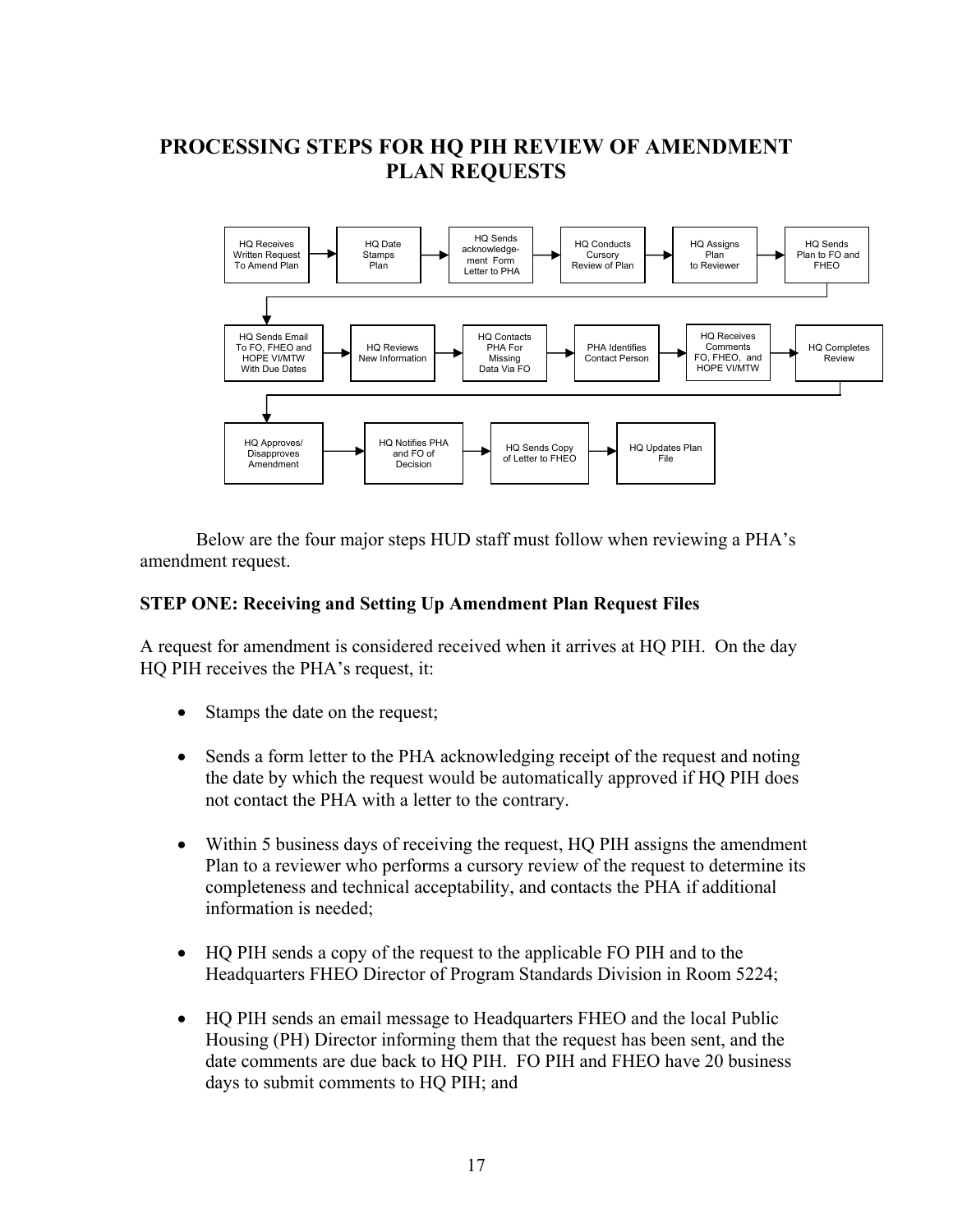• If the amendment request includes the designation of HOPE VI units or a MTW agency, HQ PIH sends an e-mail message to Headquarters HOPE VI Program office or MTW Program Office, indicating the specific property, the number of units proposed for designation and the type of designation. Headquarters HOPE VI Program office or MTW Program office has 20 business days to submit comments to HQ PIH regarding any conflicts with the PHA's HOPE VI agreement or MTW agreement.

### *Plan Files*

HQ PIH sets up a file for the request, noting the date received. A copy of the PHA notification letter is placed in the file. Eventually, the file will contain:

- The original amendment Plan request;
- Additional information submitted by the PHA;
- Field Office, FHEO, HOPE VI and MTW comments;
- Additional correspondence related to the PHA's request;
- Any communication with the PHA; and
- Notation about any existing voluntary compliance agreements (VCAs).

#### **STEP TWO: REVIEW OF AMENDMENT PLAN REQUESTS**

Upon receipt of the Plan, the FO PIH provides HQ PIH with information about the PHA, the general housing situation in the PHA's locality, and specific data relating to the proposed amendment. The FO PIH also contacts the PHA regarding information that may be missing from the request, or to obtain explanations that will make the amendment approvable. The field office provides its analysis of the proposed amendment (see Appendix VII) based on the requirements in Notice PIH 2007-01 (HA), and submits it to HQ PIH within 20 business days.

#### **STEP THREE: HQ PIH Collaborative Discussions With the PHA (through FO PIH and FHEO Field Offices)**

Important components to consider when discussing how to make a Plan amendment approvable should include the following:

• Ensure that the PHA identifies the person with whom discussions should take place starting with the executive director. If he/she designates someone else, determine whether the executive director will sign off on the decision before it is finalized.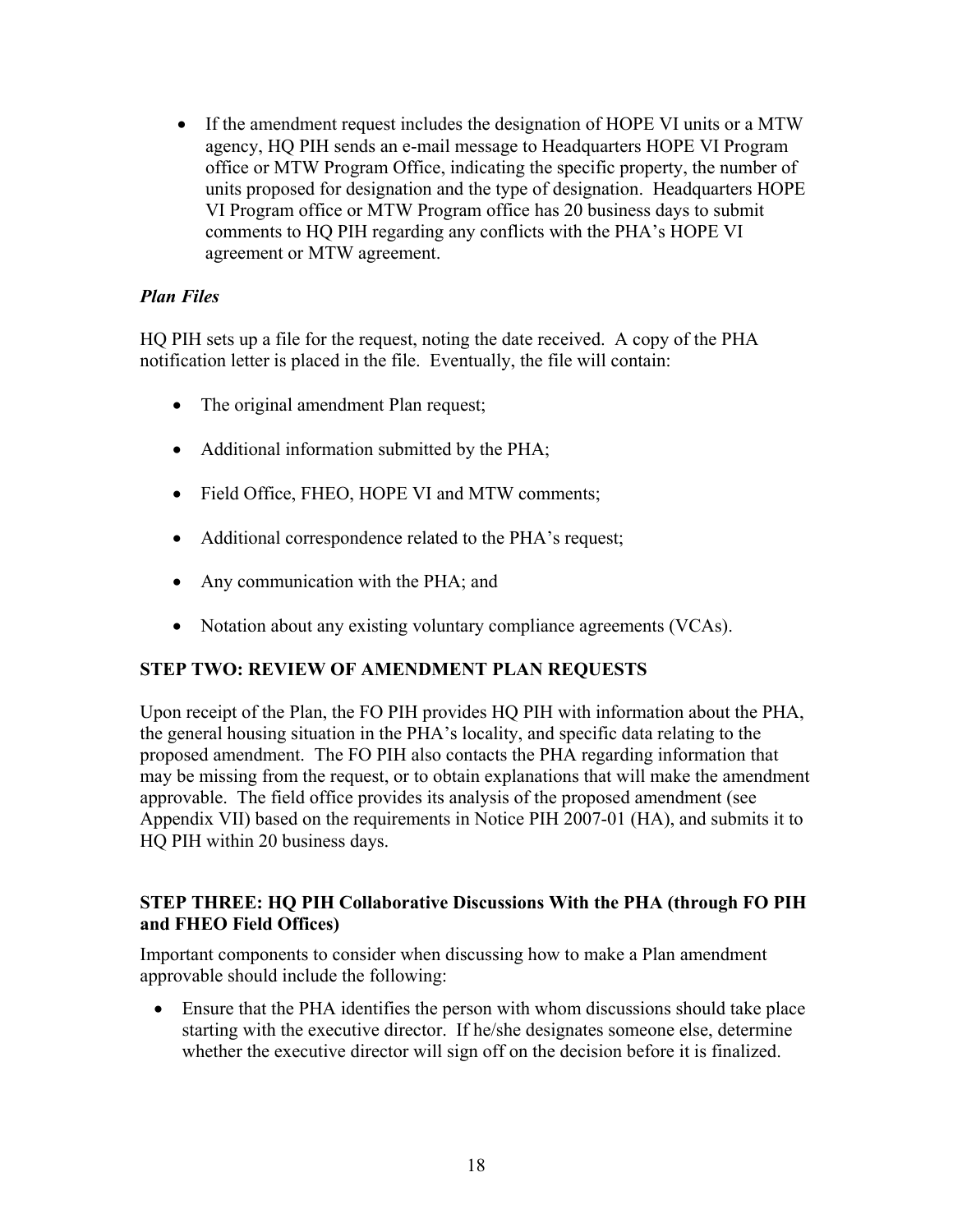- Request additional information or data, if necessary and be prepared to explain precisely what is needed and why. Coordinate with FHEO to include data information that FHEO will need to complete its review of the amendment.
- Stress the need for an expeditious response from the PHA. If discussions have not produced an acceptable compromise within a reasonable time, HUD may write a disapproval letter to prevent the amendment from being approved since it is incomplete or not compliant.
- Explain to the PHA that the suggestions from HUD staff are in the PHA's best interest. For example, if the proposed amendment designates too many units for the elderly, decreasing the number may save the PHA money and reduce vacancies.
- Determine whether the PHA has sufficient resources to assist non-designated families.
- If the amendment includes accessible units, suggest that the PHA not designate accessible units and keep them available for people with mobility impairments regardless of age. The unit count for designation may not include UFAS units that are available to anyone needing the features of the unit.

HQ and FO PIH decide, in advance, who will lead the discussions with the PHA regarding its amendment.

# **STEP FOUR: Preparation of Letters to the PHA**

*Approval Letters (See Appendix XIV) Copies of all letters will be sent to Headquarters FHEO.* HQ PIH approval letter to the PHA should contain the following information:

- HO PIH notification that the PHA request is approved;
- Restatement of the PHA's amendment proposal including;
- A description of the project(s) to be designated including the development name, development number, bedroom type, total number of units proposed for designation, and total number of units in PHA inventory;
- Citation of the section of the statute under which the Plan was reviewed;
- Statement that the duration of the amended Plan is the same as that indicated on HUD's most recent letter of approval, and that the Plan can be renewed in 2-year increments following FO PIH's receipt, review, and granting of the PHA's written request for a renewal;
- The names and phone numbers of HQ PIH staff to contact should the PHA have questions; and
- A wish for continued success in implementing the PHA Plan.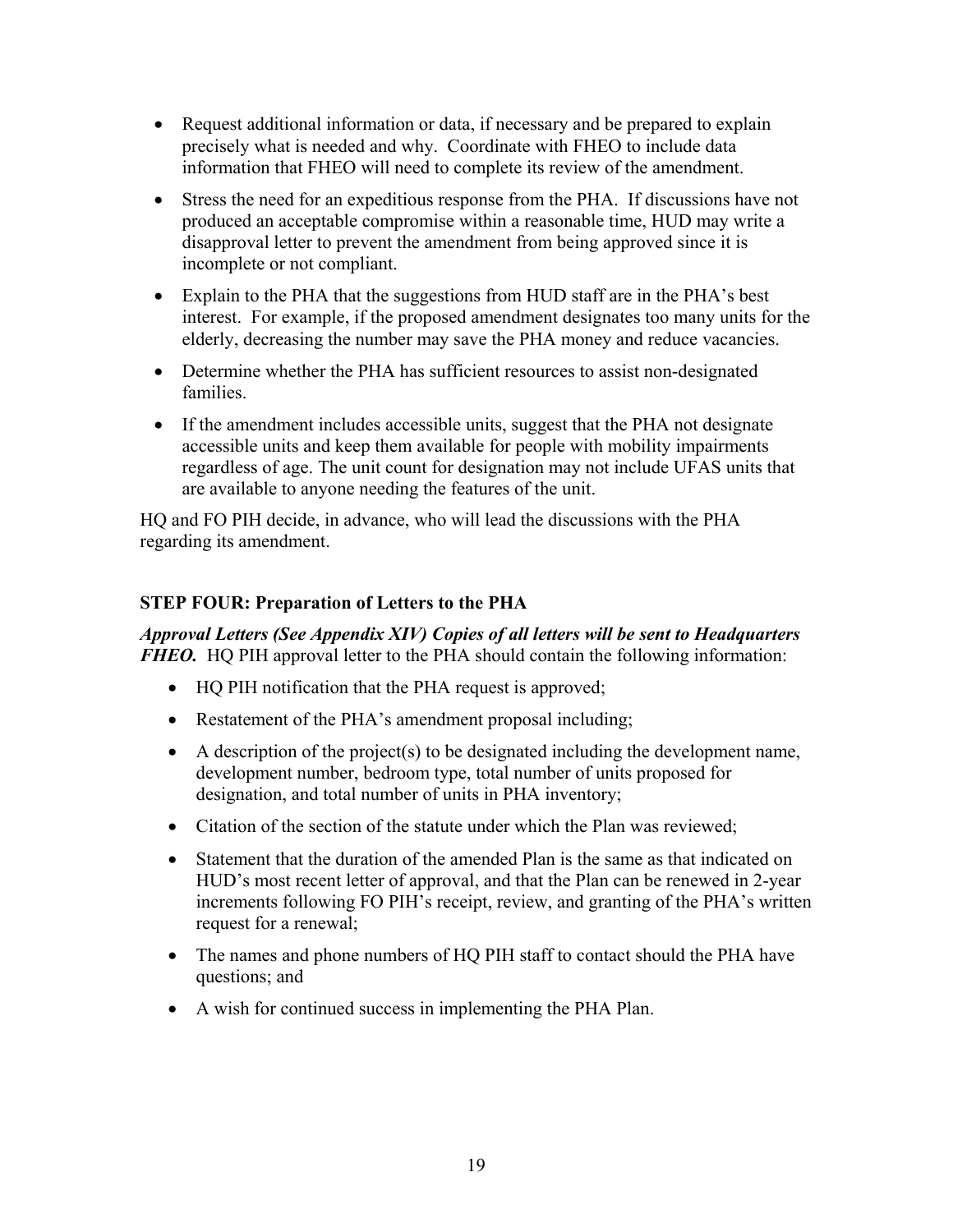# **PART IV: PLAN MONITORING**

The local PIH field staff will be responsible for monitoring DHPs to ensure that the plans are implemented as written and approved. The DHP will be monitored, as appropriate, either remotely or on-site through the variety of existing procedures such as limited monitoring checklists per agreement between FHEO and HQ PIH Field Operations Division, voluntary compliance agreements, routine audits, Annual Plans etc. PIH will provide FHEO the results and any documentation from monitoring that may potentially be in conflict with FHEO requirements.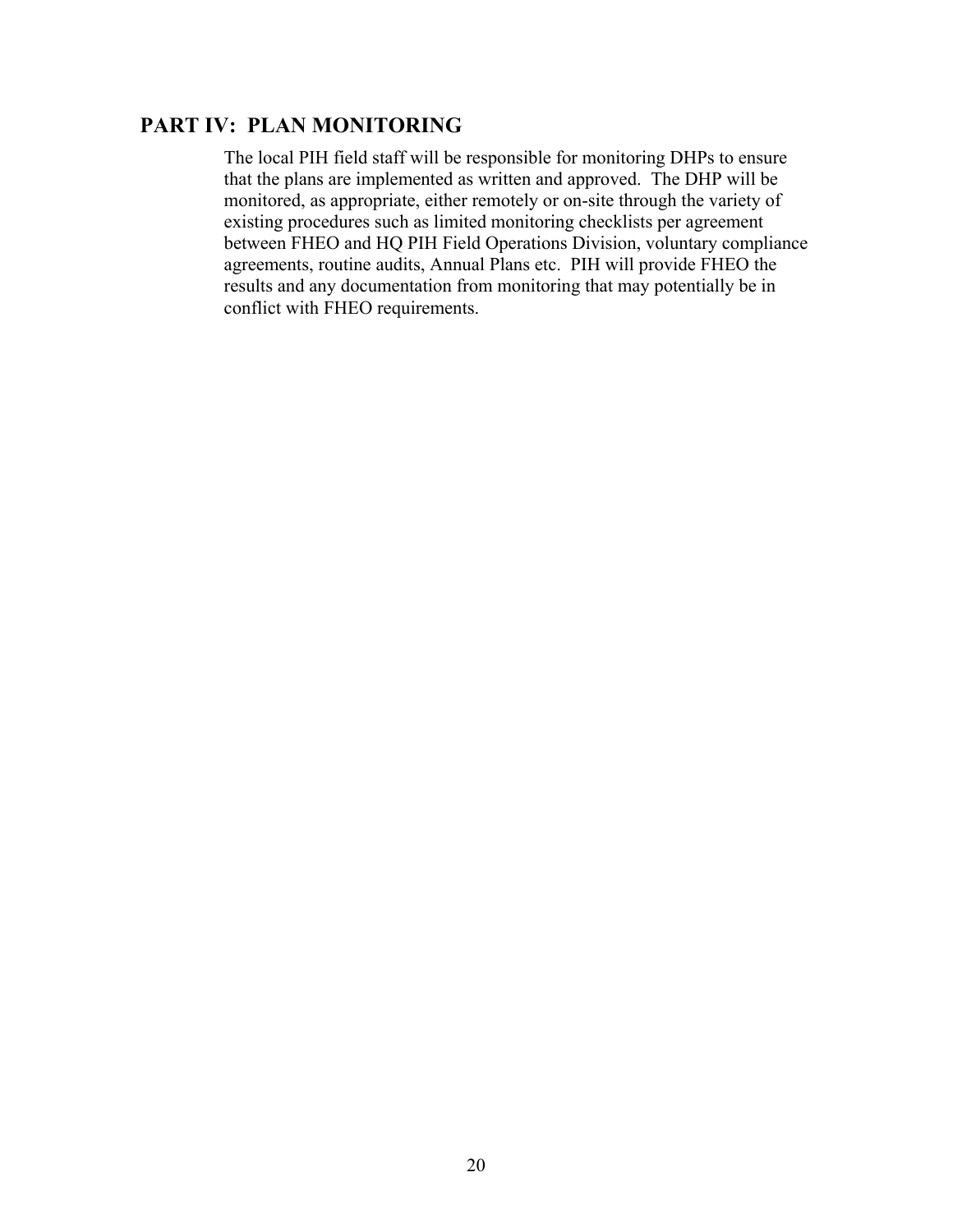# **PART V: PLAN TRACKING**

Along with reviewing and making decision on a PHA's request to designate a project for occupancy by a specific segment of its resident population, HQ PIH is required to track and maintain data relating to the evolution of a PHA's new and renewal Plan. The PIH website contain links to Designated Housing Plan information. Some of the information that can be accessed includes Plan tracking and the status of all Designated Housing Plans.

With this information, FO PIHs will be able to notify PHAs that their Plans are about to expire within 6 months and provide 90 day reminder notices prior to the actual expiration dates. If a PHA does not submit a request for renewal in a timely fashion, before the Plan expires, the FO PIH may notify the PHA that the Plan has expired and that the designated project or portion of a project has converted to a mixed population development effective on the date the original approved Plan expired. FO PIH may obtain the current executive director's name and PHA's address from the PIH Information Center (PIC).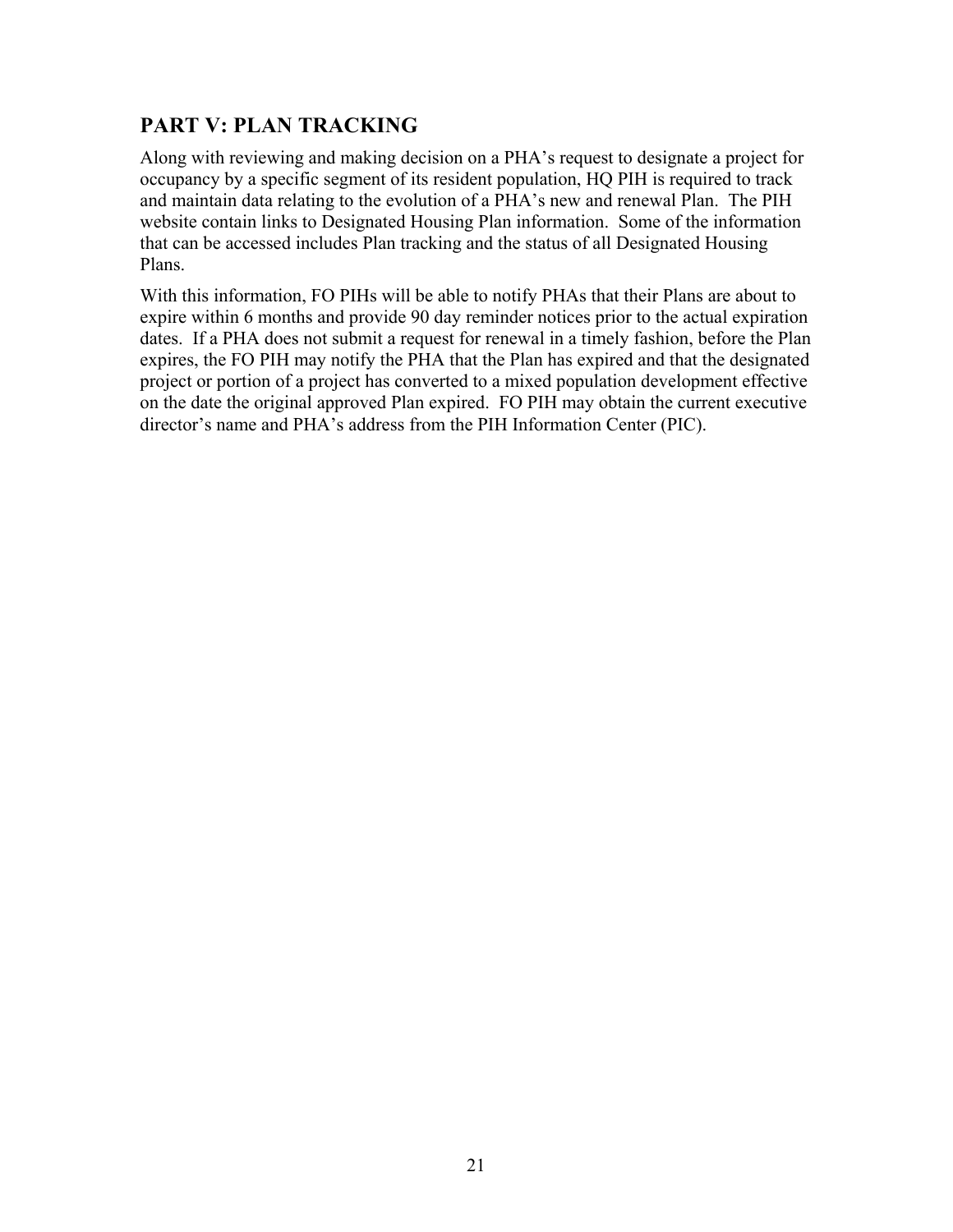# **APPENDIX I: REDELEGATION OF AUTHORITY DEPARTMENT OF HOUSING AND URBAN DEVELOPMENT [Docket No. FR-4837-D-56]**

# **Redelegation of Authority Regarding Local Public Housing Hub Directors/Public Housing Program Center Coordinators**

**AGENCY**: Office of the Assistant Secretary for Public and Indian Housing, HUD. **ACTION:** Notice of redelegation of authority.

**SUMMARY:** In this notice, the Assistant Secretary for Public and Indian Housing redelegates to the local Public Housing Hub Directors/Public Housing Program Center Coordinators the authority to review and approve designated housing renewals pursuant to section 7 of the United States Housing Act of 1937.

HUD has not delegated authority for approval of new designated housing plans.

#### **EFFECTIVE DATE: [January 7, 2005]**

**FOR FURTHER INFORMATION CONTACT:** Pat Arnaudo, Office of Public Housing Occupancy and Management, Department of Housing and Urban Development, Room 4116, 451 Seventh Street, SW, Washington, DC 20410-5000; telephone (202) 708- 0744 (this is not a toll-free number). Hearing or speech impaired individuals may access this number via TTY by calling the toll-free Federal Information Relay Service at 1-800- 877-8339.

**FOR GENERAL INFORMATION PERTAINING TO DESIGNATED HOUSING RENEWALS CONTACT:** Your Local Public Housing Hub Director/Public Housing Program Center Coordinator. A list of HUD's Local Public Housing Hub Director/Public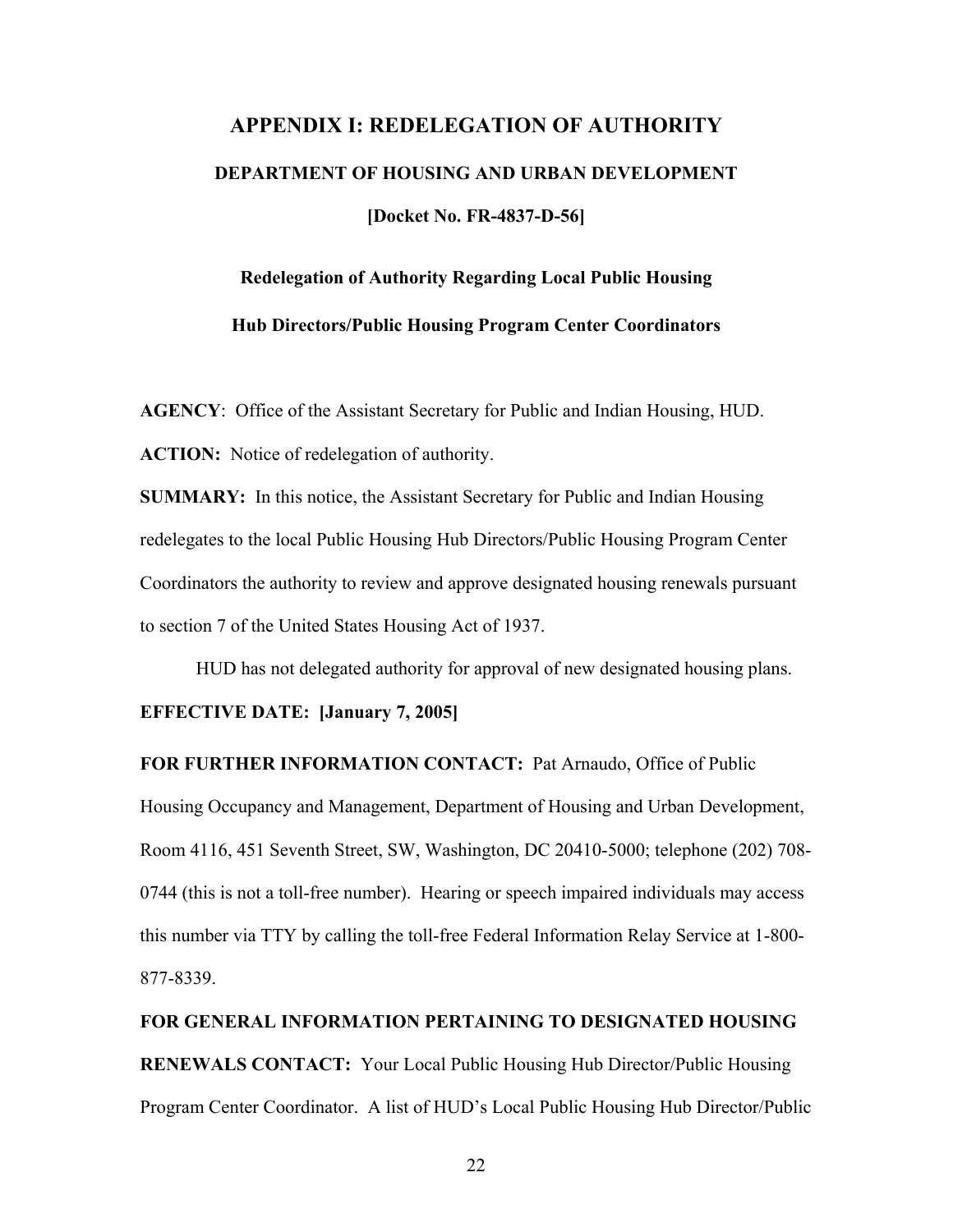Housing Program Center Coordinator can be found on the HUD website at http://www.hud.gov/offices/pih/about/field\_office.cfm.

HUD has not delegated authority for approval of new designated housing plans. Therefore, the Public Housing Agency (PHA) must continue to send the plan to HUD in Washington, D.C., for review and approval or disapproval. The address is HUD, Office of Public and Indian Housing, Public Housing Management and Occupancy Division, Room 4222, 451 Seventh Street, SW Washington, DC 20410- 5000.

#### **SUPPLEMENTARY INFORMATION:**

A PHA must submit a designated plan for HUD's approval in order to designate a project for elderly families only or for persons with disabilities only in accordance with Section 7 of the U.S. Housing Act of 1937. All designations are in effect for five years from the date of HUD's notification of approval of the plan. Renewal of plans beyond the five years will be granted in two-year increments.

 On September 16, 2003 (68 FR 54240), the Secretary delegated to the Assistant Secretary for Public and Indian Housing (PIH) authority to administer the Department's programs related to public housing.

#### **Section A. Authority Redelegated**

 The Assistant Secretary for PIH redelegates the following authority to the local Public Housing Hub Directors/Public Housing Program Center Coordinators the authority to conduct all activity related to the renewal of Designated Housing Plans.

#### **Section B. Authority Excepted**

The authority redelegated under Section A does not include the authority to waive regulations.

23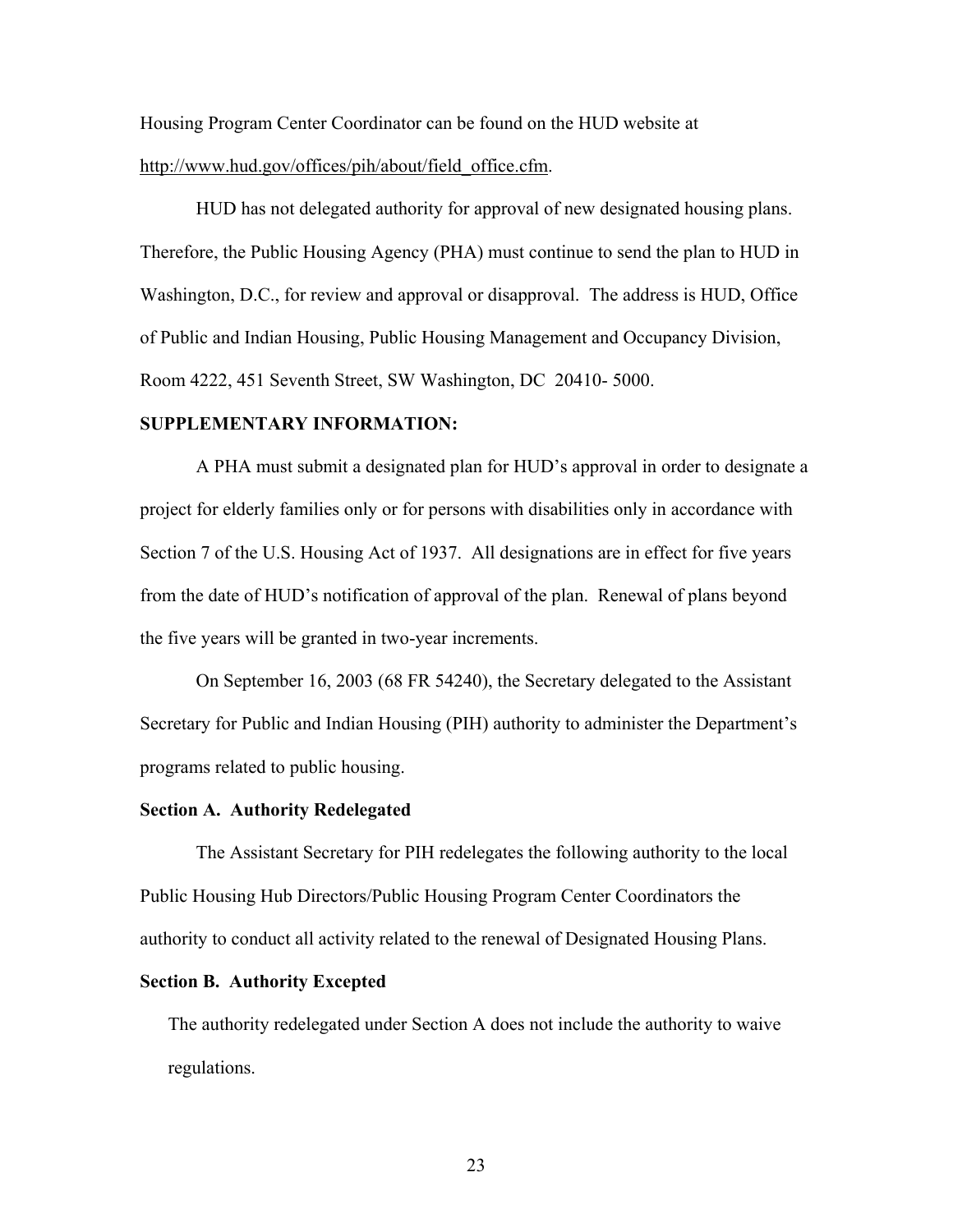# **Section C. Authority to Further Redelegate**

The authority in Section A may not be further redelegated.

**Authority:** Section 7(d) of the Department of Housing and Urban Development Act (42

U.S.C. 3535(d)).

Date December 23, 2004

 $\frac{|S|}{|S|}$  Michael Liu Assistant Secretary for Public and Indian Housing

**[FR-4837-D-56] Published in the** *Federal Register* **January 7, 2005**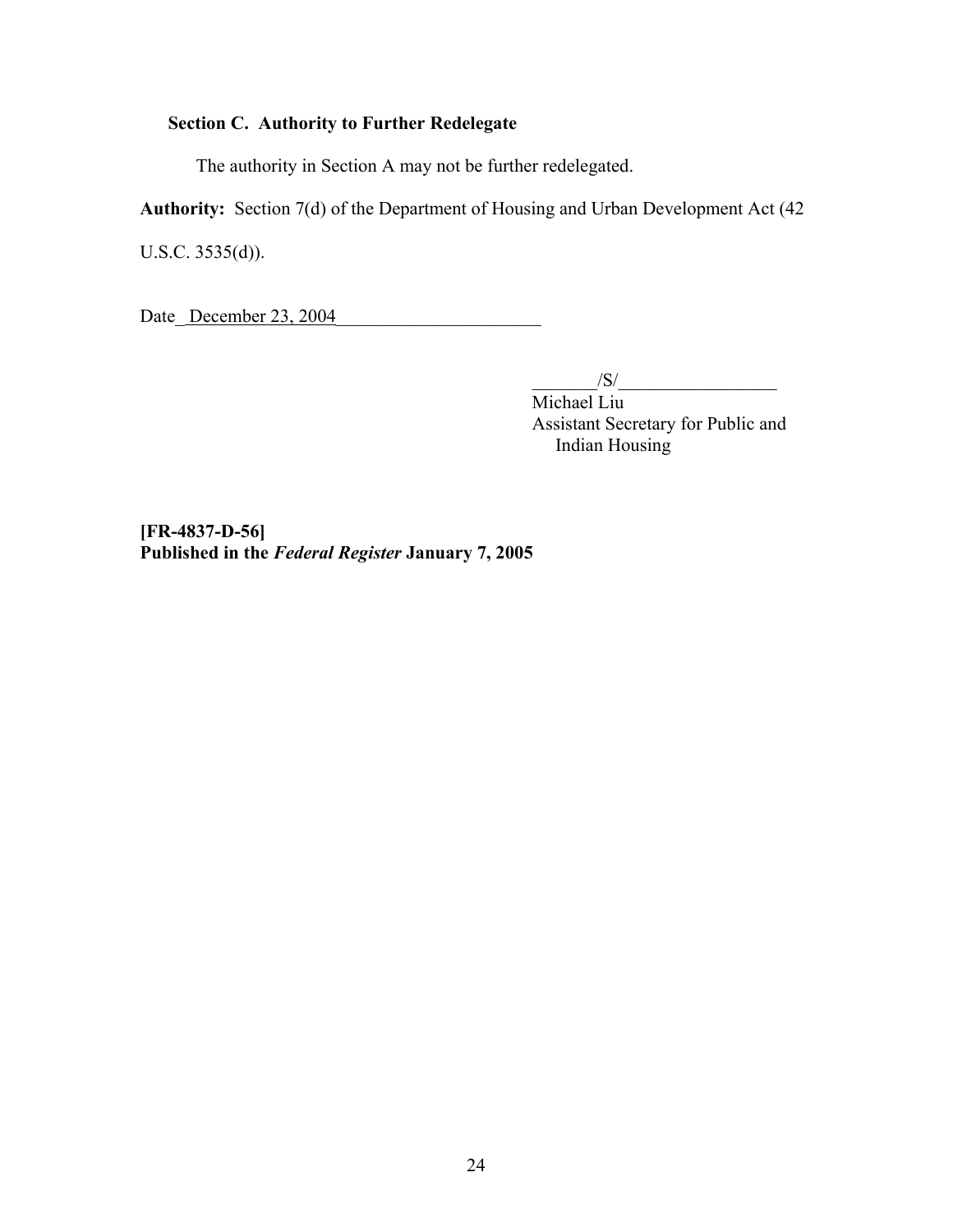# **APPENDIX II: NOTICE PIH 2007-01 (HA)**



l

 U.S. Department of Housing and Urban Development Office of Public and Indian Housing

| <b>Special Attention of</b>                | <b>Notice</b> PIH 2007-01 (HA)           |
|--------------------------------------------|------------------------------------------|
| Directors, Public Housing Hub Offices;     |                                          |
| Directors, Public Housing Program Centers; | Issued: January 3, 2007                  |
| Director, Office of Field Operations;      |                                          |
| Public Housing Agencies;                   | Expires: January 31, 2008                |
| Regional Directors;                        |                                          |
| State/Area Coordinators;                   | Cross Reference:                         |
|                                            | Notices PIH 06-01, PIH 05-02, PIH        |
|                                            | 97-12 (HA), 98-24 (HA), 98-44            |
|                                            | $(HA)$ , 99-21 $(HA)$ , 2000-20 $(HA)$ , |

Subject: Reinstatement – Notice PIH 2006-1 Requirement for Designation of Public Housing Projects.

- 1. **Purpose:** This Notice reinstates Notice PIH 2006-1 (HA), which expires January 31, 2007, for another year until January 31, 2008.
- 2. **Changes:** No changes were made to the Notice.
- 3. **Questions:** Should you have any questions regarding the Notice, please contact your local HUD Field Office.

 $\sqrt{s}$ /

2001-17 (HA), 2002-12 (HA),

Orlando J. Cabrera, Assistant Secretary for Public and Indian Housing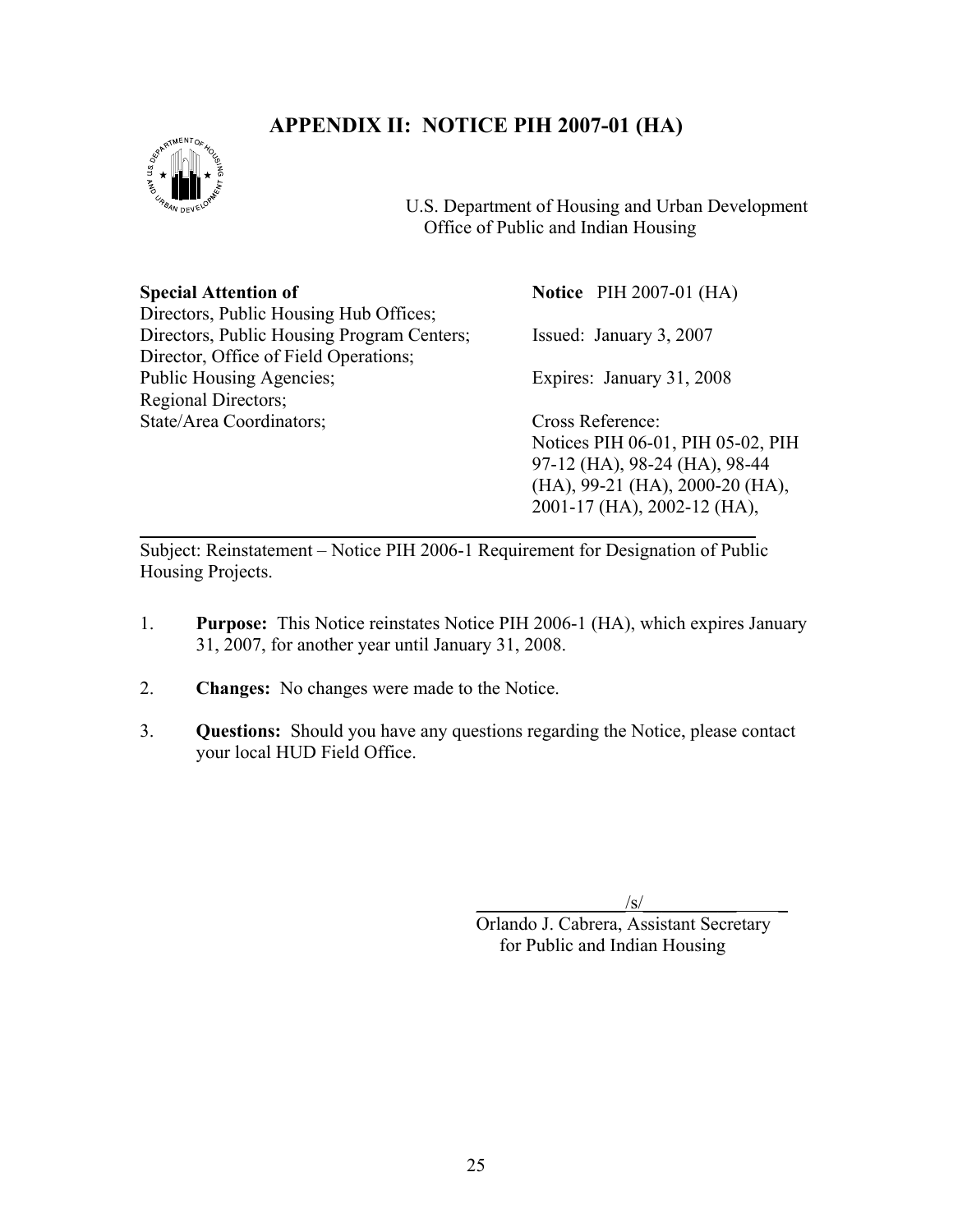# **NOTICE PIH 2005-2 (HA)**



l

 U.S. Department of Housing and Urban Development Office of Public and Indian Housing

**Special Attention of Notice** PIH 2005-2 (HA) Directors, Public Housing Hub Offices; Directors, Public Housing Program Centers; Issued: January 5, 2005 Director, Office of Field Operations; Public Housing Agencies; Expires: January 31, 2006 Regional Directors; State/Area Coordinators; Cross Reference:

Notices PIH 97-12 (HA), 98-24 (HA), 98-44 (HA), 99-21 (HA), 2000-20 (HA), 2001-17 (HA), 2002- 12 (HA),

### **SUBJECT: REQUIREMENTS FOR DESIGNATION OF PUBLIC HOUSING PROJECTS**

**I. PURPOSE:** This Notice reiterates the streamlined requirements for designating public housing projects for occupancy by elderly families only, disabled families only, or elderly and disabled families only. This Notice also includes the requirements and procedures for renewal of, or changes to, previously HUD approved designation plans.

**II. STATUTORY REQUIREMENTS**: A PHA must submit a designated plan for HUD's approval in order to designate a project for elderly families only or for persons with disabilities only in accordance with Section 7 of the U.S. Housing Act of 1937 (Section 7) which was amended by Section 10(a) of the Housing Opportunity Program Extension Act of 1996 (Section 10).

**III. EFFECTIVE DATE:** The provisions of the statute were effective on March 28. 1996. The provisions of this Notice supersede the regulatory requirements of 24 CFR 945, "Designated Housing – Public Housing Designated for Occupancy by Disabled, Elderly, or Disabled and Elderly Families" and therefore, are effective immediately. The following terms are defined in 24 CFR part 5, subpart D: *disabled family, elderly family, family, near-elderly family, and person with disabilities.* The term *mixed population development* is defined in 24 CFR part 960, subpart A. The term *accessible* is defined in 24 CFR part 8, subpart A. The term *consolidated plan* is defined in 24 CFR part 91, subpart A.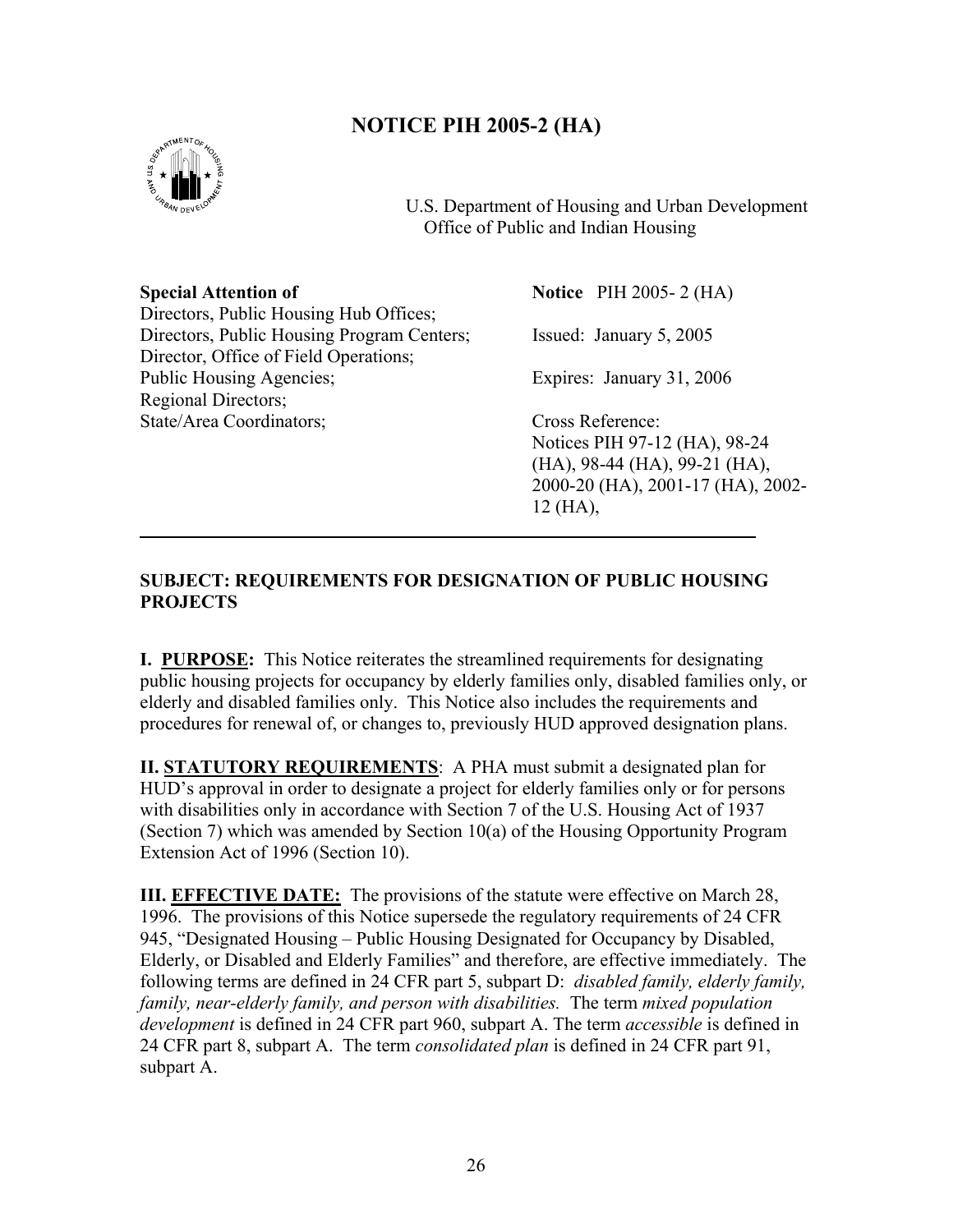**IV. NON-DISCRIMINATION REQUIREMENTS:** Nothing in this Notice relieves a PHA from complying with the non-discrimination provisions of Federal civil rights laws, including but not limited to Section 504 of the Rehabilitation Act and its implementing regulation at 24 CFR Part 8, the Fair Housing Act and its implementing regulation at 24 CFR Part 100, and Titles II and III-of Americans With Disabilities Act and their implementing regulations at 28 CFR Parts 35 and 36.

**V. INFORMATION COLLECTION REQUIREMENT:** On December 23, 1996, a Notice of Proposed Information Collection was published in the Federal Register for public comment. The proposed information collection requirements contained in this Notice are being submitted to the Office of Management and Budget (OMB) for review, under section 3507(d) of the Paperwork Reduction-Act of 1995 (44 U.S.C. Chapter 35). An agency may not conduct or sponsor, and a person is not required to respond to, a collection of information unless the collection displays a valid control number.

**VI. APPLICABILITY:** This Notice and the requirements it describes apply only to projects (or portions of projects) operated by PHAs under the low-income public housing program.

# **VII. NO PLANS REQUIRED TO MAINTAIN MIXED POPULATION**

**PROJECTS:** Section 7 provides that PHAs may submit plans to formally designate housing for mixed populations of elderly families and persons with disabilities. However, HUD is not requiring PHAs to submit plans if they wish to continue administering their mixed population housing as housing for mixed populations of elderly families and persons with disabilities.

**VIII. REQUIREMENTS FOR DESIGNATION OF PROJECTS:** The format for submitting the plan is contained in Appendix A. Additional guidance is provided in the Public Housing Occupancy Guidebook available online at http://www.hud.gov/offices/PIH/programs/ph/rhiip/phguidebooknew.pdf. The PHA must submit a plan for HUD approval that addresses and complies with the criteria described below:

- A. Justification for Designation. A PHA must establish that the designation of the project is necessary to achieve the housing goals for the jurisdiction under the Comprehensive Housing Affordability Strategy, part of a jurisdiction's Consolidated Plan, and to meet the housing needs of the lowincome population of the jurisdiction.
- **B.** Project Description. A Plan must include a description of a project (or portion of a project) to be designated; the types of tenants for which the project is to be designated; any supportive services to be provided to tenants of the designated project (or portion); and how the design and related facilities (as such term is defined in Section 202 (d)(8) of the Housing Act of 1959 as such statute existed prior to October 1, 1991) of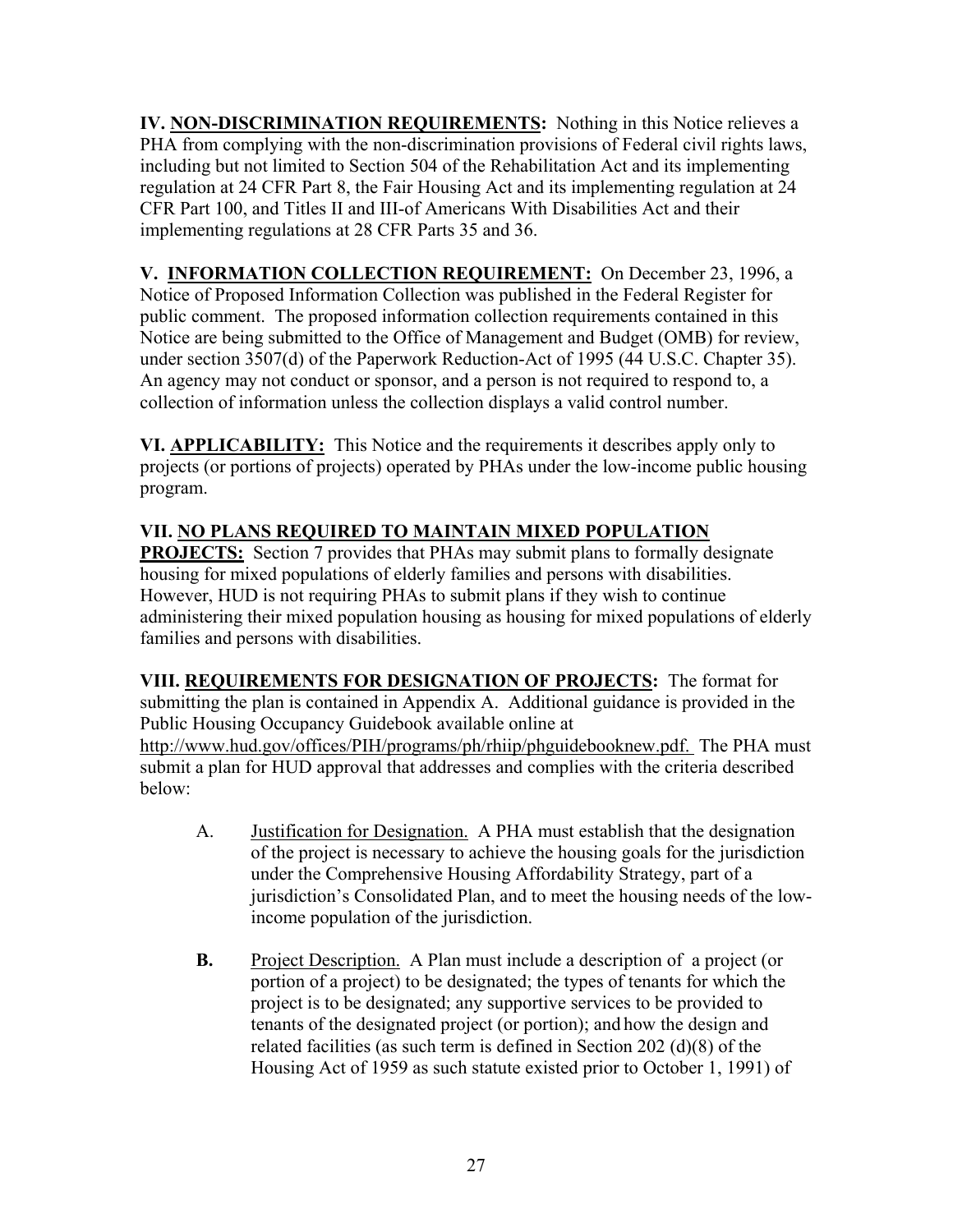the project accommodate the special environmental needs of the intended occupants;

- C. Alternative Resource. A Plan must include a description of any plans to secure additional resources or housing assistance to provide assistance to families that may have been housed if occupancy in the project were not restricted pursuant to this section.
- D. No Eviction or Lease Termination Due to Designation. A PHA may not evict or terminate the lease of any tenant lawfully residing in a dwelling unit in public housing because of the designation.
- E. Voluntary Relocation Because of the Designation. A PHA must provide the following to persons and families who agree to be relocated in connection with a designation:
	- 1. A notice of the designation and an explanation of available relocation benefits, as soon as is practicable for the agency and the person or family.
	- 2. Access to comparable housing (including appropriate services and design features), which may include tenant-based rental assistance under the Housing Choice Voucher Program, at a rental rate paid by the tenant that is comparable to that applicable to the unit from which the person or family has vacated.
	- 3. Payment of actual, reasonable moving expenses.
- F. Inapplicability of Uniform Relocation Assistance and Real Property Acquisition Policy Act of 1970. Tenants may not be considered to be displaced for purposes of the Uniform Relocation Assistance and Real Property Acquisition Policy Act of 1970.<sup>3</sup> because of the designation of any existing project or building, or portion thereof, of public housing.
- G. Eligibility of near-Elderly Families If the housing agency determines there are insufficient numbers of elderly families to fill all the designated units, the housing agency may provide in the Plan that it will admit a near elderly family to a project (or portion of a project:) designated for occupancy by only elderly families.

**IX. Duration of Plan:** All designations are in effect for five years from the date of HUD's notification of approval of the Plan. A PHA may amend its Plan before the expiration of the five-year period by submitting a revised Plan to HUD. For revised

 $\overline{a}$ 

 $3$  If a PHA wishes to offer relocation to members of the non-designated group, the PHA must offer relocation to all members of that group who are tenants of the designated project. The PHA should follow its lease provisions and consult the Public Housing Occupancy Guidebook.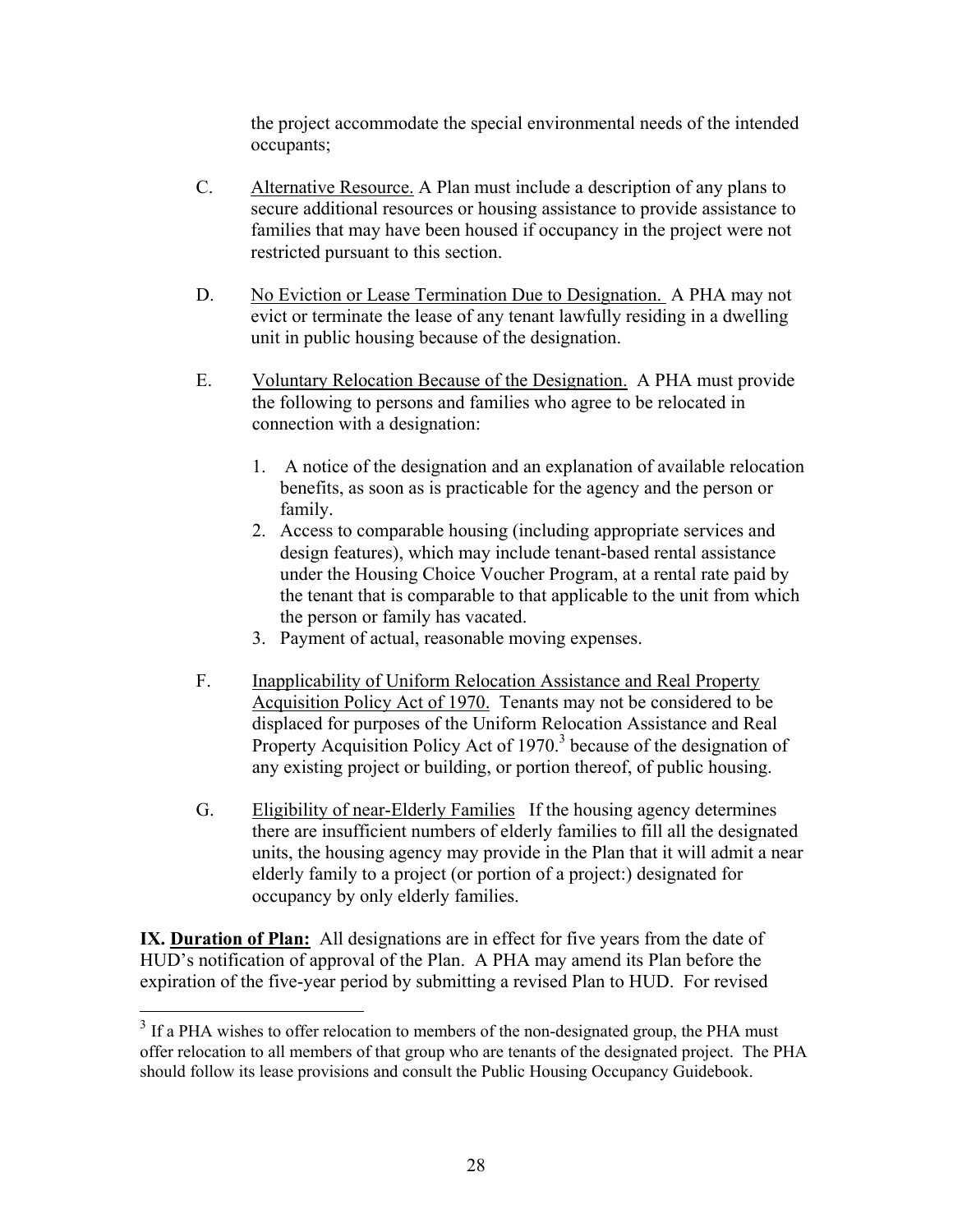Plans, the requirements stated in paragraph XI below apply regarding HUD's review and notification.

 **X. Renewal of Plan:** Renewal of Plans beyond the five years will be granted in twoyear increments.

A. Where the statutory requirements of the original plan are being met and there are no unanticipated adverse impacts on the housing resources for the groups not being served due to the designation, the PHA should submit a certification attesting to this and address the following:

- 1. Request the extension in writing, identifying the affected project(s) by name and number,
- 2. Specify the number of units and percentage(s) of the project being designated,
- 3. Specify the total number of units in the affected project(s).
- 4. Identify the population served in the designated units.

B. Where HUD has no information to challenge in a substantial manner the PHA's certification, the renewal will be granted. Where HUD has information available to challenge in a substantial manner the PHA's certification, HUD will review such information before a renewal is granted.

C. Where the statutory requirements are not being met by the designation, or if circumstances have changed, the PHA's request must also include any information needed to update the Plan for the renewal. (See the appendix for additional guidance).

D. If a PHA wishes to revise its Plan rather than just request renewal, it must follow the requirements described in Section VIII.

E. Where no renewal request is submitted, the designated project or portion of a project will convert to a mixed population development on the date of the expiration of the original approved plan.

**XI. HUD Review of Plan:** In accordance with Section 7, HUD must conduct a limited review of each designation plan to ensure that the plan is complete and complies with the requirements of Section 7.

A. The criteria used in determining if a plan complies are:

- 1. The Plan is complete in significant matters required under the subsection; and
- 2. There is no evidence available to HUD that challenges, in a substantial manner, any information provided in the plan.
- B. Notification of HUD Decision.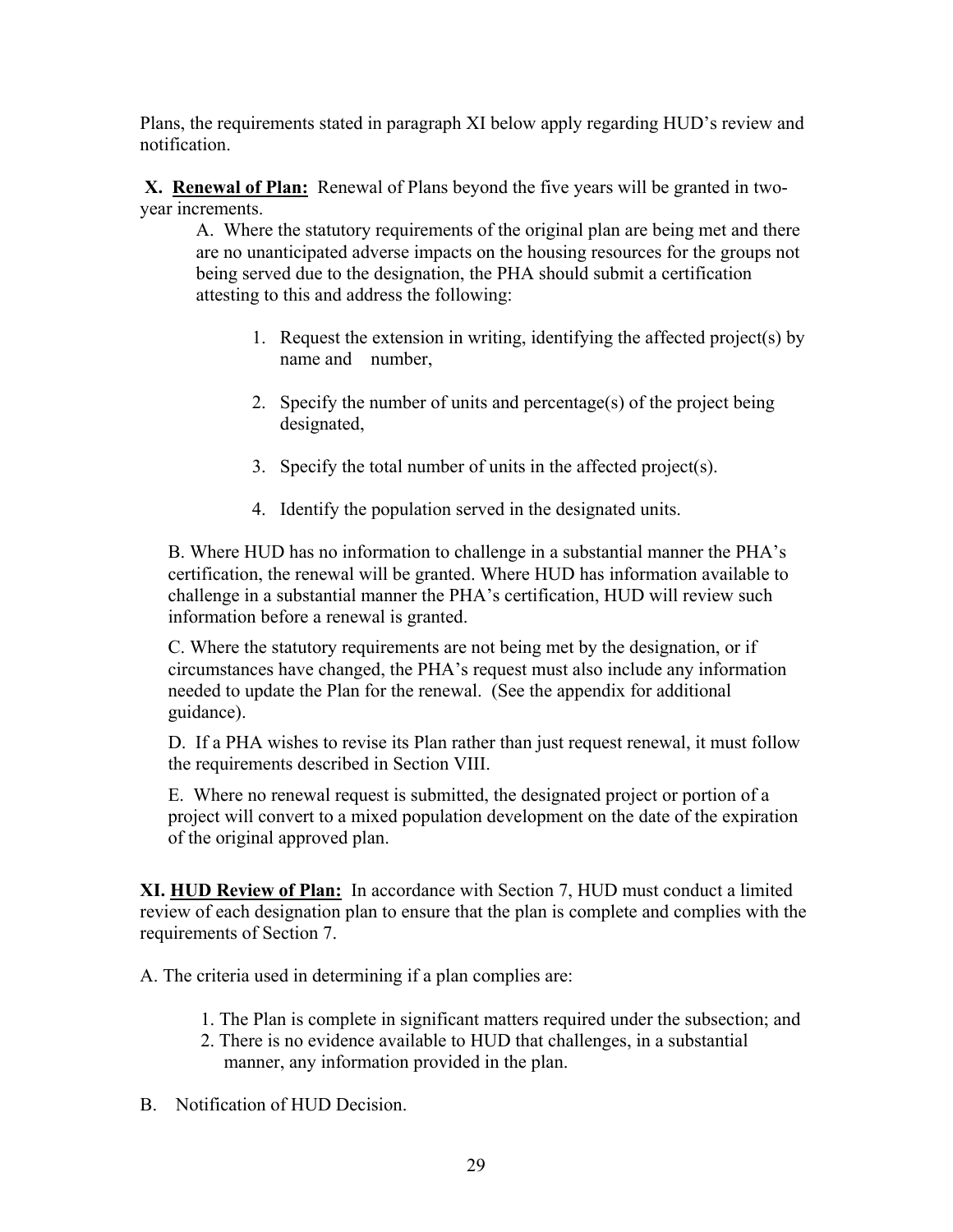- 1. Time Frame. Within 60 days of receipt of a plan or of a renewal request, HUD is required to notify a PHA whether its plan complies with statutory requirements. If HUD does not notify the PHA within 60 days, the plan is considered to be in compliance and HUD shall be considered to have notified the agency of such compliance.
- 2.Content of Notification. Where a Plan or renewal request does not comply, HUD is required to specify in its notification:
	- a. the reasons for the noncompliance, and
	- b. any modifications necessary for the plan to meet the requirements

#### **WHERE TO SUBMIT REQUESTS FOR PLANS AND RENEWALS**

HUD has delegated authority for approval of plan renewals to the local Public Housing HUD Director/ Public Housing Program Center Coordinator. A PHA must send a designated housing renewal request to its local Public Housing office for review and approval or disapproval. A listing of PH Field Offices and Public Housing Directors can be found at http://www.hud.gov/offices/pih/about/field\_office.cfm.

HUD has not changed the delegated authority for approval of new plans. However, a PHA must send a new designated housing plan to HUD in Washington, D.C., for review and approval or disapproval. If applicable, a PHA should send the new plan electronically to HUD and send an original plus two copies to the following address:

> HUD Office of Public and Indian Housing Public Housing Management and Occupancy Division Room 4222 451  $7<sup>th</sup>$  Street, S.W., Washington, D.C., 20410

The telephone number is (202) 708-0744 (this is not a toll-free number).

Requests for Plan approvals or renewals should also be sent to State or local government entities that administer the CHAS/Consolidated Plan, with a request that any comments (regarding the PHA's Plan to designate housing or any Plan renewal) be sent to HUD's Headquarter's address in the case of new plans or to the applicable local Public Housing Office address in the case of renewals.

 $\sqrt{s}/$ 

 Michael Liu, Assistant Secretary for Public and Indian Housing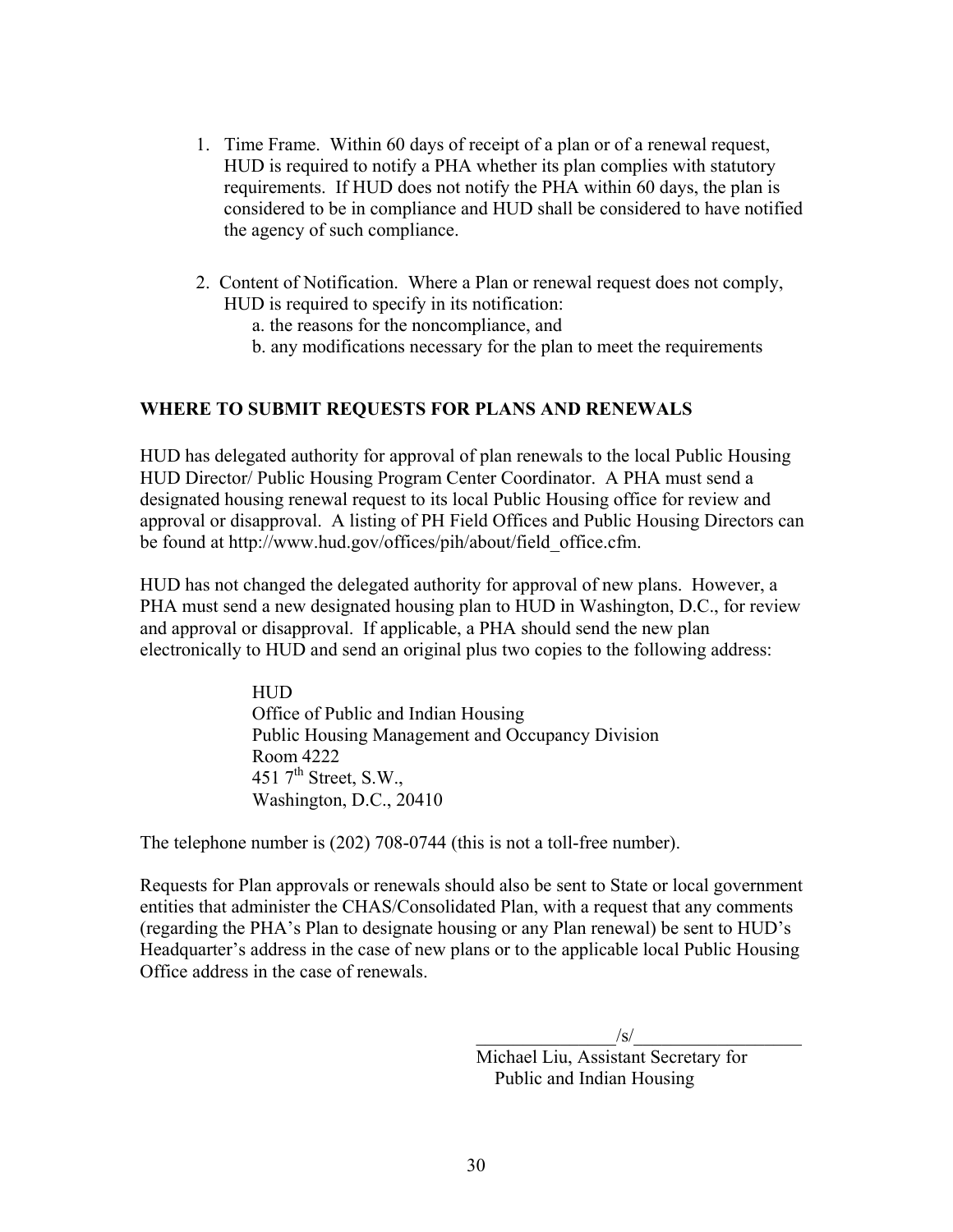#### APPENDIX TO NOTICE PIH 2006-01 (HA)

#### SUGGESTIONS FOR PREPARING AN APPROVABLE PLAN

This appendix provides guidance to assist housing authorities in developing an approvable plan. It addresses some of the common questions received from PHAs developing plans. The appendix is intended to be helpful and is not intended to impose additional requirements.

#### Plan Content:

--The project (or portion of a project) to be designated;

--The types of tenants for which the project is to be designated;

--Any supportive services to be provided to tenants of the designated project (or portion); --How the design and related facilities (as such term is defined in Section 202 (d)(8) of the Housing Act of 1959) of the project accommodate the special environmental needs of the intended occupants;

--Any plans to secure additional resources or housing assistance to provide assistance to families that may have been housed if occupancy in the project were not restricted pursuant to this section.

Balancing the needs of the Community: The statute focuses on the total housing needs of the low-income population of a community, and not one group in particular. Successful Plans strike a balance between the needs of, and resources available to, designated and non-designated populations. In many communities, there may be unmet housing needs of both elderly families and persons with disabilities. For these communities, a PHA's demonstration that it will make reasonable efforts to provide housing choice voucher assistance or other appropriate resources to the non-designated group is sufficient basis for designation.

Fair Housing: When determining which buildings to designate, PHAs should consider whether the designation will increase minority concentrations. Also, if the PHA is subject to a Title VI or Section 504 voluntary Compliance Agreement or court order, the PHA should explain how the designated housing plan or the proposed renewal is consistent with that order or VCA.

Sources of Information on the Housing Needs of the Low-Income Population: PHAs may wish to rely on a range of data sources to assess and describe the housing needs of, and resources that would have been and can be made available to their low-income populations (as required by Section 7(d) of the statute). Data sources include:

--Ongoing analysis of waiting lists, such as the ratio of disabled families admitted compared to elderly

families admitted before the designation;

--Unit assignment data;

--Unit turn-over data;

--Vacancy data;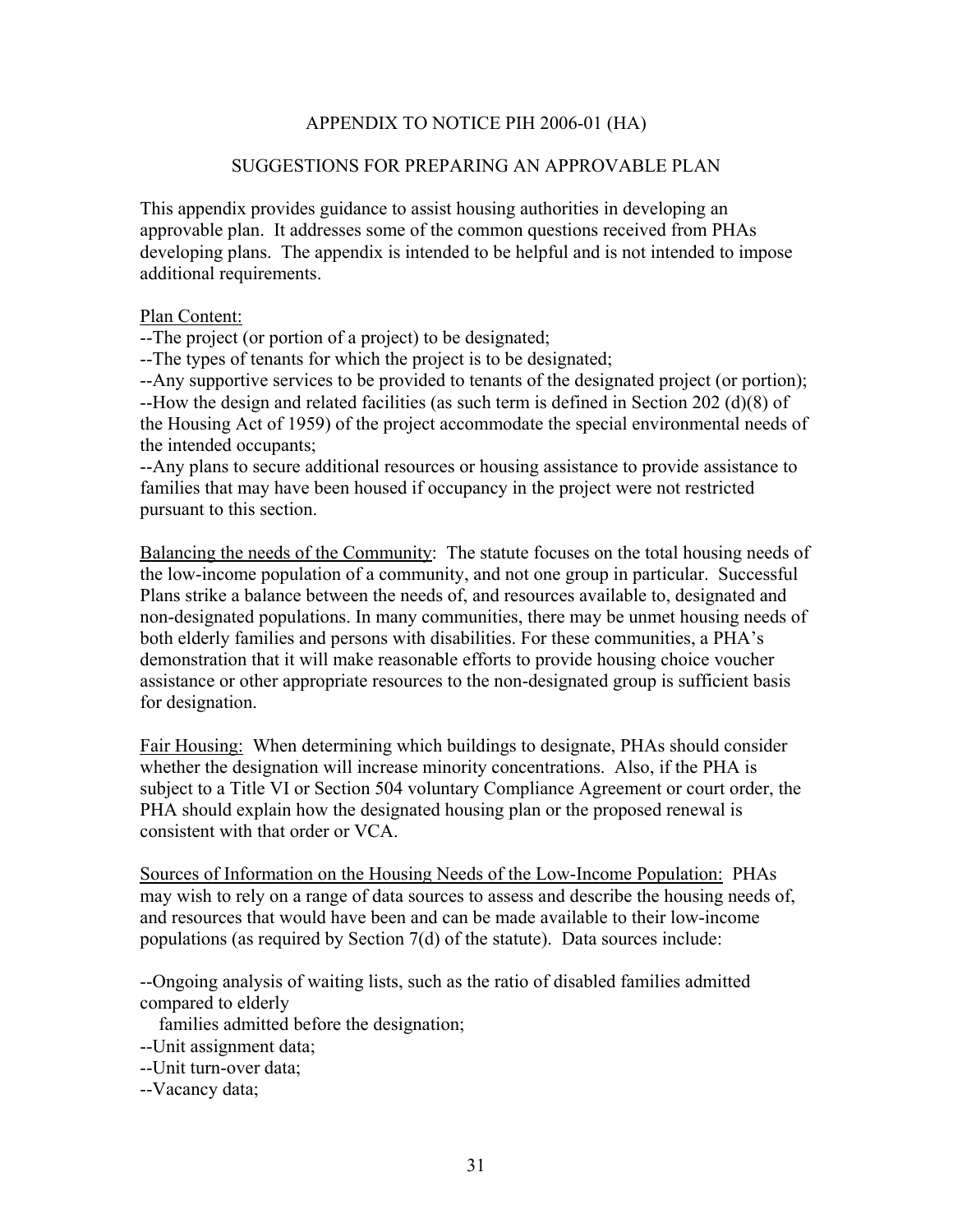--Voluntary transfer data;

--Near-elderly families data;

--Housing Needs Survey;

--A PHA jurisdiction's Consolidated Plan (includes census data);

--Local advocacy groups; and

--Public and private agencies familiar with the needs of the designated and nondesignated populations.

Additional Housing Resources: The Plan should describe any plans to secure additional housing resources that will be available to families in the non-designated group (as required by Section  $7(d)(e)$  of the statute). These resources may include the following:

-Existing housing owned or controlled by the PHA or by private firms or non-profit organizations that are available and affordable in the appropriate unit sizes. (In addition, a PHA preference given to the non-designated group for the remaining public housing units is a housing resource.)

-New housing resources created by the PHA.

-New housing resources created by a PHA adopting a Section 8 local preference for the non-designated group or by applying for Certificates/Vouchers under a NOFA "Rental Assistance for Persons with Disabilities, in Support of Designated Housing Allocation Plans."

-New housing resources created by private firms or non-profit organization that will be available and affordable in the appropriate unit sizes.

PHAs should specify in their Plans the reasonable efforts they will make to replace the housing resources that will be newly unavailable to the non-designated group. The specific nature of the demonstration of reasonable efforts will vary across PHAs, depending on circumstances.

In some cases, PHAs can provide the non-designated group with housing opportunities during the 5-year period of the plan at a level comparable to those that the non-designated group would have had if there were no designation. However, other cases may exist in which PHAs will not be able to make available to the non-designated groups a comparable level of housing resources; documentation of the unavailability of a comparable level of housing resources would demonstrate that these PHAs have made reasonable efforts.

Estimate Vacancies: PHAs should estimate vacancies in the project to be designated during the Plan period, based on past experience and any other relevant information. PHAs also should use waiting list, admissions, and housing choice voucher program use data to estimate how many families from the designated and non-designated groups would have filled the vacancies, absent designation.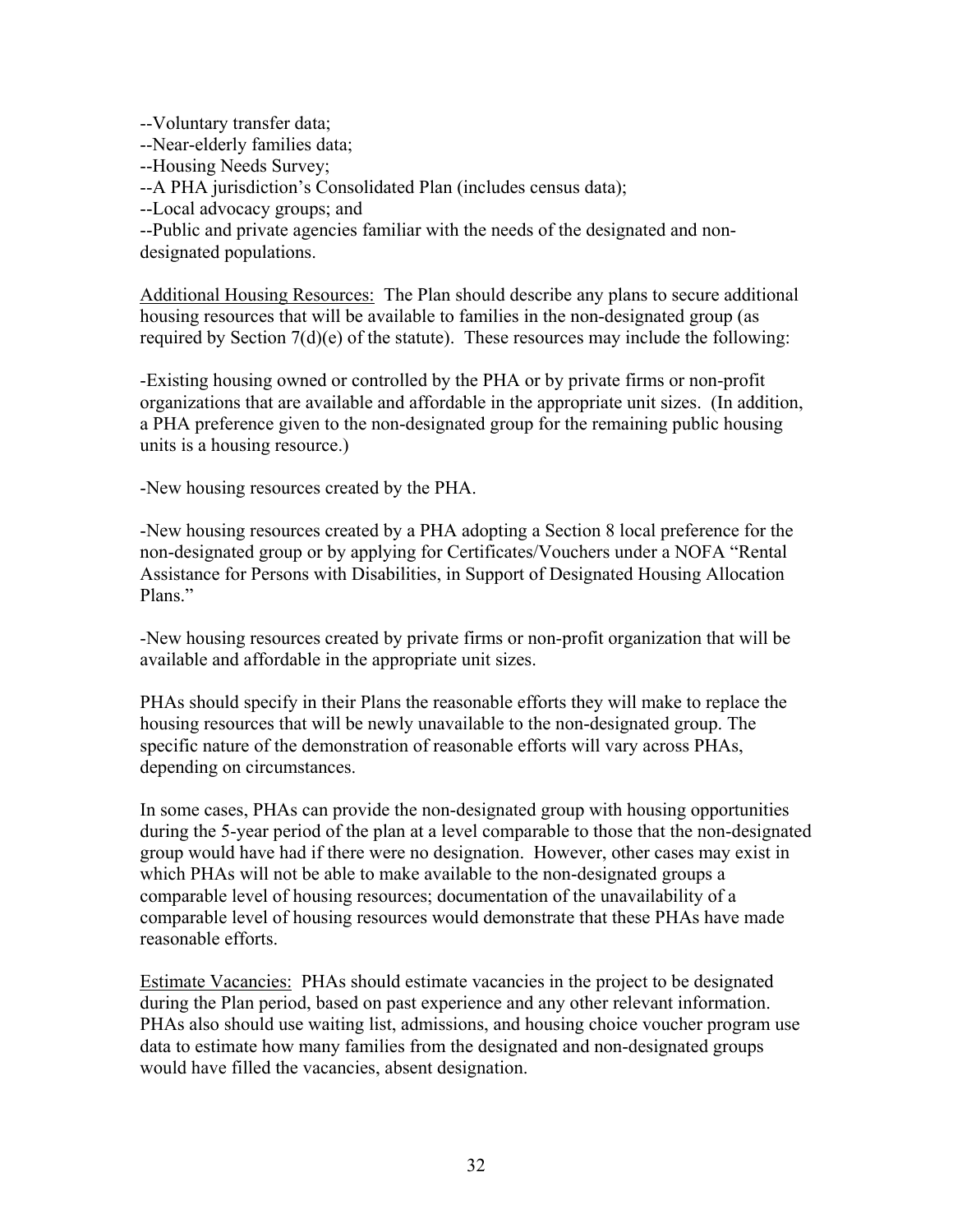Accessible Housing: In describing how the plan meets the needs of both the designated and non-designated group, the plan should address housing options for persons who need accessible housing. Many communities do not have sufficient affordable accessible housing in the private market, and usually, most, if not all, of the accessible one-bedroom housing in the public housing stock is located in "mixed" buildings. One possible solution to this problem is to exclude accessible units from designation so that they are available to persons of any age who need them.<sup>1</sup>

Priority For Occupancy: In determining priority for admission to public housing projects (or portions of projects) that are designated, the PHA may make units in such projects (or portions) available only to the types of families for whom the project (or portion) is designated.

HUD's Review Plans: A determination of non-compliance because of "challenging" evidence may result from information that comes from outside sources. This could include information from the Consolidated Plan or the CHAS or from outside groups or individuals. PHAs should bear in mind that any comments submitted to HUD by advocates, residents, and members of the community will be considered during the HUD review. HUD is fully committed to its responsibility to assist PHAs that submit noncomplying plans. HUD will work with these PHAs to ensure that the PHA staff understands the modifications needed for compliance with the requirements.

 $\overline{a}$ 

<sup>&</sup>lt;sup>1</sup> Generally, under Section 504 of the Rehabilitation Act of 1973 and its implementing regulations, the PHA must pay for modifications of public housing units that are needed to accommodate the disabilities of public housing tenants.

Those individuals with disabilities who need modifications and who can no longer live in public housing because of designation may have difficulty using Section 8 certificates/vouchers if they cannot obtain assistance in paying for those modifications. In those instances, PHAs should provide whatever resources are needed to pay for modifications that are necessary to make an equivalent number of units available. One solution PHAs have developed to fulfill their responsibility to provide additional housing is to locate sources for funding, such as Community Development Block Grant (CDBG) funds that they can use to assist these tenants.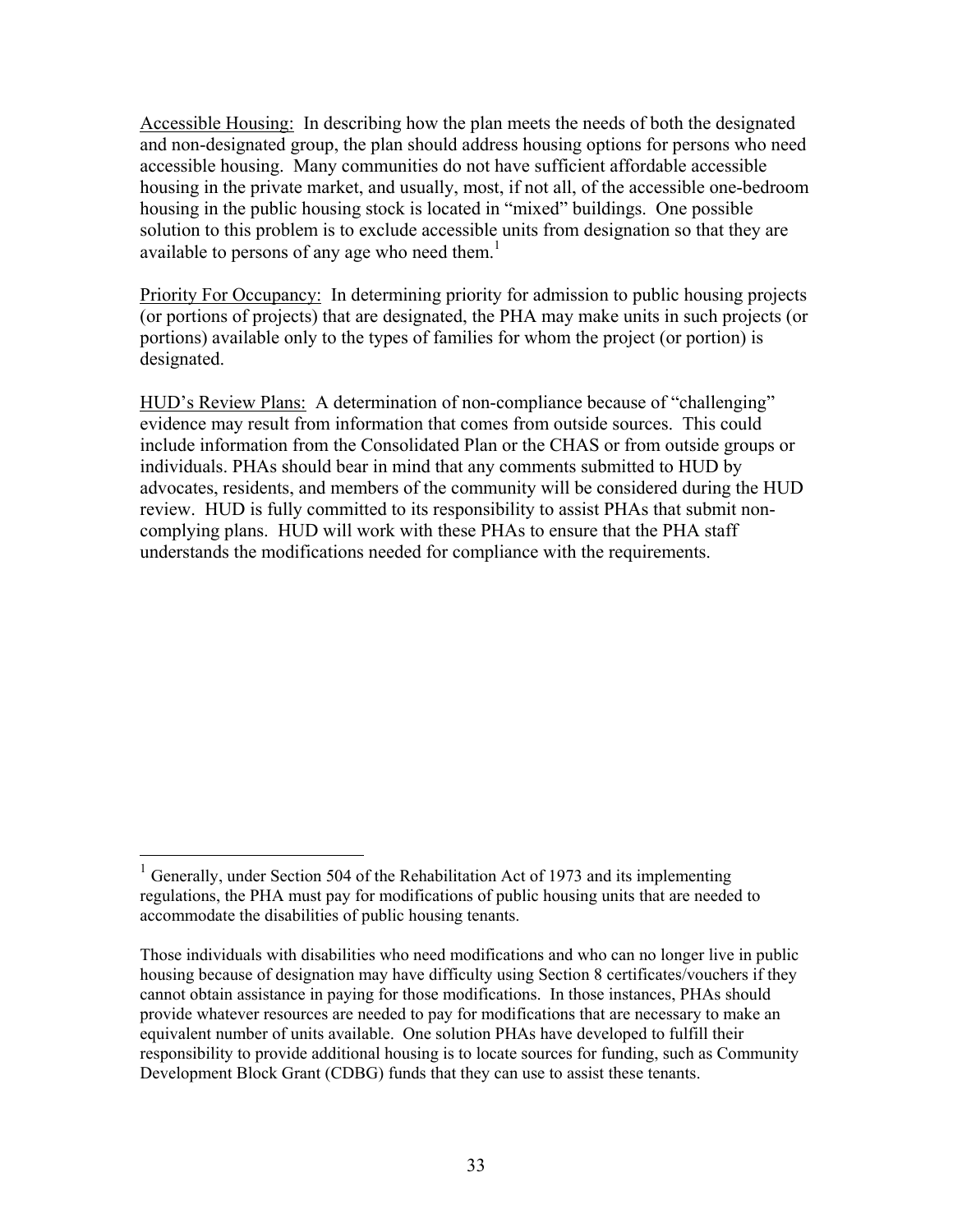# **APPENDIX III: HQ PIH NEW PLAN CHECKLIST**

**\*A limited review of the Plan will be conducted to ensure that the Plan is complete and complies with the requirements of Section 7 of the U.S. Housing Act of 1937 and Notice PIH 2007-01 (HA). Please be advised that answering No to questions will not disqualify the Plan from being approved. Please provide comments related to your responses** 

| <b>PHA Name and Number</b>                                                                                                                                                                                                                                                                                                                                                                                                             | Yes | N <sub>0</sub> | <b>Comments</b> |
|----------------------------------------------------------------------------------------------------------------------------------------------------------------------------------------------------------------------------------------------------------------------------------------------------------------------------------------------------------------------------------------------------------------------------------------|-----|----------------|-----------------|
| <b>I. Justification for Designation</b>                                                                                                                                                                                                                                                                                                                                                                                                |     |                |                 |
| Does the PHA establish that the designation is necessary to<br>achieve the housing goals for its jurisdiction under the<br><b>Consolidated Plan?</b>                                                                                                                                                                                                                                                                                   |     |                |                 |
| Does the Plan meet the housing needs of the low-income<br>population of its jurisdiction within the PHA's funding<br>constraints?                                                                                                                                                                                                                                                                                                      |     |                |                 |
| Does the Plan include information from the consolidated plan<br>or other reliable sources to support the proposed designation?                                                                                                                                                                                                                                                                                                         |     |                |                 |
| <b>II. Project Description</b>                                                                                                                                                                                                                                                                                                                                                                                                         |     |                |                 |
| Does the Plan include the name of the project(s) and the<br>number of units to be designated at each project (indicate<br>percentage of units proposed for designation, total number of<br>units in each building, and bedroom sizes)?                                                                                                                                                                                                 |     |                |                 |
| Does the Plan describe the types of tenants for which the<br>project is to be designated?                                                                                                                                                                                                                                                                                                                                              |     |                |                 |
| Does the Plan describe any supportive services to be provided<br>to tenants of the designated project (or portion thereof)?                                                                                                                                                                                                                                                                                                            |     |                |                 |
| Does the Plan describe how the design and related facilities of<br>the project accommodate the special environmental needs of<br>the occupants (e.g. call cords, elevators or security system)?                                                                                                                                                                                                                                        |     |                |                 |
| II (A). Collect and analyze the following data in answering<br>part II above (Project Descriptions)                                                                                                                                                                                                                                                                                                                                    |     |                |                 |
| Does the Plan include information on the location, number<br>and bedroom size of UFAS-compliant accessible units?<br>(UFAS-compliant accessible units meet the requirements of the Uniform Federal<br>Accessibility Standards, See 24 CFR 8.32. UFAS can be found at<br>http:www.access-board.gov/ufas.html. Note that units that only comply with the<br>design and construction requirements of the Fair Housing Act, 24 CFR 100.205 |     |                |                 |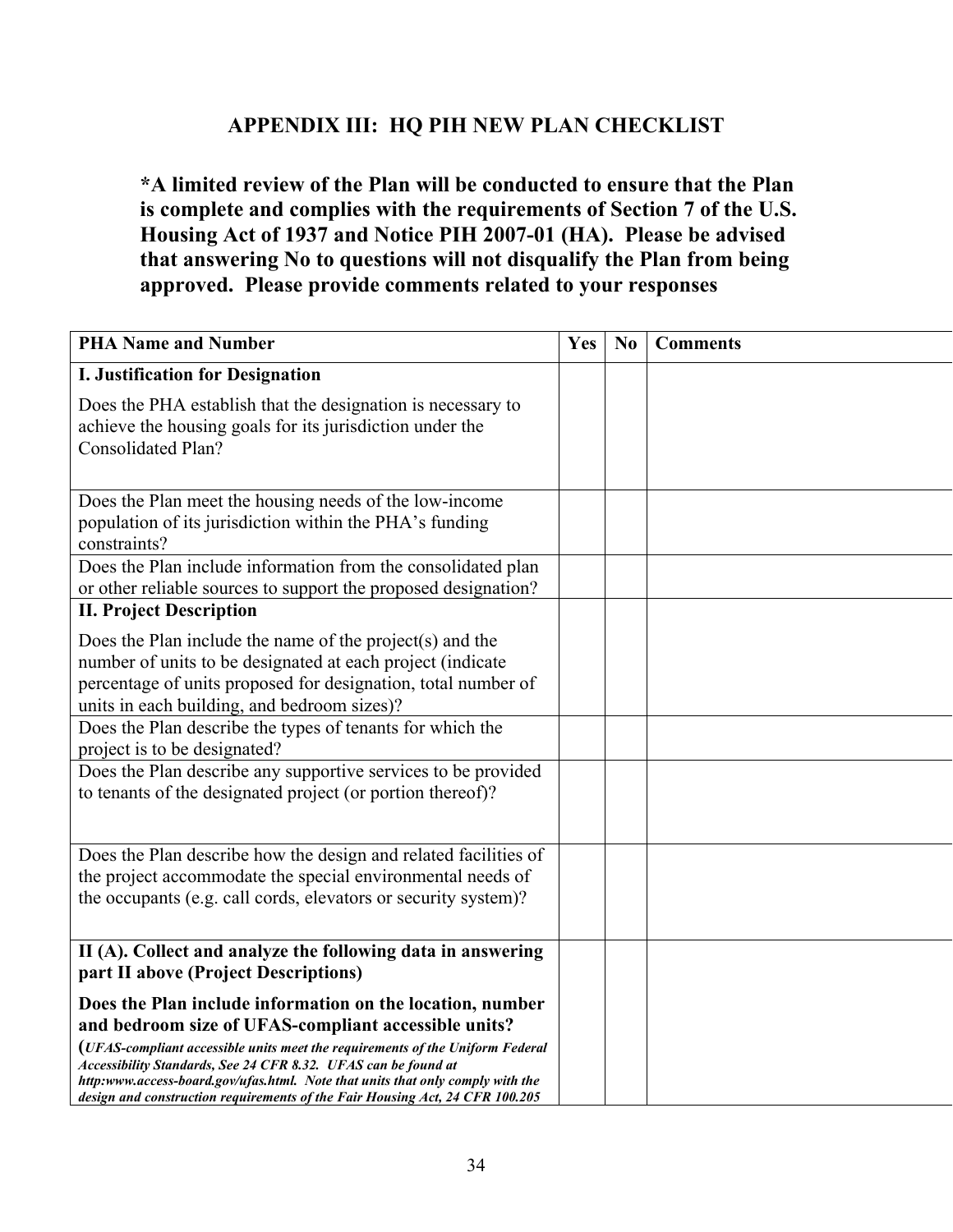| <b>PHA Name and Number</b>                                                                                                                          | Yes | N <sub>0</sub> | <b>Comments</b> |
|-----------------------------------------------------------------------------------------------------------------------------------------------------|-----|----------------|-----------------|
| do not qualify as UFAS-compliant units, nor do units that are partially<br><i>accessible</i> ):                                                     |     |                |                 |
| In all PHA projects?                                                                                                                                |     |                |                 |
| In elderly/disabled projects (mixed population developments)?                                                                                       |     |                |                 |
|                                                                                                                                                     |     |                |                 |
| In family projects?                                                                                                                                 |     |                |                 |
| In projects to be designated as elderly only?                                                                                                       |     |                |                 |
| In projects already designated as elderly/disabled (if<br>applicable)?                                                                              |     |                |                 |
| Total number and bedroom size of UFAS-compliant accessible<br>units that will no longer be available to non-elderly disabled<br>persons?            |     |                |                 |
| <b>III. Need/Demand for Housing</b>                                                                                                                 |     |                |                 |
| Collect and analyze the following data for the PHA's<br>elderly and non-elderly disabled families:                                                  |     |                |                 |
| # and % of elderly and non-elderly disabled on public housing<br>waiting list?                                                                      |     |                |                 |
| # and % of elderly and non-elderly disabled on HCV waiting<br>list?                                                                                 |     |                |                 |
| # and % of elderly and non-elderly disabled on other waiting<br>list (e.g. HOPE VI)?                                                                |     |                |                 |
| Total $#$ of applicants on the public housing waiting list?                                                                                         |     |                |                 |
| Total # of applicants on the HCV waiting list?                                                                                                      |     |                |                 |
| # of elderly applicants on the waiting list who have requested<br>units with accessible features (indicate bedroom size<br>requested)?              |     |                |                 |
| # of non-elderly disabled applicants on the waiting list who<br>have requested units with accessible features (indicate<br>bedroom size requested)? |     |                |                 |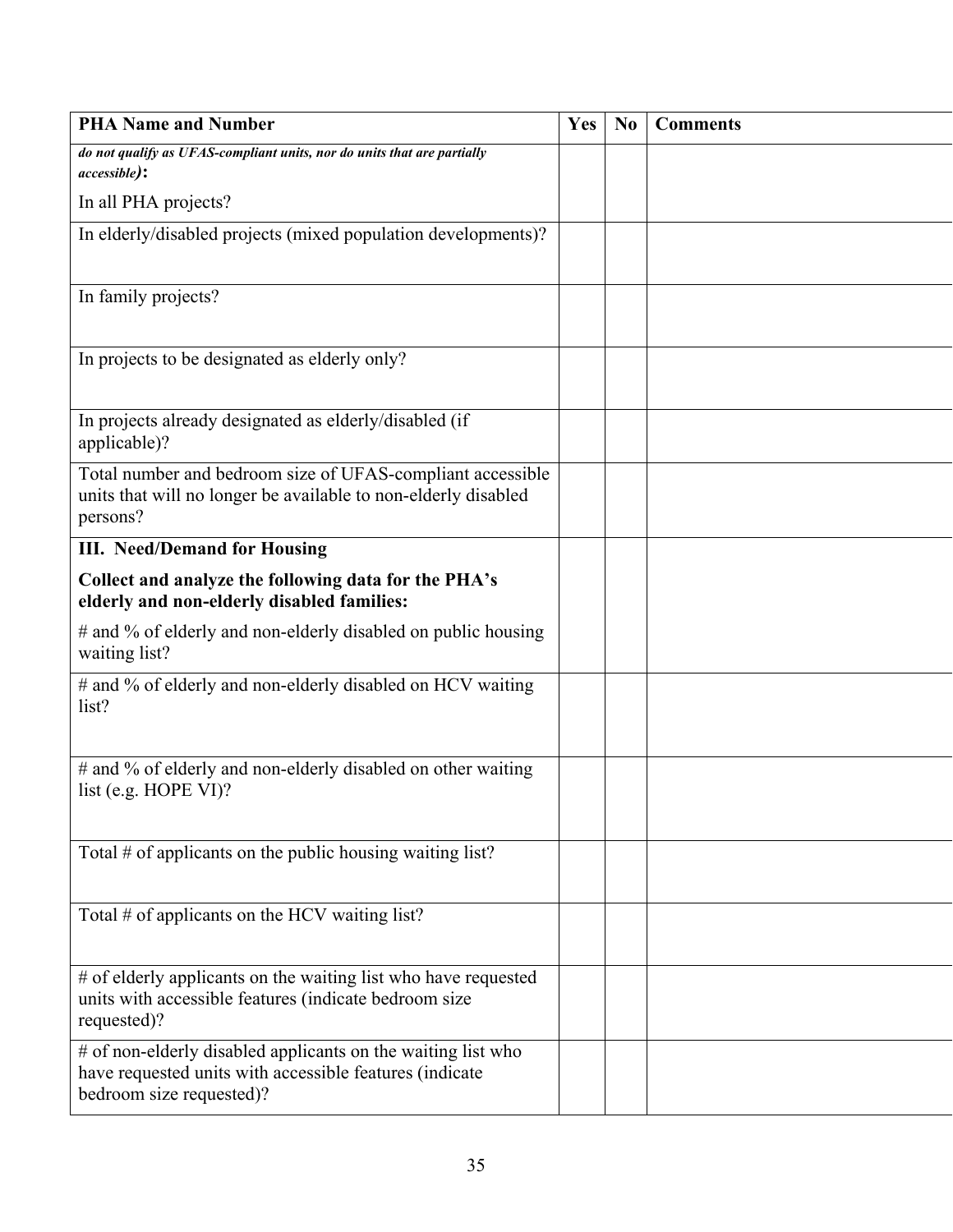| <b>PHA Name and Number</b>                                                                                                                                                                             | Yes | N <sub>0</sub> | <b>Comments</b> |
|--------------------------------------------------------------------------------------------------------------------------------------------------------------------------------------------------------|-----|----------------|-----------------|
|                                                                                                                                                                                                        |     |                |                 |
| Information in PHA's Annual Plan?                                                                                                                                                                      |     |                |                 |
|                                                                                                                                                                                                        |     |                |                 |
| Information in City's Consolidated Plan?                                                                                                                                                               |     |                |                 |
|                                                                                                                                                                                                        |     |                |                 |
| <b>IV. Occupancy Data</b>                                                                                                                                                                              |     |                |                 |
| Does Plan include information on the number of elderly and<br>non-elderly disabled families who live in the project(s) to be<br>designated?                                                            |     |                |                 |
| Does Plan include information on the number of elderly and<br>non-elderly disabled families who live in PHA's other<br>remaining projects (by bedroom size and type of project)?                       |     |                |                 |
| Does Plan include information on the number of elderly and<br>non-elderly disabled families who currently receive HCV<br>assistance?                                                                   |     |                |                 |
| Does the Plan include information on PHA's public housing<br>inventory that is currently occupied? Explain the status of any<br>vacant units (if applicable).                                          |     |                |                 |
| V. Does PHA operate site-based or agency-wide waiting<br>list?                                                                                                                                         |     |                |                 |
| VI. Does PHA give preference to non-elderly disabled<br>applicants on the public housing and/or HCV waiting list?                                                                                      |     |                |                 |
| <b>VII. Alternative Resources</b>                                                                                                                                                                      |     |                |                 |
| Does the Plan include a description of any plans to provide<br>additional resources or housing assistance to families that may<br>have been housed if occupancy in the project were not<br>restricted? |     |                |                 |
| VII (A). Collect and analyze the following information in<br>answering the question above (Alternative<br><b>Resources/Supply of Housing):</b>                                                         |     |                |                 |
| Total public housing units (indicate unit sizes, location,<br>building name and code)?                                                                                                                 |     |                |                 |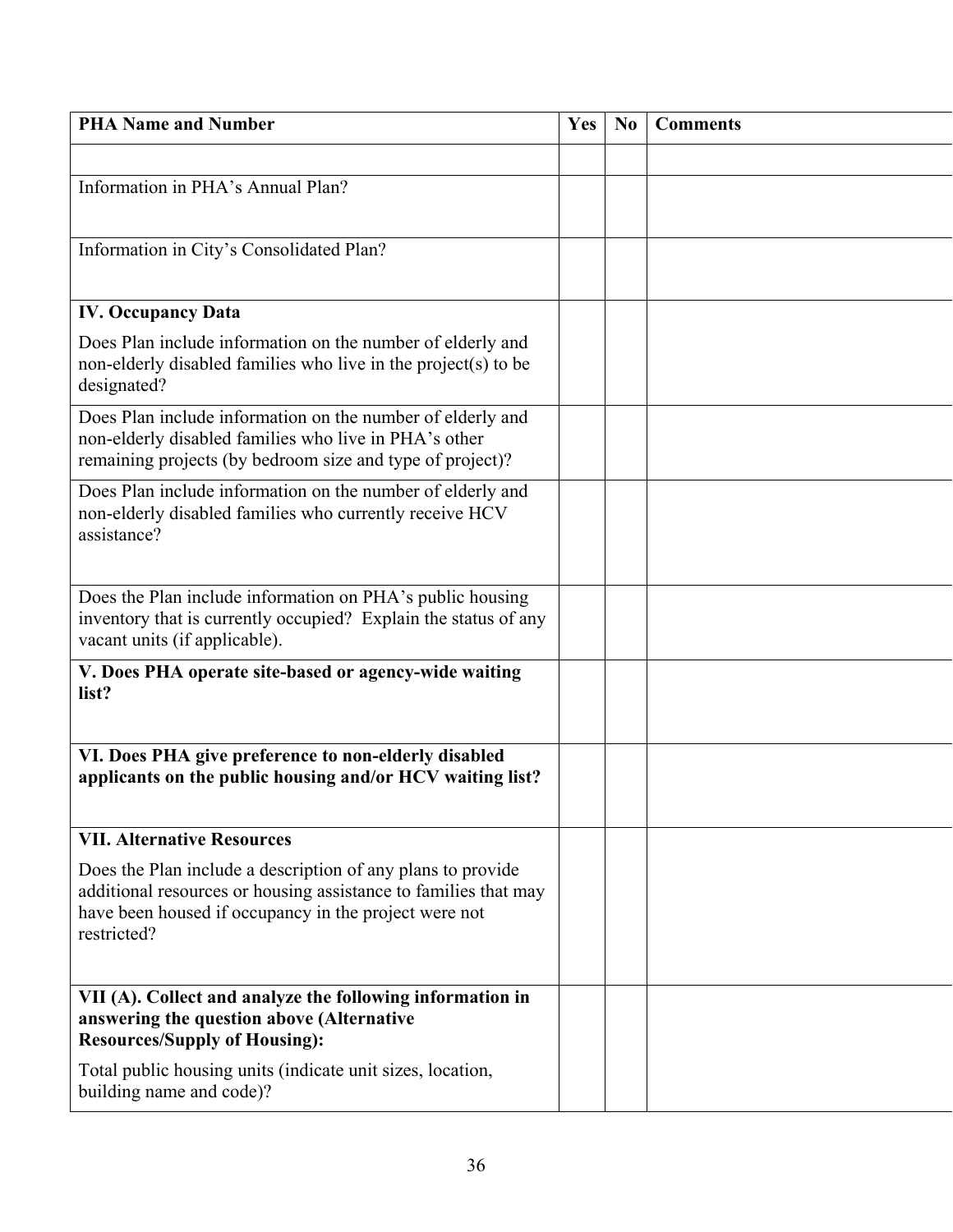| <b>PHA Name and Number</b>                                                                                                | Yes | N <sub>0</sub> | <b>Comments</b> |
|---------------------------------------------------------------------------------------------------------------------------|-----|----------------|-----------------|
|                                                                                                                           |     |                |                 |
| Total $#$ and % of public housing units to be designated?                                                                 |     |                |                 |
|                                                                                                                           |     |                |                 |
| Percent of total units of the size to be designated?                                                                      |     |                |                 |
|                                                                                                                           |     |                |                 |
| Other non-HOPE VI public housing units of comparable size<br>not designated?                                              |     |                |                 |
|                                                                                                                           |     |                |                 |
| HOPE VI units of comparable size?                                                                                         |     |                |                 |
|                                                                                                                           |     |                |                 |
| # of Housing Choice Vouchers currently available?                                                                         |     |                |                 |
|                                                                                                                           |     |                |                 |
| Is the HCV waiting list open?                                                                                             |     |                |                 |
| Does the PHA have any vouchers that are specifically                                                                      |     |                |                 |
| designated for persons with disabilities in the voucher<br>inventory?                                                     |     |                |                 |
| Are there any federal or state subsidized rental units actually                                                           |     |                |                 |
| available in the community to low-income persons in the non-<br>designated groups, at a comparable rent to the designated |     |                |                 |
| public housing units and of a comparable size to those being                                                              |     |                |                 |
| designated (include waiting list information, current vacancy<br>rate and occupancy data)?                                |     |                |                 |
| Existing preferences proposed for comparable units/vouchers                                                               |     |                |                 |
| for non-designated group? Indicate number of units affected?                                                              |     |                |                 |
| VIII. Are there comparable services, amenities, and                                                                       |     |                |                 |
| community facilities between designated and non-<br>designated properties? If yes, provide a brief description.           |     |                |                 |
| IX. No Eviction or Lease Termination Due to Designation                                                                   |     |                |                 |
| Does the Plan include information stating that no lawful                                                                  |     |                |                 |
| tenants of public housing dwelling units will be evicted or<br>have their leases terminated because of the designation?   |     |                |                 |
| X. Voluntary Relocation Because of the Designation                                                                        |     |                |                 |
| Does the PHA intend to provide reasonable notice of the                                                                   |     |                |                 |
| designation and an explanation of available relocation benefits<br>for the agency and the tenant/family?                  |     |                |                 |
| Does the Plan indicate that the PHA will provide access to                                                                |     |                |                 |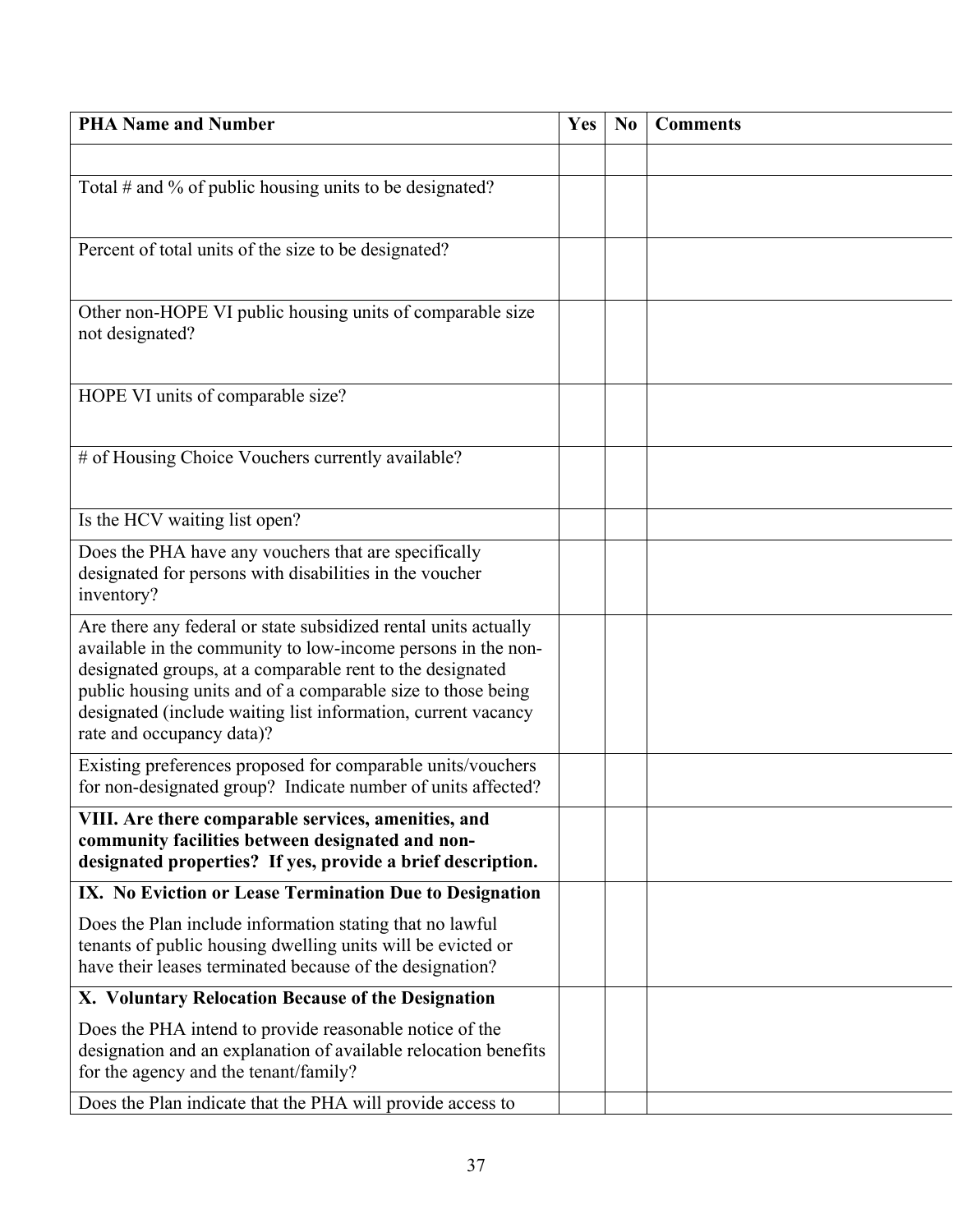| <b>PHA Name and Number</b>                                                                                                                                                                                                     | <b>Yes</b> | N <sub>0</sub> | <b>Comments</b> |
|--------------------------------------------------------------------------------------------------------------------------------------------------------------------------------------------------------------------------------|------------|----------------|-----------------|
| comparable housing including appropriate services and design<br>features at a rental rate paid by the tenant that is comparable to<br>the unit from which the tenant/family has vacated?                                       |            |                |                 |
| Does the Plan include information regarding the PHA's<br>intention to make payments of actual reasonable moving<br>expenses to the tenant/family?                                                                              |            |                |                 |
| XI. Court Orders, Lawsuits, Investigations, VCAs and<br><b>Section 504 Actions</b>                                                                                                                                             |            |                |                 |
| Does the PHA have any outstanding court orders, VCAs or<br>Section 504 Letters of Findings (LOF)? If yes, do they<br>conflict with the Plan?                                                                                   |            |                |                 |
| Does the Field Office have information about any lawsuits,<br>pending investigation or tenancy litigation that may impact the<br>proposed designation? If yes, please explain.                                                 |            |                |                 |
| <b>XII. Overall Assessment</b>                                                                                                                                                                                                 |            |                |                 |
| Does this Plan adequately address the low-income housing<br>needs of the elderly and/or disabled population in the PHA's<br>jurisdiction by utilizing available local, state and federal<br>resources? If yes, please explain. |            |                |                 |

**Recommendation: Please check below:** 

**Approval\_\_\_\_\_\_\_** 

Disapproval\_\_\_\_\_\_\_\_

**HUD Reviewer:** 

**Print Name Signature Date** 

**Supervisory Approval:** 

 *\_\_\_\_\_\_\_\_\_\_\_\_**\_\_\_\_\_\_ \_\_\_\_\_\_* 

**Print Name Signature Date** 

\_\_\_\_\_\_\_\_\_\_\_\_\_\_\_\_\_\_\_\_\_\_\_\_\_ **\_\_\_\_\_\_\_\_\_\_\_\_\_\_\_\_\_\_\_\_\_\_\_\_\_\_\_\_\_\_\_\_\_\_\_\_**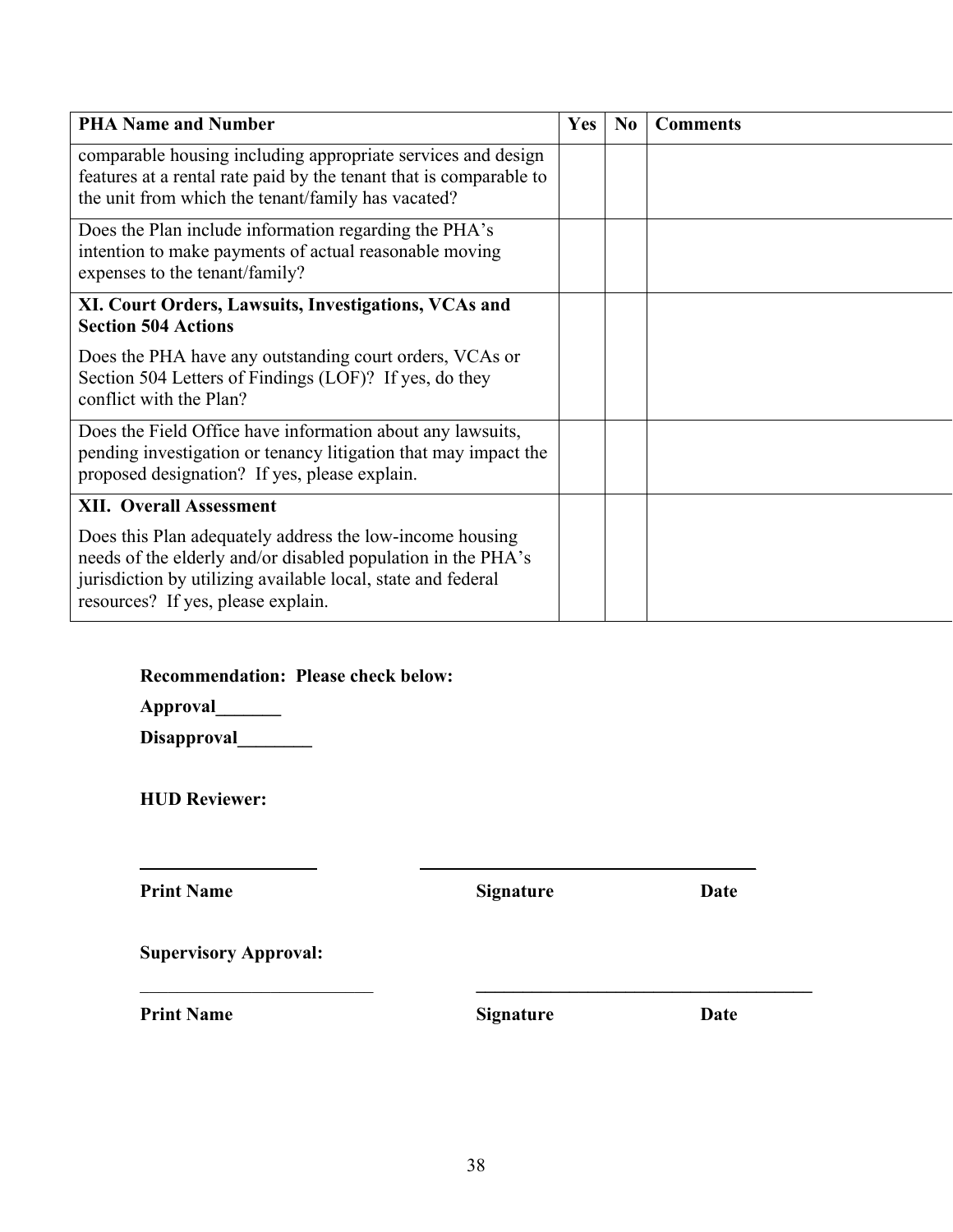# **APPENDIX IV: FO PIH NEW PLAN CHECKLIST**

**\*A limited review of the Plan will be conducted to ensure that the Plan is complete and complies with the requirements of Section 7 of the U.S. Housing Act of 1937 and Notice PIH 2007-01 (HA). Please be advised that answering No to questions will not disqualify the Plan from being approved. Please provide comments related to your responses.** 

| <b>PHA Name and Number</b>                                                                                                                                                                                                                                           | Yes | N <sub>0</sub> | <b>Comments</b> |
|----------------------------------------------------------------------------------------------------------------------------------------------------------------------------------------------------------------------------------------------------------------------|-----|----------------|-----------------|
| <b>I. Justification for Designation</b>                                                                                                                                                                                                                              |     |                |                 |
| Does the PHA establish that the designation is necessary to<br>achieve the housing goals for its jurisdiction under the<br><b>Consolidated Plan?</b>                                                                                                                 |     |                |                 |
| Does the Plan meet the housing needs of the low-income<br>population of its jurisdiction within the PHA's funding<br>constraints?                                                                                                                                    |     |                |                 |
| Does the Plan include information from the consolidated plan<br>or other reliable sources to support the proposed designation?                                                                                                                                       |     |                |                 |
| <b>II. Project Description</b>                                                                                                                                                                                                                                       |     |                |                 |
| Does the Plan include the name of the project(s) and the<br>number of units to be designated at each project (indicate<br>percentage of units proposed for designation, total number of<br>units in each building, and bedroom sizes)?                               |     |                |                 |
| Does the Plan describe the types of tenants for which the<br>project is to be designated?                                                                                                                                                                            |     |                |                 |
| Does the Plan describe any supportive services to be provided<br>to tenants of the designated project (or portion thereof)?                                                                                                                                          |     |                |                 |
| Does the Plan describe how the design and related facilities of<br>the project accommodate the special environmental needs of<br>the occupants (e.g. call cords, elevators or security system)?                                                                      |     |                |                 |
| II (A). Collect and analyze the following data in answering<br>part II above (Project Descriptions)                                                                                                                                                                  |     |                |                 |
| Does the Plan include information on the location, number<br>and bedroom size of UFAS-compliant accessible units?<br>(UFAS-compliant accessible units meet the requirements of the Uniform Federal<br>Accessibility Standards, See 24 CFR 8.32. UFAS can be found at |     |                |                 |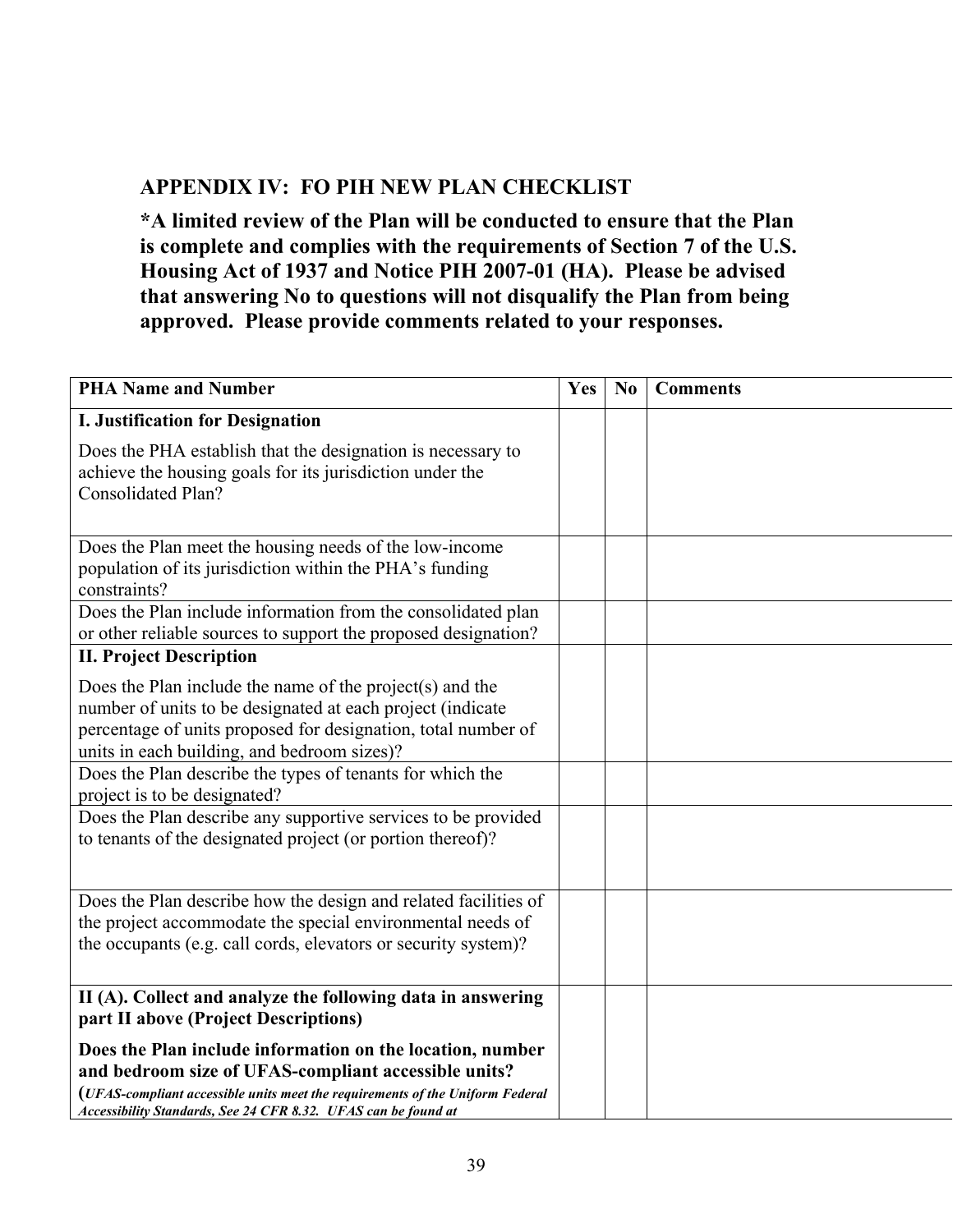| <b>PHA Name and Number</b>                                                                                                                                                                                                                                        | Yes | N <sub>0</sub> | <b>Comments</b> |
|-------------------------------------------------------------------------------------------------------------------------------------------------------------------------------------------------------------------------------------------------------------------|-----|----------------|-----------------|
| http:www.access-board.gov/ufas.html. Note that units that only comply with the<br>design and construction requirements of the Fair Housing Act, 24 CFR 100.205<br>do not qualify as UFAS-compliant units, nor do units that are partially<br><i>accessible</i> ): |     |                |                 |
| In all PHA projects?                                                                                                                                                                                                                                              |     |                |                 |
| In elderly/disabled projects (mixed population developments)?                                                                                                                                                                                                     |     |                |                 |
| In family projects?                                                                                                                                                                                                                                               |     |                |                 |
| In projects to be designated as elderly only?                                                                                                                                                                                                                     |     |                |                 |
| In projects already designated as elderly/disabled (if<br>applicable)?                                                                                                                                                                                            |     |                |                 |
| Total number and bedroom size of UFAS-compliant accessible<br>units that will no longer be available to non-elderly disabled<br>persons?                                                                                                                          |     |                |                 |
| <b>III.</b> Need/Demand for Housing                                                                                                                                                                                                                               |     |                |                 |
| Collect and analyze the following data for the PHA's<br>elderly and non-elderly disabled families:                                                                                                                                                                |     |                |                 |
| # and % of elderly and non-elderly disabled on public housing<br>waiting list?                                                                                                                                                                                    |     |                |                 |
| # and % of elderly and non-elderly disabled on HCV waiting<br>list?                                                                                                                                                                                               |     |                |                 |
| # and % of elderly and non-elderly disabled on other waiting<br>list (e.g. HOPE VI)?                                                                                                                                                                              |     |                |                 |
| Total # of applicants on the public housing waiting list?                                                                                                                                                                                                         |     |                |                 |
| Total $#$ of applicants on the HCV waiting list?                                                                                                                                                                                                                  |     |                |                 |
| # of elderly applicants on the waiting list who have requested<br>units with accessible features (indicate bedroom size<br>requested)?                                                                                                                            |     |                |                 |
| # of non-elderly disabled applicants on the waiting list who<br>have requested units with accessible features (indicate                                                                                                                                           |     |                |                 |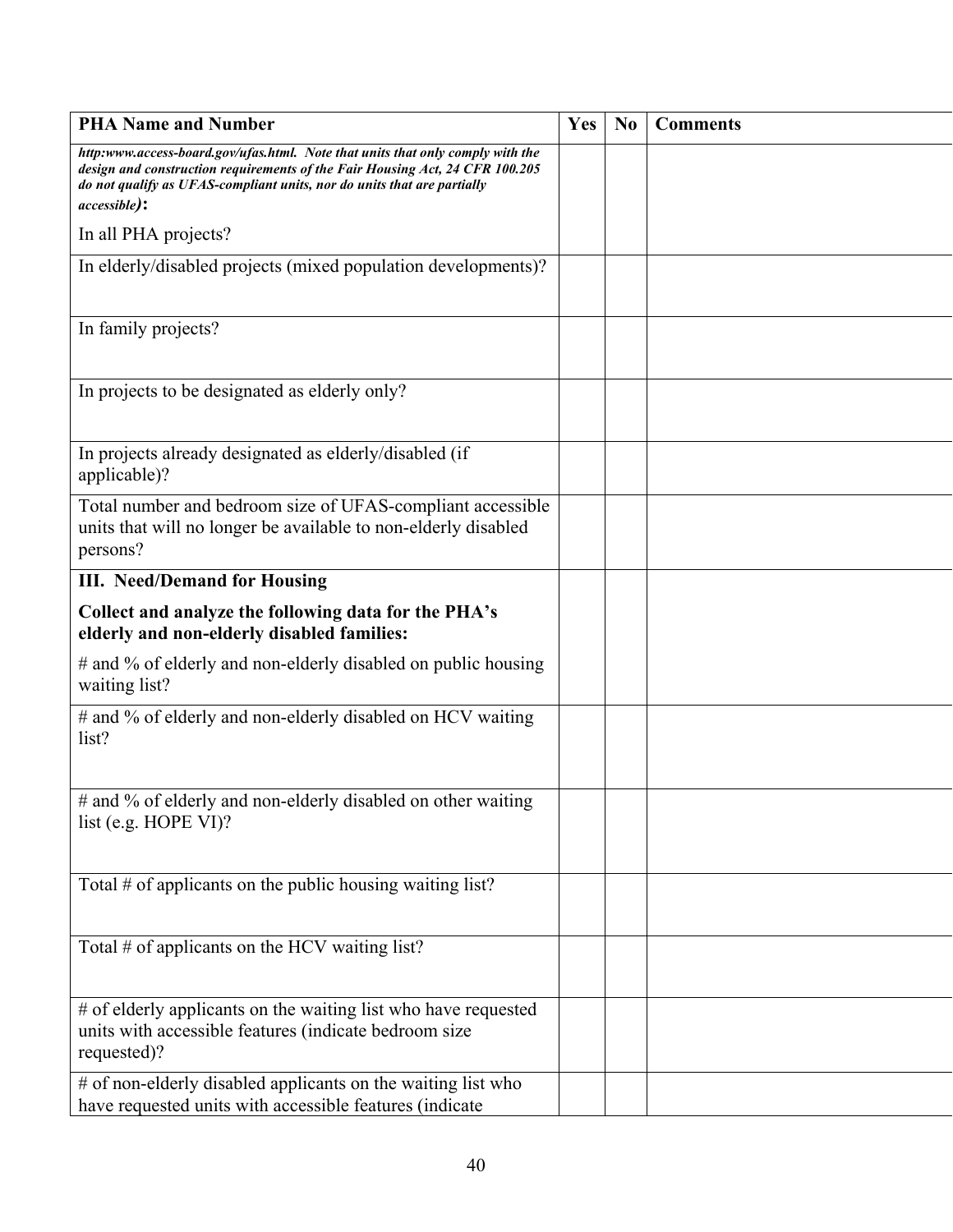| <b>PHA Name and Number</b>                                                                                                                                                                             | Yes | N <sub>0</sub> | <b>Comments</b> |
|--------------------------------------------------------------------------------------------------------------------------------------------------------------------------------------------------------|-----|----------------|-----------------|
| bedroom size requested)?                                                                                                                                                                               |     |                |                 |
|                                                                                                                                                                                                        |     |                |                 |
| Information in PHA's Annual Plan?                                                                                                                                                                      |     |                |                 |
|                                                                                                                                                                                                        |     |                |                 |
| Information in City's Consolidated Plan?                                                                                                                                                               |     |                |                 |
|                                                                                                                                                                                                        |     |                |                 |
| <b>IV. Occupancy Data</b>                                                                                                                                                                              |     |                |                 |
| Does Plan include information on the number of elderly and<br>non-elderly disabled families who live in the project(s) to be<br>designated?                                                            |     |                |                 |
| Does Plan include information on the number of elderly and<br>non-elderly disabled families who live in PHA's other<br>remaining projects (by bedroom size and type of project)?                       |     |                |                 |
| Does Plan include information on the number of elderly and<br>non-elderly disabled families who currently receive HCV<br>assistance?                                                                   |     |                |                 |
| Does the Plan include information on PHA's public housing<br>inventory that is currently occupied? Explain the status of any<br>vacant units (if applicable).                                          |     |                |                 |
| V. Does PHA operate site-based or agency-wide waiting<br>list?                                                                                                                                         |     |                |                 |
| VI. Does PHA give preference to non-elderly disabled<br>applicants on the public housing and/or HCV waiting list?                                                                                      |     |                |                 |
| <b>VII. Alternative Resources</b>                                                                                                                                                                      |     |                |                 |
| Does the Plan include a description of any plans to provide<br>additional resources or housing assistance to families that may<br>have been housed if occupancy in the project were not<br>restricted? |     |                |                 |
| VII (A). Collect and analyze the following information in                                                                                                                                              |     |                |                 |
| answering the question above (Alternative                                                                                                                                                              |     |                |                 |
| <b>Resources/Supply of Housing):</b>                                                                                                                                                                   |     |                |                 |
| Total public housing units (indicate unit sizes, location,                                                                                                                                             |     |                |                 |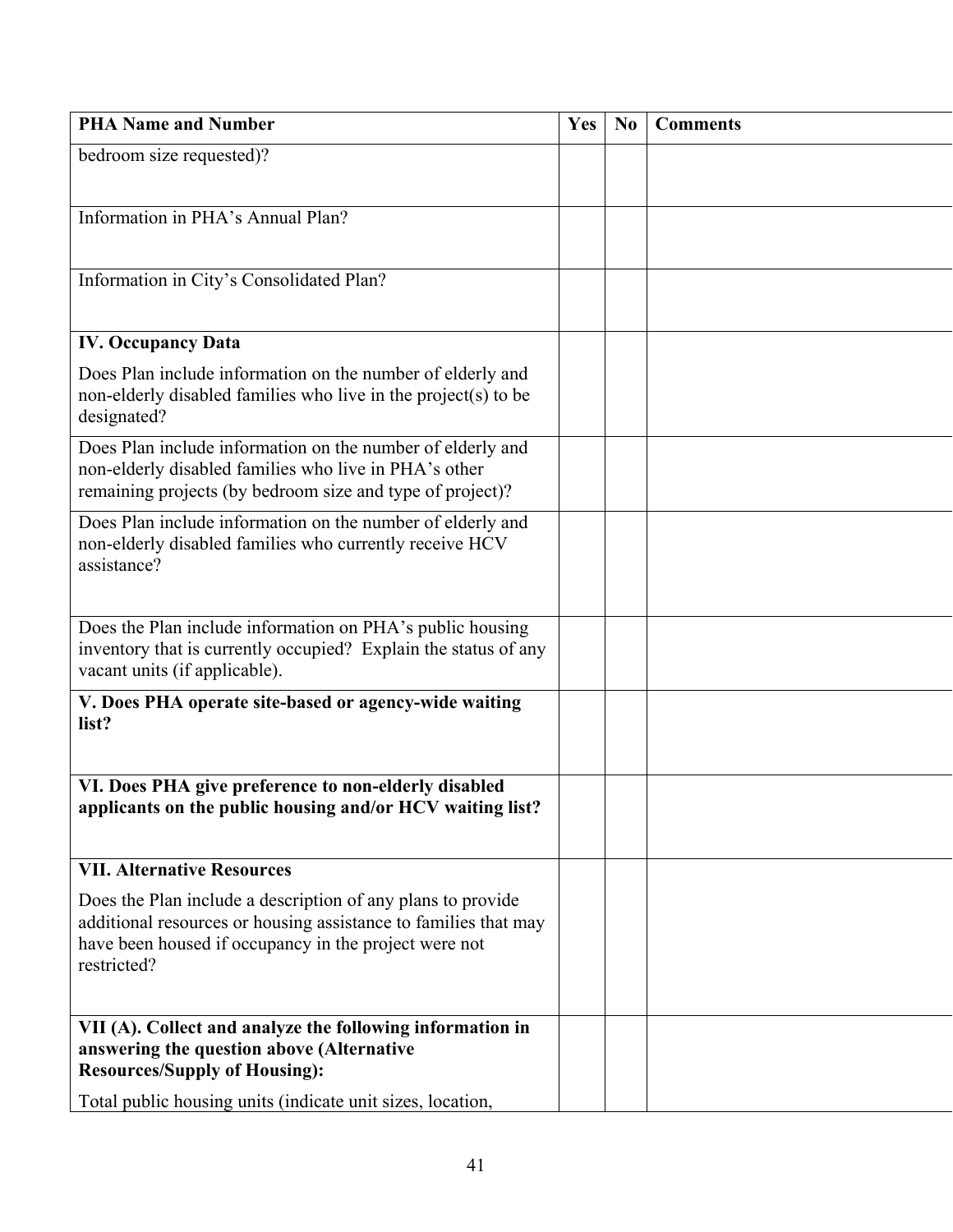| <b>PHA Name and Number</b>                                                                                                                                                                                                                                                                                                                                 | Yes | N <sub>0</sub> | <b>Comments</b> |
|------------------------------------------------------------------------------------------------------------------------------------------------------------------------------------------------------------------------------------------------------------------------------------------------------------------------------------------------------------|-----|----------------|-----------------|
| building name and code)?                                                                                                                                                                                                                                                                                                                                   |     |                |                 |
|                                                                                                                                                                                                                                                                                                                                                            |     |                |                 |
| Total $#$ and % of public housing units to be designated?                                                                                                                                                                                                                                                                                                  |     |                |                 |
| Percent of total units of the size to be designated?                                                                                                                                                                                                                                                                                                       |     |                |                 |
| Other non-HOPE VI public housing units of comparable size<br>not designated?                                                                                                                                                                                                                                                                               |     |                |                 |
| HOPE VI units of comparable size?                                                                                                                                                                                                                                                                                                                          |     |                |                 |
| # of Housing Choice Vouchers currently available?                                                                                                                                                                                                                                                                                                          |     |                |                 |
| Is the HCV waiting list open?                                                                                                                                                                                                                                                                                                                              |     |                |                 |
| Does the PHA have any vouchers that are specifically<br>designated for persons with disabilities in the voucher<br>inventory?                                                                                                                                                                                                                              |     |                |                 |
| Are there any federal or state subsidized rental units actually<br>available in the community to low-income persons in the non-<br>designated groups, at a comparable rent to the designated<br>public housing units and of a comparable size to those being<br>designated (include waiting list information, current vacancy<br>rate and occupancy data)? |     |                |                 |
| Existing preferences proposed for comparable units/vouchers<br>for non-designated group? Indicate number of units affected?                                                                                                                                                                                                                                |     |                |                 |
| VIII. Are there comparable services, amenities, and<br>community facilities between designated and non-<br>designated properties? If yes, provide a brief description.                                                                                                                                                                                     |     |                |                 |
| IX. No Eviction or Lease Termination Due to Designation                                                                                                                                                                                                                                                                                                    |     |                |                 |
| Does the Plan include information stating that no lawful<br>tenants of public housing dwelling units will be evicted or<br>have their leases terminated because of the designation?                                                                                                                                                                        |     |                |                 |
| X. Voluntary Relocation Because of the Designation                                                                                                                                                                                                                                                                                                         |     |                |                 |
| Does the PHA intend to provide reasonable notice of the<br>designation and an explanation of available relocation benefits                                                                                                                                                                                                                                 |     |                |                 |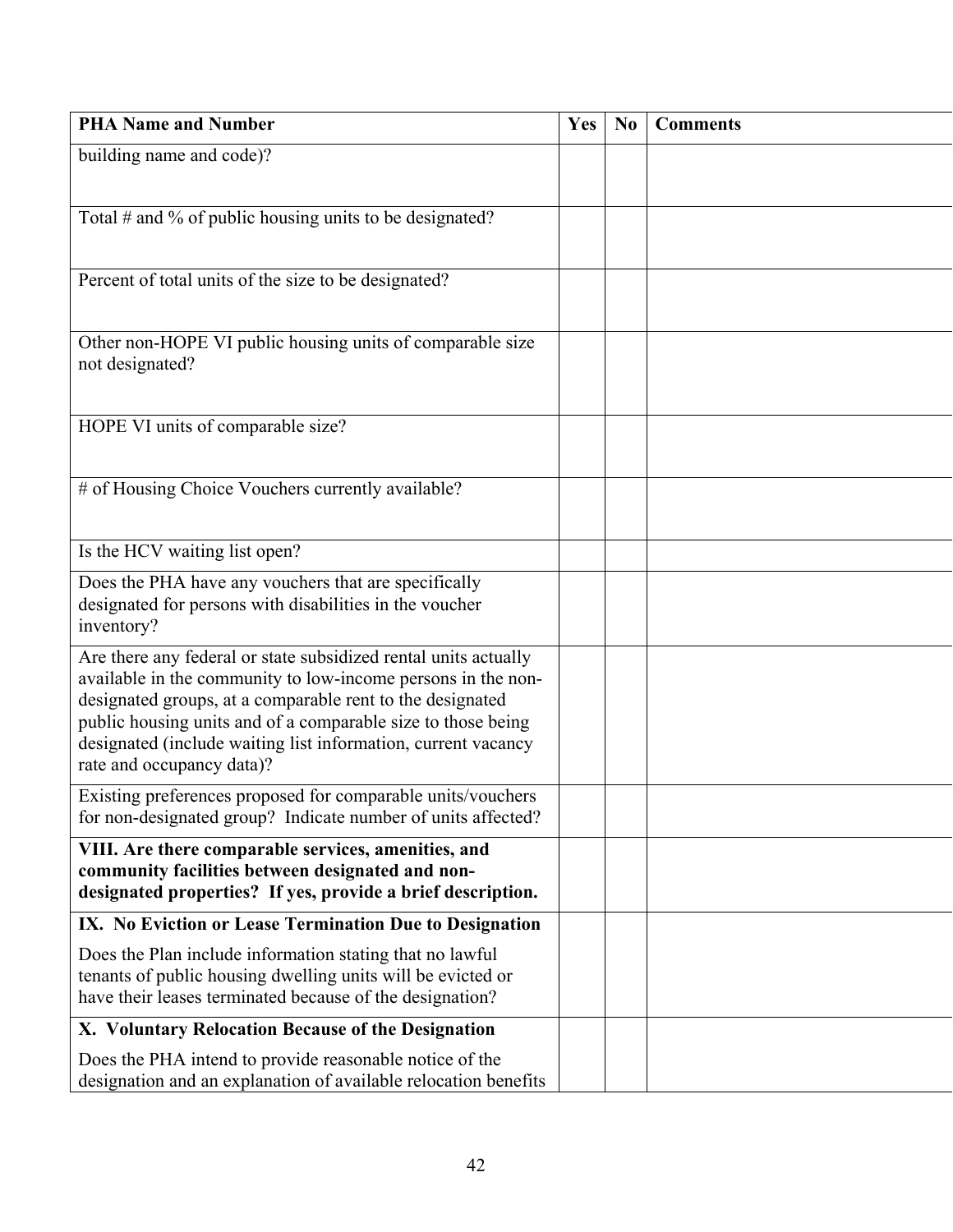| <b>PHA Name and Number</b>                                                                                                                                                                                                                             | <b>Yes</b> | N <sub>0</sub> | <b>Comments</b> |
|--------------------------------------------------------------------------------------------------------------------------------------------------------------------------------------------------------------------------------------------------------|------------|----------------|-----------------|
| for the agency and the tenant/family?                                                                                                                                                                                                                  |            |                |                 |
| Does the Plan indicate that the PHA will provide access to<br>comparable housing including appropriate services and design<br>features at a rental rate paid by the tenant that is comparable to<br>the unit from which the tenant/family has vacated? |            |                |                 |
| Does the Plan include information regarding the PHA's<br>intention to make payments of actual reasonable moving<br>expenses to the tenant/family?                                                                                                      |            |                |                 |
| XI. Court Orders, Lawsuits, Investigations, VCAs and<br><b>Section 504 Actions</b>                                                                                                                                                                     |            |                |                 |
| Does the PHA have any outstanding court orders, VCAs or<br>Section 504 Letters of Findings (LOF)? If yes, do they<br>conflict with the Plan?                                                                                                           |            |                |                 |
| Does the Field Office have information about any lawsuits,<br>pending investigation or tenancy litigation that may impact the<br>proposed designation? If yes, please explain.                                                                         |            |                |                 |
| <b>XII. Overall Assessment</b>                                                                                                                                                                                                                         |            |                |                 |
| Does this Plan adequately address the low-income housing<br>needs of the elderly and/or disabled population in the PHA's<br>jurisdiction by utilizing available local, state and federal<br>resources? If yes, please explain.                         |            |                |                 |

**Approval\_\_\_\_\_\_\_** 

Disapproval\_\_\_\_\_\_\_\_

**HUD Reviewer:** 

**Print Name Signature Date** 

 *\_\_\_\_\_\_\_\_\_\_\_\_**\_\_\_\_\_\_ \_\_\_\_\_\_* 

**Supervisory Approval:** 

**Print Name Signature Date** 

\_\_\_\_\_\_\_\_\_\_\_\_\_\_\_\_\_\_\_\_\_\_\_\_\_ **\_\_\_\_\_\_\_\_\_\_\_\_\_\_\_\_\_\_\_\_\_\_\_\_\_\_\_\_\_\_\_\_\_\_\_\_**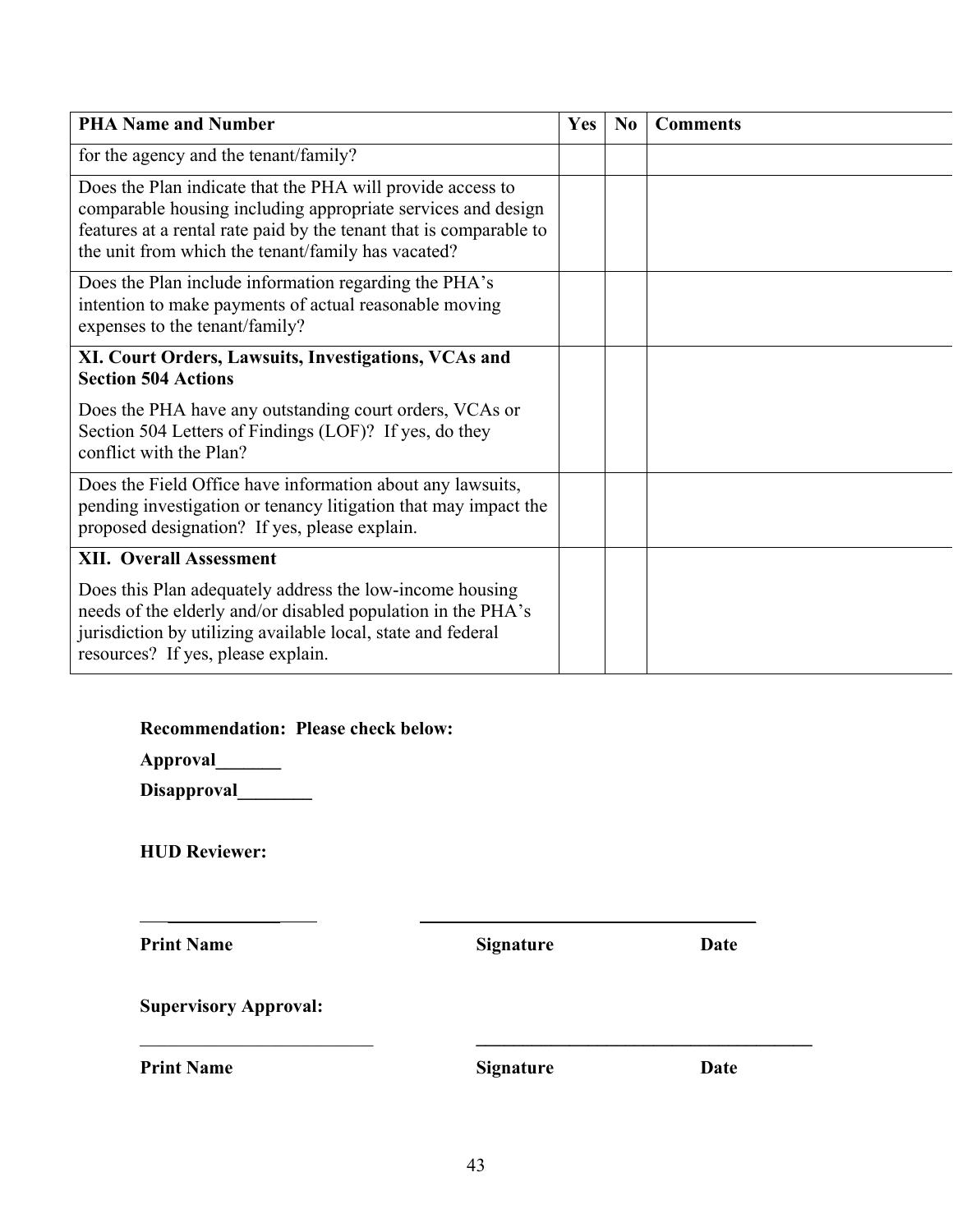# **APPENDIX V: CHECKLIST FOR PHA PLAN RENEWALS**

**\*A limited review of the Plan will be conducted to ensure that the Plan is complete and complies with the requirements of Section 7 of the U.S. Housing Act of 1937 and Notice PIH 2007-01 (HA). Please be advised that answering No to questions will not disqualify the Plan from being approved. Please provide comments related to your responses.** 

| <b>PHA Name and Number</b>                                                                                                                      | <b>Yes</b> | No | <b>Comments</b> |
|-------------------------------------------------------------------------------------------------------------------------------------------------|------------|----|-----------------|
| Is the Plan consistent with<br>the original approval?                                                                                           |            |    |                 |
| Is the Plan consistent with<br>the current Annual Plan<br>and the jurisdictions<br><b>Consolidated Plan?</b>                                    |            |    |                 |
| Has the PHA submitted<br>waiting list data to<br>determine if the need for<br>designation still exists?                                         |            |    |                 |
| Has the PHA submitted a<br>written request identifying<br>the affected projects by<br>name and number?                                          |            |    |                 |
| Has the PHA specified the<br>number of units and<br>percentages of the projects<br>being designated?                                            |            |    |                 |
| Has the PHA specified the<br>total number of units in the<br>affected projects?                                                                 |            |    |                 |
| Has the PHA identified the<br>population to be served in<br>the designated units?                                                               |            |    |                 |
| Has the PHA certified and<br>attested to no unanticipated<br>adverse impacts on the<br>housing resources available<br>to non-designated groups? |            |    |                 |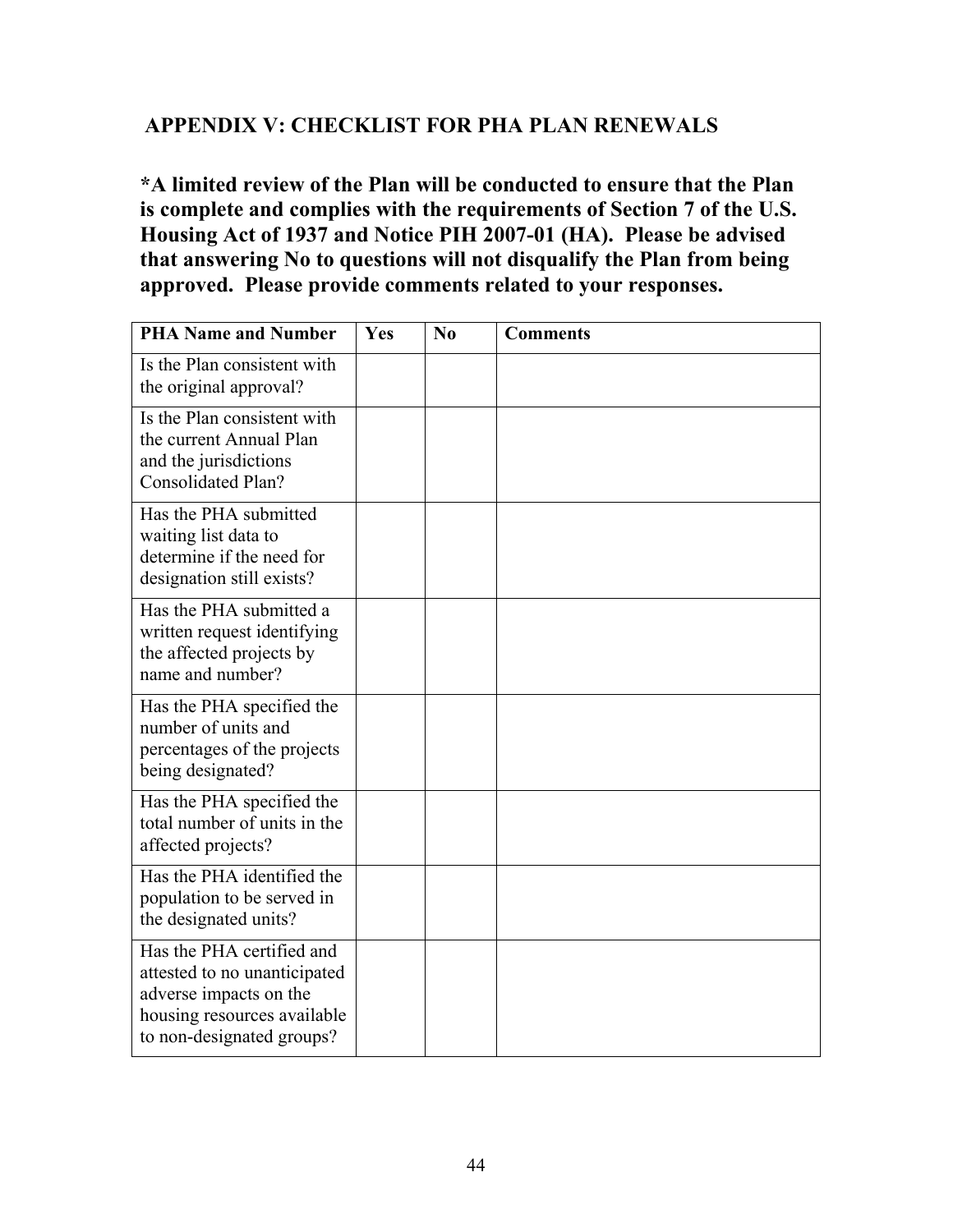| Are there any protests by    |  |  |  |
|------------------------------|--|--|--|
| advocacy groups or other     |  |  |  |
| interested parties regarding |  |  |  |
| the PHA's certification? If  |  |  |  |
| yes, please explain.         |  |  |  |

### **Recommendation: Please check below**

Disapproval\_\_\_\_\_\_\_

**HUD Reviewer:** 

| <b>Print Name</b>            | <b>Signature</b> | Date |
|------------------------------|------------------|------|
| <b>Supervisory Approval:</b> |                  |      |
|                              |                  |      |
| <b>Print Name</b>            | <b>Signature</b> | Date |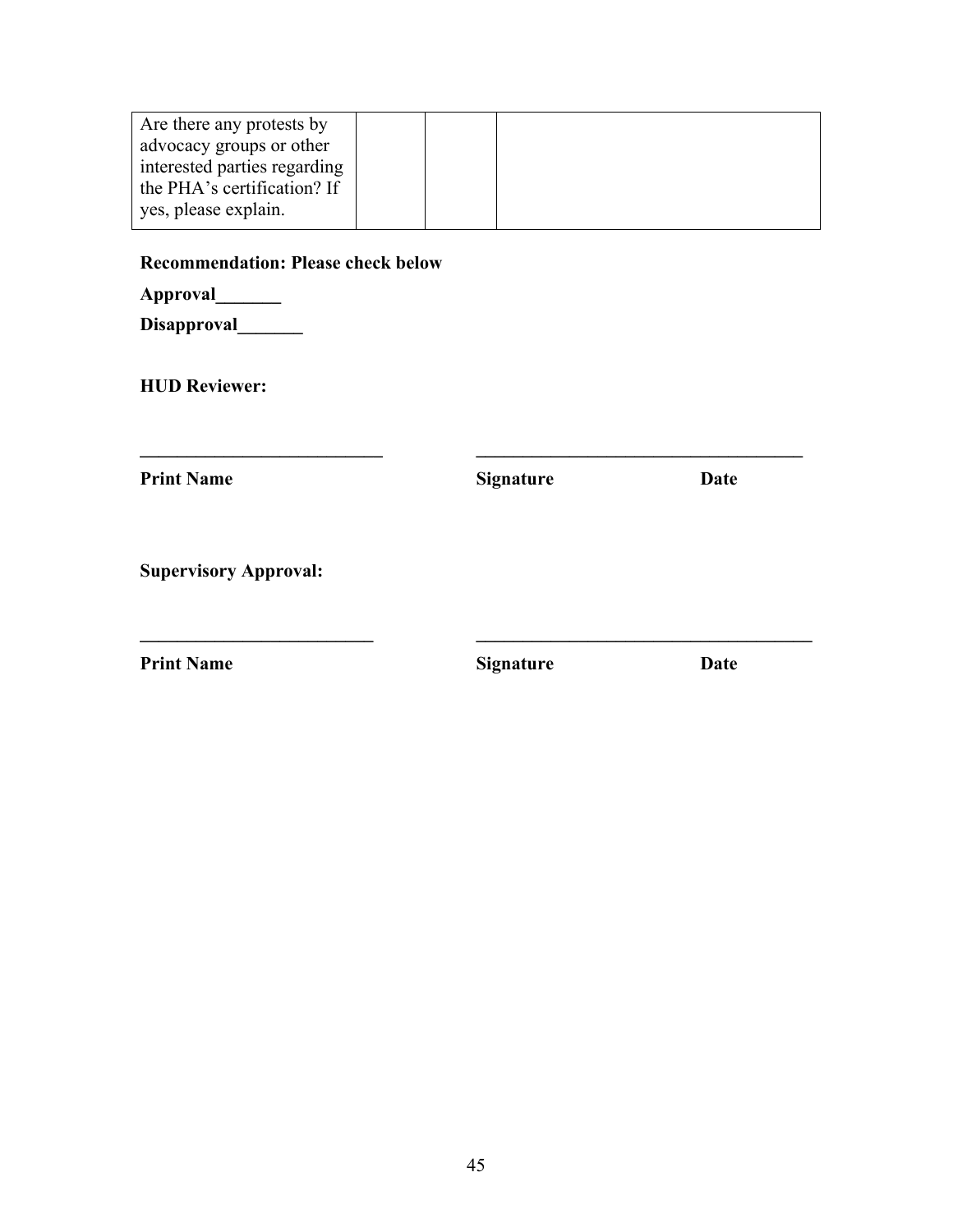### **APPENDIX VI: HQ PIH AMENDMENT PLAN CHECKLIST**

**\*A limited review of the amendment request will be conducted to ensure that the request is complete and complies with the requirements of Section 7 of the U.S. Housing Act of 1937 and Notice PIH 2007-01 (HA). Please be advised that answering No to questions will not disqualify the request from being approved. Please provide comments related to your responses.** 

| <b>PHA Name and Number</b>                                                                                                                                                                                                                | Yes | No | <b>Comments</b> |
|-------------------------------------------------------------------------------------------------------------------------------------------------------------------------------------------------------------------------------------------|-----|----|-----------------|
| Has the PHA submitted a<br>written request identifying<br>the type of amendment it<br>wants to make?                                                                                                                                      |     |    |                 |
| What is the proposed<br>Amendment?                                                                                                                                                                                                        |     |    |                 |
| Is the amendment<br>consistent with the original<br>approval? If not, please<br>describe why?                                                                                                                                             |     |    |                 |
| Is the amendment<br>consistent with the current<br>PHA Annual Plan, and the<br>jurisdiction's Consolidated<br>Plan?                                                                                                                       |     |    |                 |
| Has the PHA submitted<br>waiting list data to<br>determine if the need for<br>designation still exists?                                                                                                                                   |     |    |                 |
| Does the amendment<br>represent a technical or a<br>de minimis change in the<br>number of, or type of<br>units/tenants affected by<br>the original Plan (a change<br>in the number of units<br>designated may not exceed<br>ten percent)? |     |    |                 |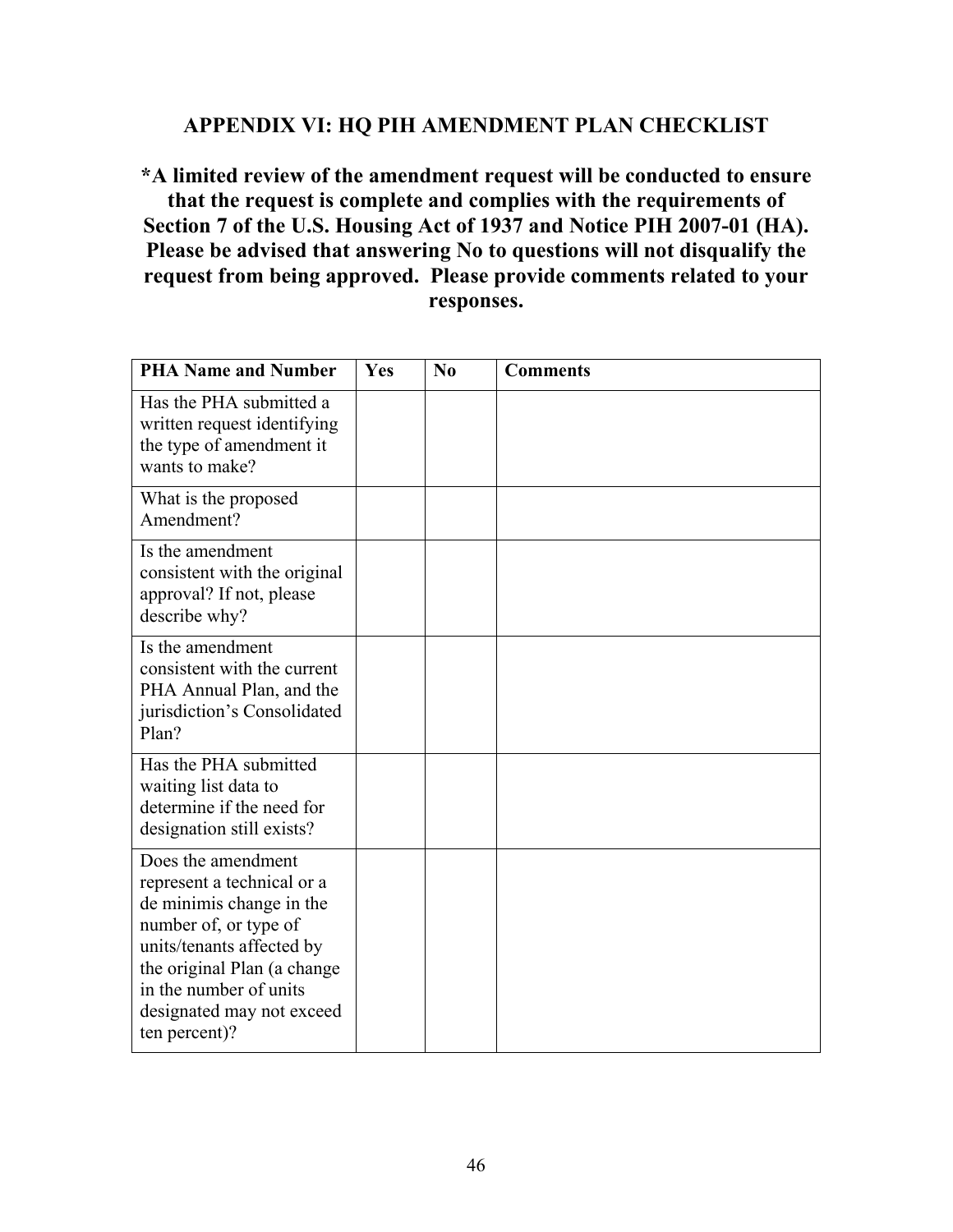| If amendment is for a<br>change in the number of<br>units, what percentage of<br>the original Plan does it<br>represent?                                                            |  |  |
|-------------------------------------------------------------------------------------------------------------------------------------------------------------------------------------|--|--|
| Has the PHA certified and<br>attested to no unanticipated<br>adverse impacts on the<br>housing resources available<br>to non-designated groups,<br>as a result of the<br>amendment? |  |  |
| Are there any protests by<br>advocacy groups or other<br>interested parties regarding<br>the amendment? If yes,<br>please explain.                                                  |  |  |

### **Recommendation: Please check below:**

**Approval\_\_\_\_\_\_ Disapproval\_\_\_\_\_\_** 

**HUD Reviewer:** 

**Print Name Signature Date** 

**\_\_\_\_\_\_\_\_\_\_\_\_\_\_ \_\_\_\_\_\_\_\_\_\_\_\_\_\_\_\_\_\_\_\_\_\_\_\_\_\_\_\_\_\_\_\_\_**

**\_\_\_\_\_\_\_\_\_\_\_\_\_\_\_\_\_\_\_\_\_\_ \_\_\_\_\_\_\_\_\_\_\_\_\_\_\_\_\_\_\_\_\_\_\_\_\_\_\_\_\_\_\_\_\_**

**Supervisory Approval:** 

**Print Name Signature Date**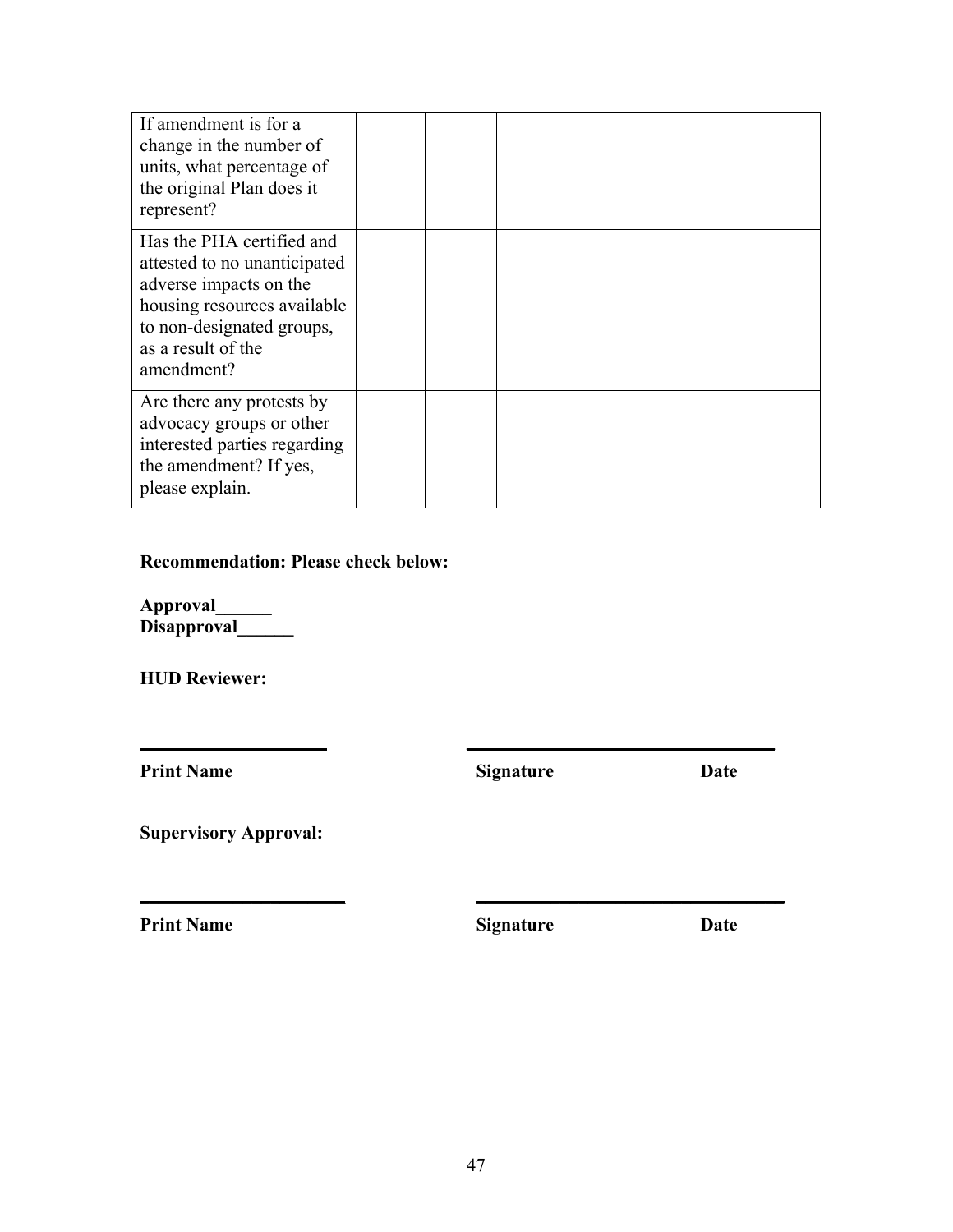### **APPENDIX VII: FO PIH AMENDMENT PLAN CHECKLIST**

**\*A limited review of the amendment request will be conducted to ensure that the request is complete and complies with the requirements of Section 7 of the U.S. Housing Act of 1937 and Notice PIH 2007-01 (HA). Please be advised that answering No to questions will not disqualify the request from being approved. Please provide comments related to your responses.** 

| <b>PHA Name and Number</b>                                                                                                                                                                                                                | Yes | No | <b>Comments</b> |
|-------------------------------------------------------------------------------------------------------------------------------------------------------------------------------------------------------------------------------------------|-----|----|-----------------|
| Has the PHA submitted a<br>written request identifying<br>the type of amendment it<br>wants to make?                                                                                                                                      |     |    |                 |
| What is the proposed<br>Amendment?                                                                                                                                                                                                        |     |    |                 |
| Is the amendment<br>consistent with the original<br>approval? If not, please<br>describe why?                                                                                                                                             |     |    |                 |
| Is the amendment<br>consistent with the current<br>PHA Annual Plan, and the<br>jurisdiction's Consolidated<br>Plan?                                                                                                                       |     |    |                 |
| Has the PHA submitted<br>waiting list data to<br>determine if the need for<br>designation still exists?                                                                                                                                   |     |    |                 |
| Does the amendment<br>represent a technical or a<br>de minimis change in the<br>number of, or type of<br>units/tenants affected by<br>the original Plan (a change<br>in the number of units<br>designated may not exceed<br>ten percent)? |     |    |                 |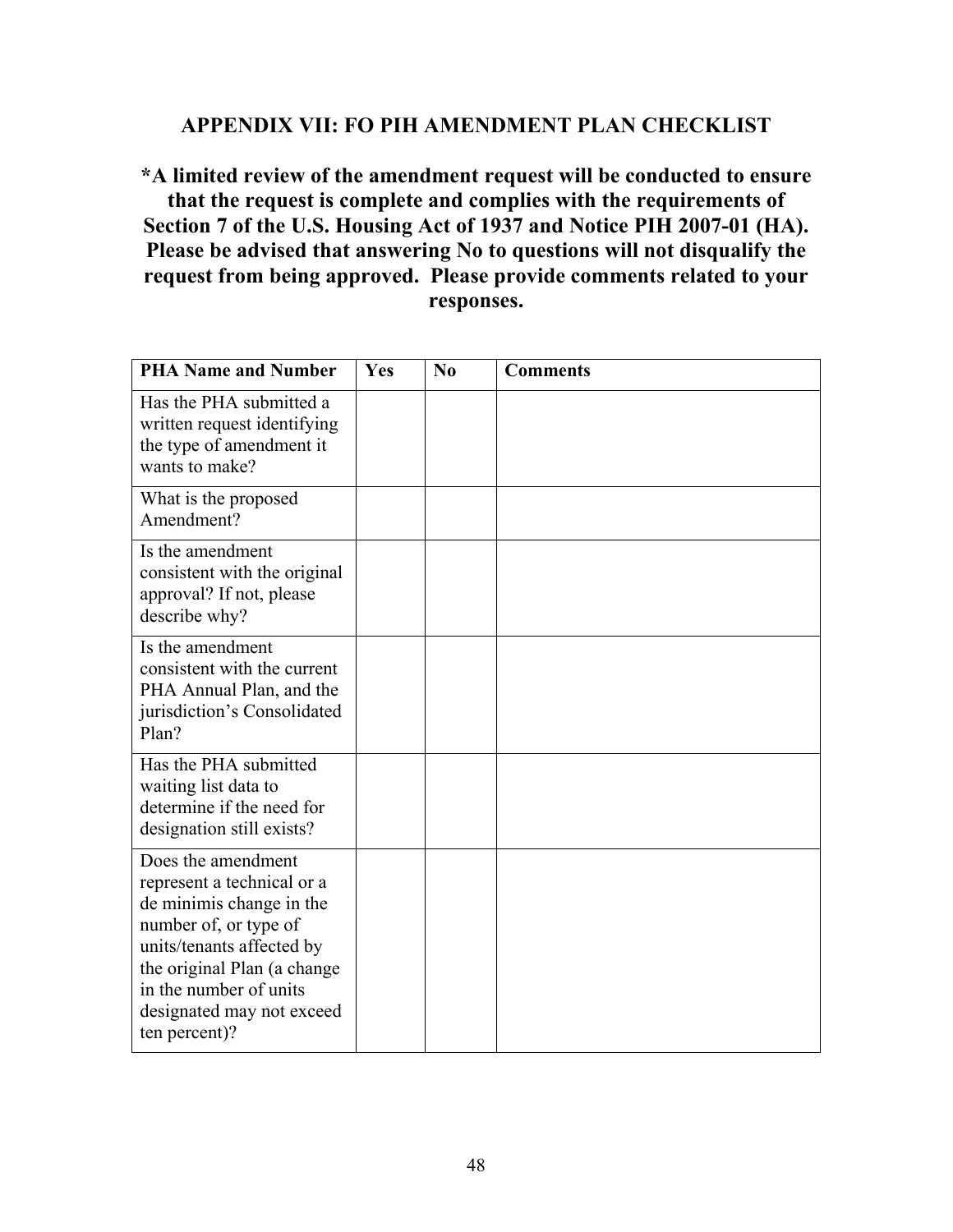| If amendment is for a<br>change in the number of<br>units, what percentage of<br>the original Plan does it<br>represent?                                                            |  |  |
|-------------------------------------------------------------------------------------------------------------------------------------------------------------------------------------|--|--|
| Has the PHA certified and<br>attested to no unanticipated<br>adverse impacts on the<br>housing resources available<br>to non-designated groups,<br>as a result of the<br>amendment? |  |  |
| Are there any protests by<br>advocacy groups or other<br>interested parties regarding<br>the amendment? If yes,<br>please explain.                                                  |  |  |

### **Recommendation: Please check below:**

**Approval\_\_\_\_\_\_ Disapproval\_\_\_\_\_\_** 

**HUD Reviewer:** 

**Print Name Signature Date** 

**\_\_\_\_\_\_\_\_\_\_\_\_\_\_ \_\_\_\_\_\_\_\_\_\_\_\_\_\_\_\_\_\_\_\_\_\_\_\_\_\_\_\_\_\_\_\_\_**

**\_\_\_\_\_\_\_\_\_\_\_\_\_\_\_\_\_\_\_\_\_\_ \_\_\_\_\_\_\_\_\_\_\_\_\_\_\_\_\_\_\_\_\_\_\_\_\_\_\_\_\_\_\_\_\_**

**Supervisory Approval:** 

**Print Name Signature Date**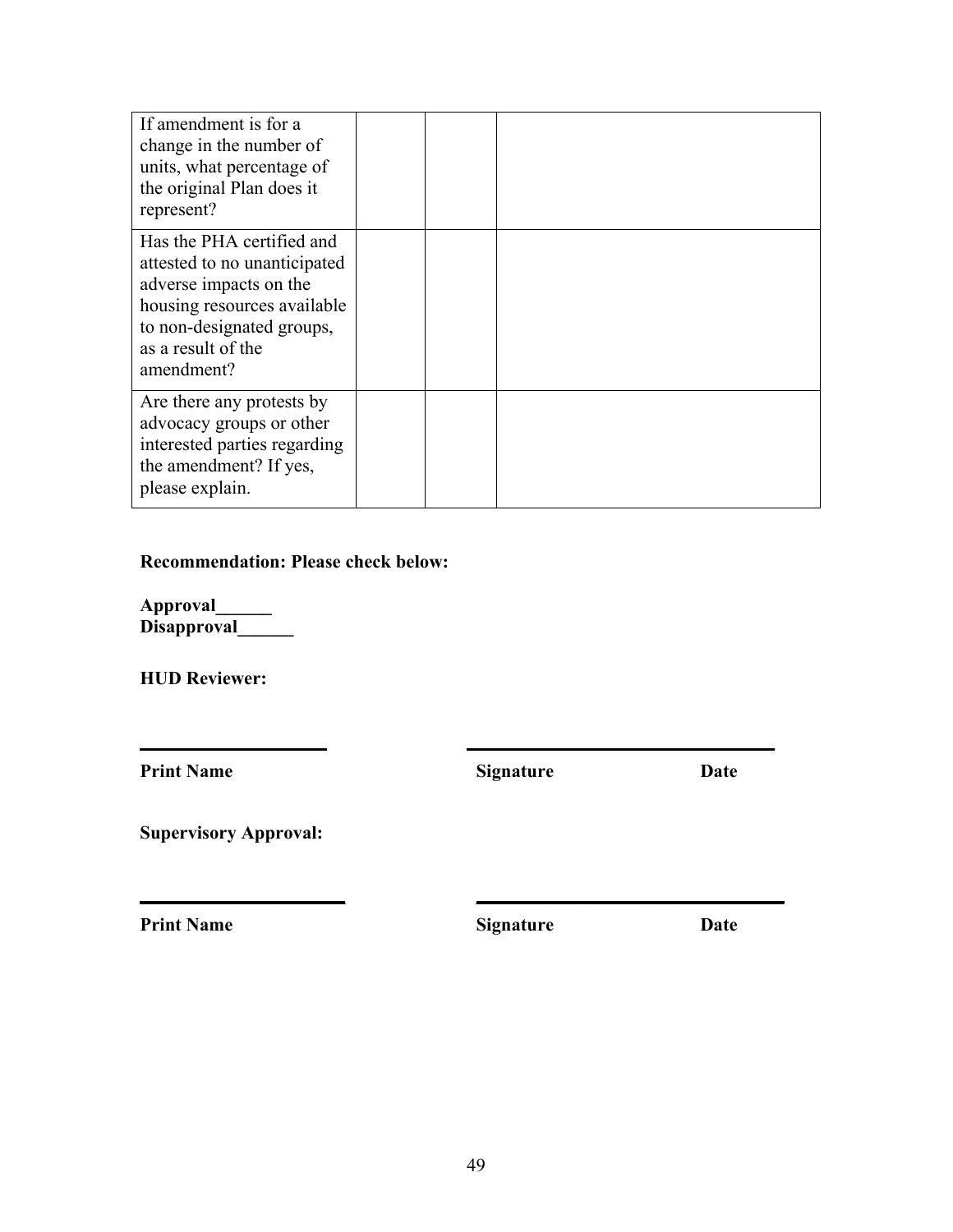### **APPENDIX VIII: SAMPLE APPROVAL LETTER FOR NEW PLANS**

Date

Name Executive Director Housing Authority Name Address City, State ZIP Code

Dear Mr./Ms. Name:

This letter is in response to the (insert Housing Authority's name) proposed Designated Housing Plan (Plan) that was received in HUD's Office of Public and Indian Housing (PIH) on (insert date). The Plan proposes to designate as (insert designated population), # of units, representing (insert % of PHA's total housing stock) of (insert PHA) total public housing inventory at the following development(s) as noted below:

| Development<br><b>Name</b>             | Development<br><b>Number</b> | <b>Bedroom Type Proposed for</b><br><b>Designation</b> |        |        |        | <b>Total Units</b><br><b>Proposed for</b> | <b>Total Public</b><br><b>Housing Units</b> |
|----------------------------------------|------------------------------|--------------------------------------------------------|--------|--------|--------|-------------------------------------------|---------------------------------------------|
|                                        |                              | $0-BR$                                                 | $1-BR$ | $2-BR$ | $3-BR$ | <b>Designation</b>                        |                                             |
|                                        |                              |                                                        |        |        |        |                                           |                                             |
|                                        |                              |                                                        |        |        |        |                                           |                                             |
|                                        |                              |                                                        |        |        |        |                                           |                                             |
| <b>Total</b>                           |                              |                                                        |        |        |        |                                           |                                             |
| <b>Total PH</b> units in<br>inventory. |                              |                                                        |        |        |        |                                           |                                             |

The Plan was reviewed in accordance with the requirements of Section 7 of the United States Housing Act of 1937, as amended, and Notice PIH 2007-01 (HA). The Department reviewed information provided by the (insert FO name) State Office of Public Housing.

Based on the information available to us, the Plan is approved. The Plan will be in effect for 5 years from the date of this letter. Prior to the expiration of the 5-year period, the (insert PHA Name) may apply to extend the designation for additional 2-year increments.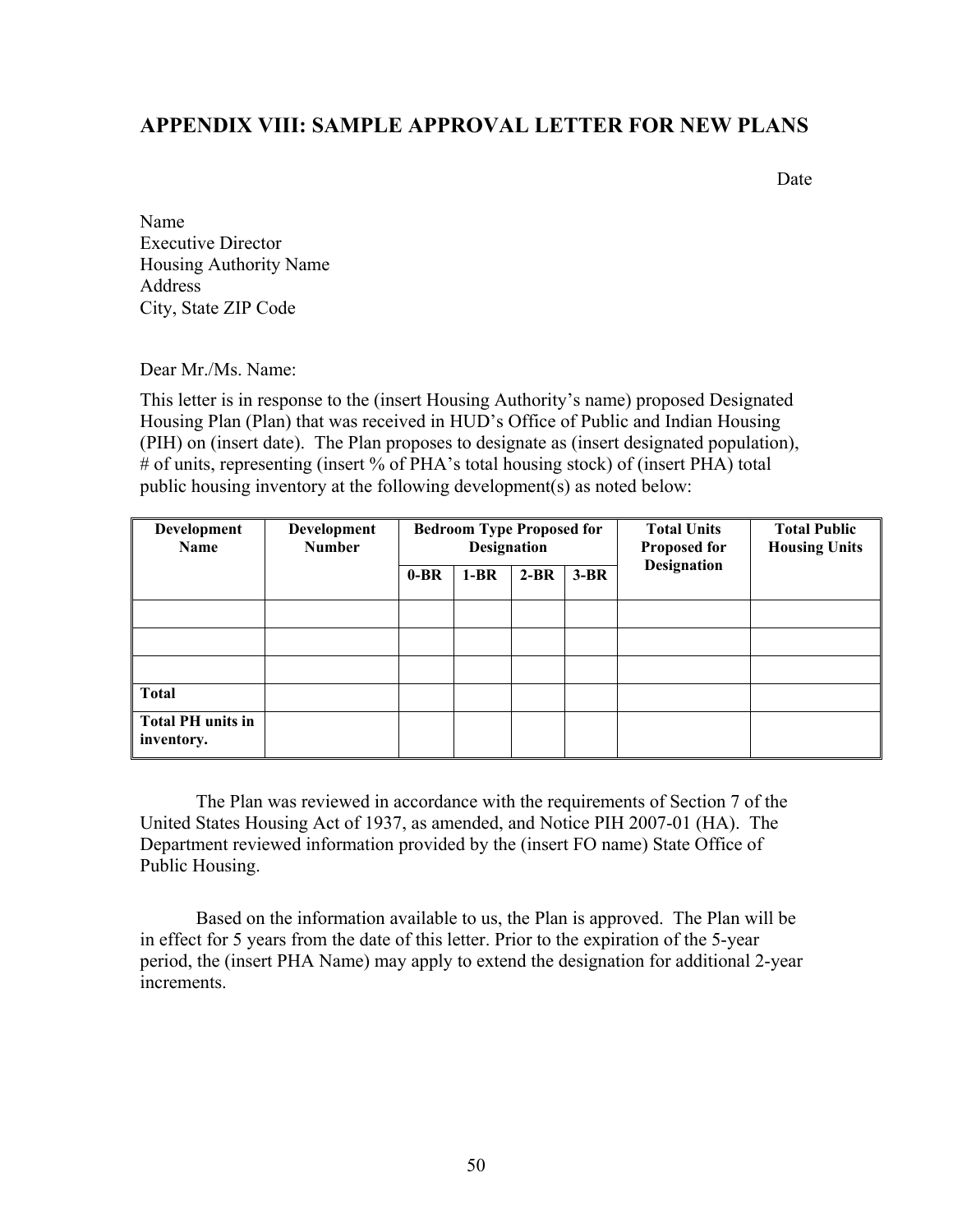Thank you for your interest in the Department's programs. If you have questions, please contact Nicole Faison, Director of the Office of Public Housing Programs at (202) 708-0744.

The Department wishes the (insert PHA name) success in implementing its Designated Housing Plan.

Sincerely,

Deputy Assistant Secretary for Public Housing and Voucher Programs

 $\mathcal{L}_\text{max}$  , and the set of the set of the set of the set of the set of the set of the set of the set of the set of the set of the set of the set of the set of the set of the set of the set of the set of the set of the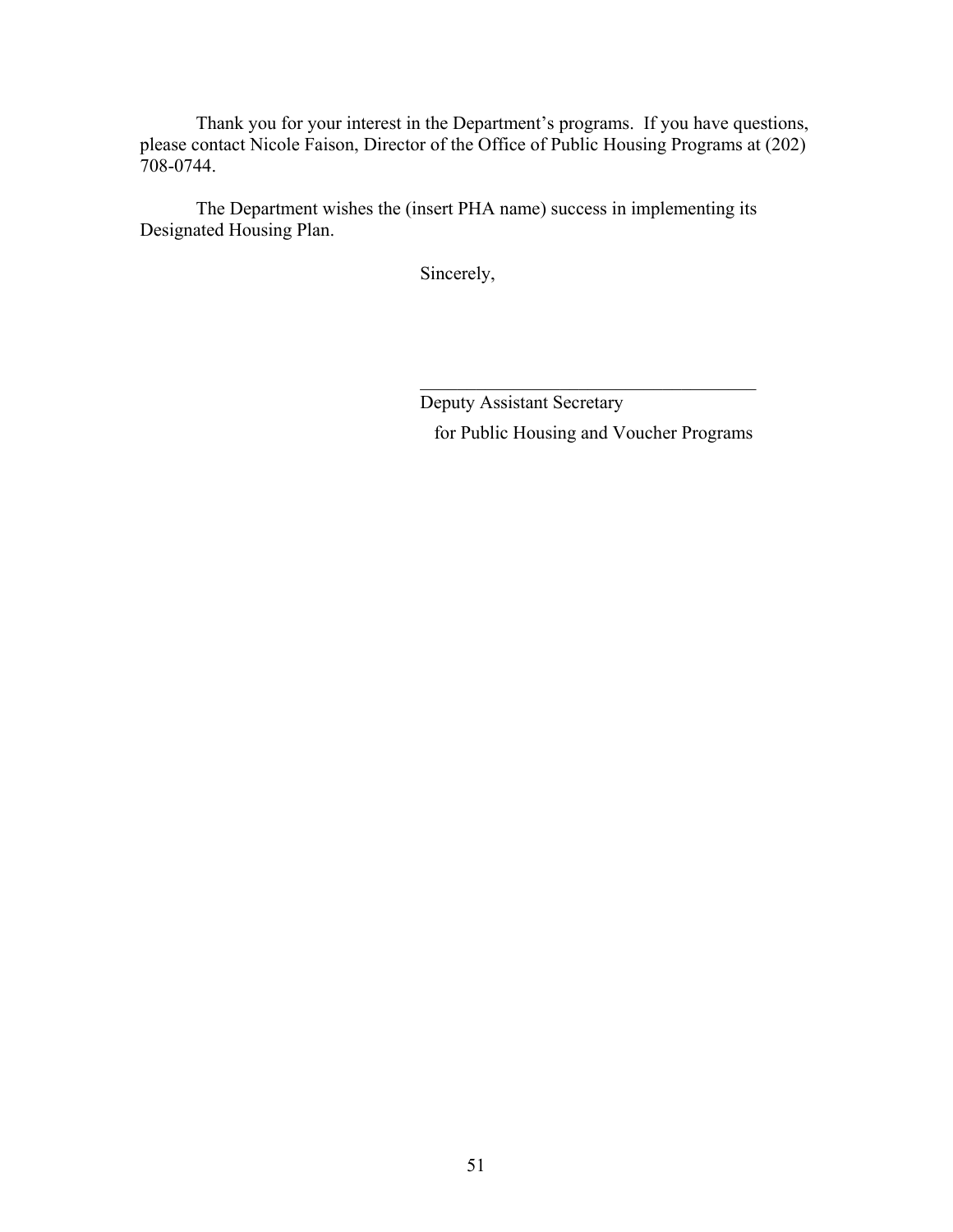# **APPENDIX IX: SAMPLE DISAPPROVAL LETTER FOR NEW PLANS**

Date

Name Executive Director Housing Authority Address City, State ZIP Code

Dear Mr /Ms. Name:

This letter is to inform you that the (insert Housing Authority name)'s Designated Housing Plan (Plan) received in HUD's Office of Public and Indian Housing (PIH) on (insert date) will not be approved as submitted, based on the information available to HUD.

The Plan was reviewed in accordance to the requirements set forth in Section 7 of the United States Housing Act, as emended, and Notice PIH 2007-01 (HA). The Plan proposes to designate units for (insert designated population[s]), representing (percentage of units) percent of (insert PHA) total public housing inventory at the following development(s):

| Development<br><b>Name</b>             | Development<br><b>Number</b> | <b>Bedroom Type Proposed for</b><br><b>Designation</b> |        |        |        | <b>Total Units</b><br><b>Proposed for</b> | <b>Total Public</b><br><b>Housing Units</b> |
|----------------------------------------|------------------------------|--------------------------------------------------------|--------|--------|--------|-------------------------------------------|---------------------------------------------|
|                                        |                              | $0-BR$                                                 | $1-BR$ | $2-BR$ | $3-BR$ | <b>Designation</b>                        |                                             |
|                                        |                              |                                                        |        |        |        |                                           |                                             |
|                                        |                              |                                                        |        |        |        |                                           |                                             |
|                                        |                              |                                                        |        |        |        |                                           |                                             |
| <b>Total</b>                           |                              |                                                        |        |        |        |                                           |                                             |
| <b>Total PH</b> units in<br>inventory. |                              |                                                        |        |        |        |                                           |                                             |

The reasons for disapproval are as follows: (List reasons)

Upon receipt of a new Plan that includes the information referenced above, HUD will review the Plan, and notify you of its decision regarding approval or disapproval within 60 days of the submission.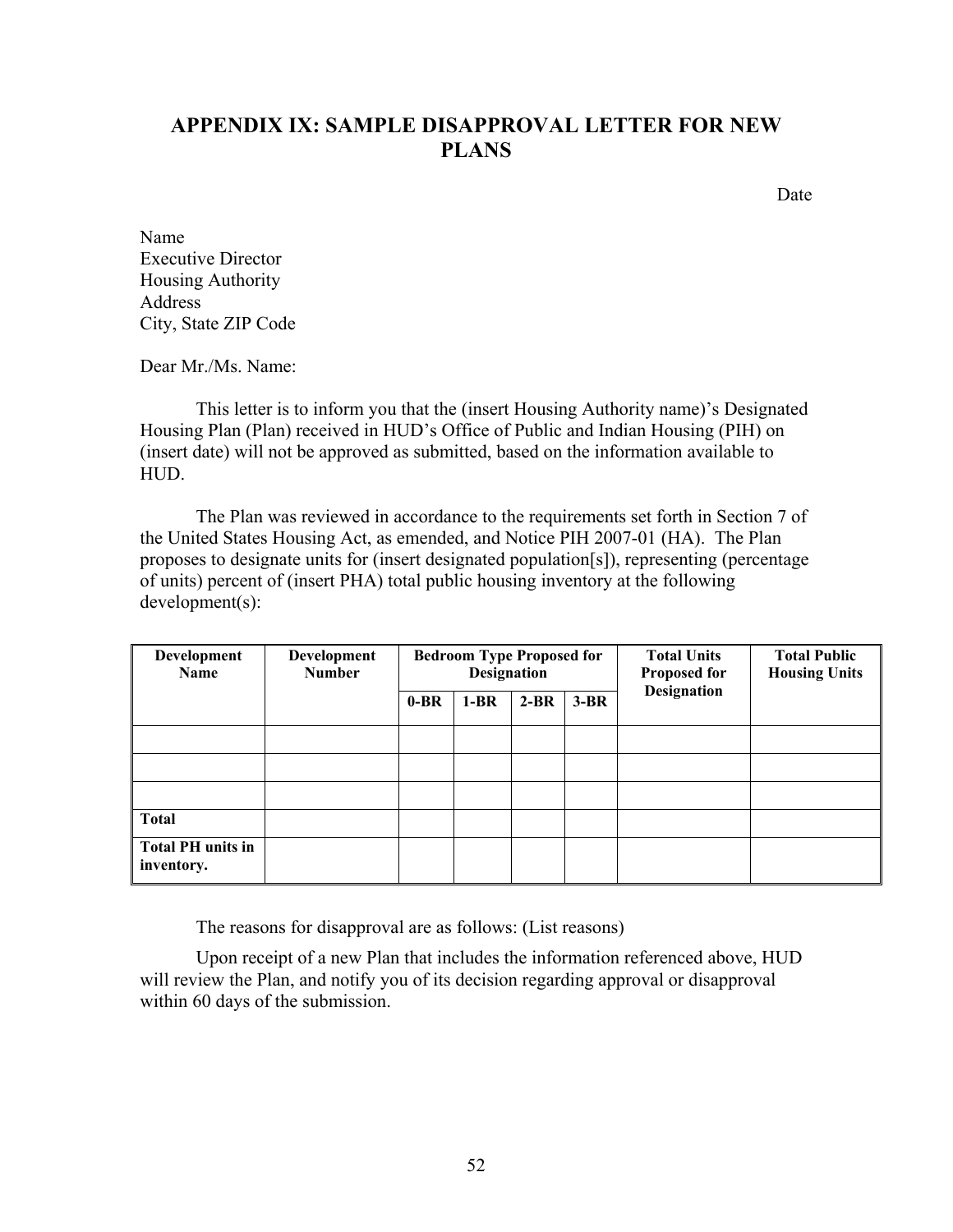Thank you for your interest in the Department's programs. If you have questions, please contact Nicole Faison, Director of the Office of Public Housing Programs at (202) 708-0744.

Sincerely,

Deputy Assistant Secretary for Public Housing and Voucher Programs

 $\mathcal{L}_\text{max}$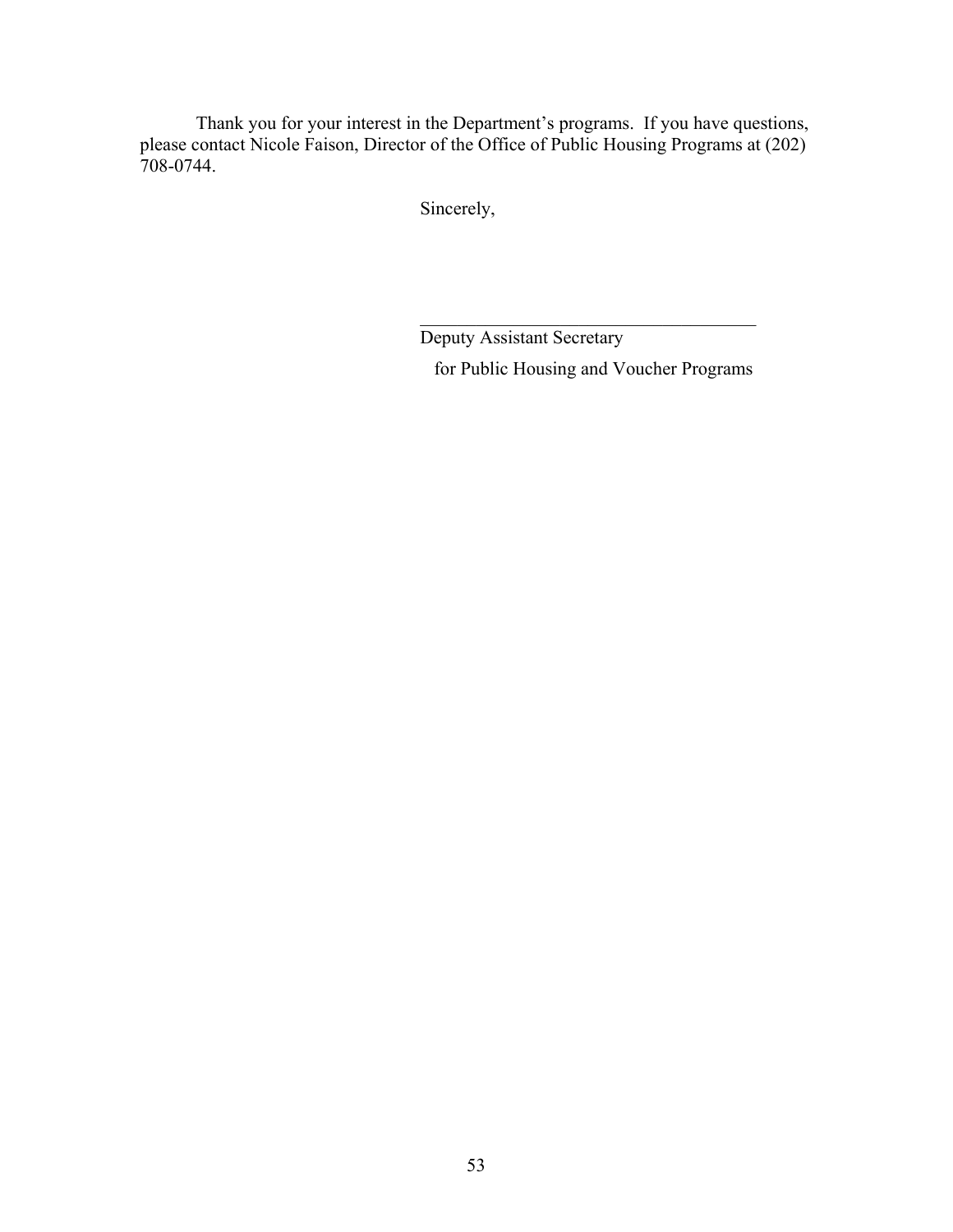# **APPENDIX X: SUMMARY COVER SHEET FOR NEW PLANS\***

### (INSERT NAME OF HOUSING AUTHORITY) DESIGNATED HOUSING PLAN

**REVIEWER:** Insert name of reviewer, office and contact information.

### **BACKGROUND:**

The (insert Housing Authority's Name) proposed Designated Housing Plan (Plan) proposal was received in HUD's Office of Public and Indian Housing (PIH) on (insert date). (Insert any additional relevant data regarding the PHA's Plan such as amendments to the Plan, number of Housing Choice Vouchers, etc.). The Plan proposes to designate a total of (insert number of units) as (insert type of designation) representing (insert percentage of units designated) percent of (insert PHA) total public housing inventory (insert total number of units in PHA's inventory), at the development(s) noted below:

| Development<br><b>Name</b>             | Development<br><b>Number</b> | <b>Bedroom Type Proposed for</b><br><b>Designation</b> |        |        |        | <b>Total Units</b><br><b>Proposed for</b> | <b>Total Public</b><br><b>Housing Units</b> |
|----------------------------------------|------------------------------|--------------------------------------------------------|--------|--------|--------|-------------------------------------------|---------------------------------------------|
|                                        |                              | $0-BR$                                                 | $1-BR$ | $2-BR$ | $3-BR$ | <b>Designation</b>                        |                                             |
|                                        |                              |                                                        |        |        |        |                                           |                                             |
|                                        |                              |                                                        |        |        |        |                                           |                                             |
|                                        |                              |                                                        |        |        |        |                                           |                                             |
| <b>Total</b>                           |                              |                                                        |        |        |        |                                           |                                             |
| <b>Total PH</b> units in<br>inventory. |                              |                                                        |        |        |        |                                           |                                             |

| <b>RECOMMENDATION:</b>        | (Approval/Disapproval)    |
|-------------------------------|---------------------------|
| <b>FHEO COMMENTS:</b>         | Received on (insert date) |
|                               | (Approval/Disapproval)    |
| <b>FIELD OFFICE COMMENTS:</b> | Received on (insert date) |
|                               | (Approval/Disapproval)    |

#### **NOTE:**

The 60 day review period ends on (insert date). The letter must be signed and faxed to (insert HA's name) by (insert date), (insert PHA and FO fax #).

\*Complete this summary sheet for every Plan under review.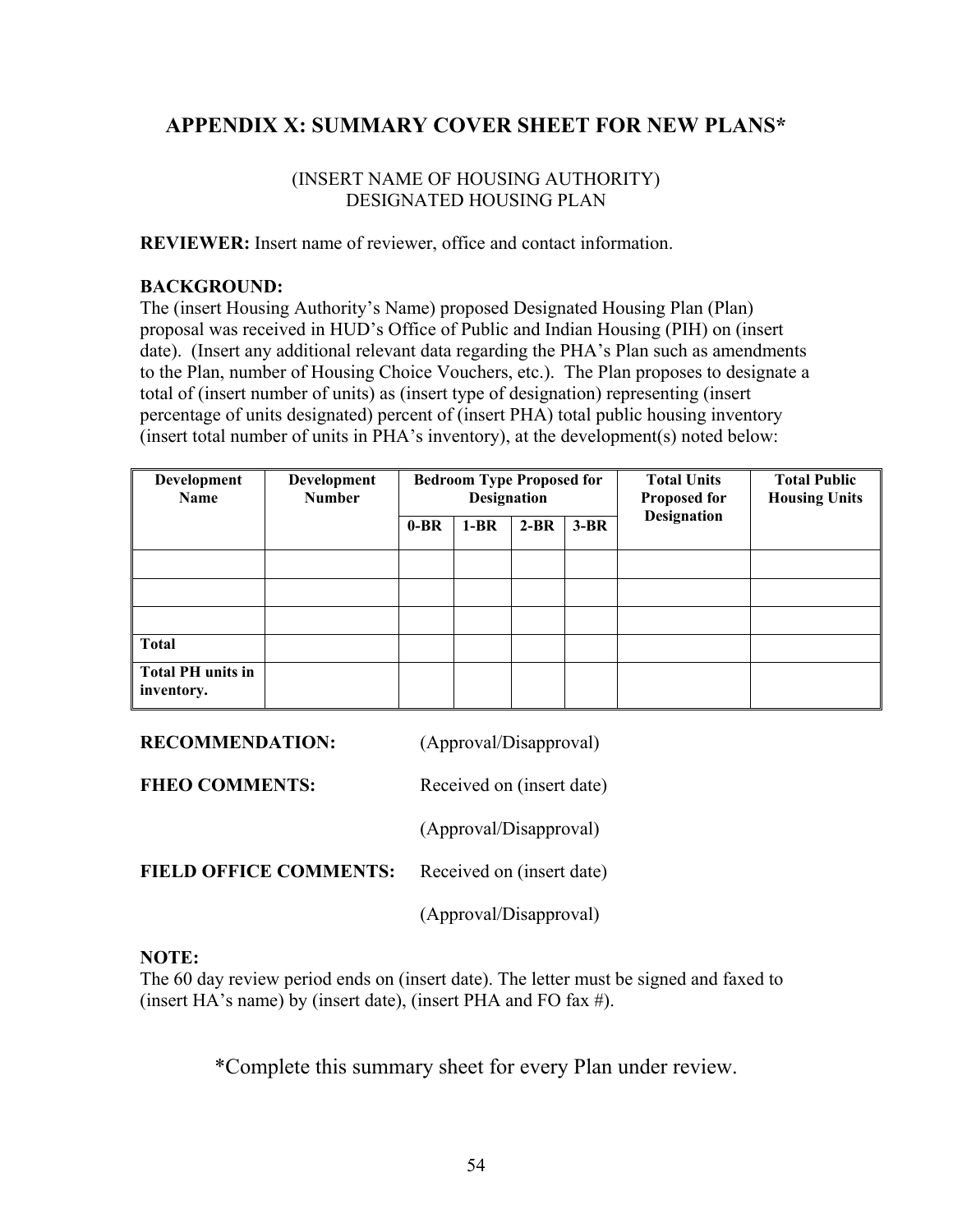### **APPENDIX XI**: **SAMPLE APPROVAL LETTER FOR RENEWALS**

Date **Date** 

Name Executive Director Housing Authority Name Address City, State ZIP Code

Dear Mr./Ms. Name:

 This letter is in response to the (insert Housing Authority name)'s request to renew its Designated Housing Plan (Plan) approved on (insert date of original approval), with a subsequent 2-year extension on (insert date). The (insert name of FO receiving Plan) received a request to further extend the Plan on (insert date). The original Plan designated units at the following development(s) for (insert designated population and include number of elderly units and non-elderly disabled units) families as noted below:

| Development<br><b>Name</b>             | Development<br><b>Number</b> | <b>Bedroom Type Proposed for</b><br><b>Designation</b> |        |        |        | <b>Total Units</b><br><b>Proposed for</b> | <b>Total Public</b><br><b>Housing Units</b> |
|----------------------------------------|------------------------------|--------------------------------------------------------|--------|--------|--------|-------------------------------------------|---------------------------------------------|
|                                        |                              | $0-BR$                                                 | $1-BR$ | $2-BR$ | $3-BR$ | <b>Designation</b>                        |                                             |
|                                        |                              |                                                        |        |        |        |                                           |                                             |
|                                        |                              |                                                        |        |        |        |                                           |                                             |
|                                        |                              |                                                        |        |        |        |                                           |                                             |
| <b>Total</b>                           |                              |                                                        |        |        |        |                                           |                                             |
| <b>Total PH</b> units in<br>inventory. |                              |                                                        |        |        |        |                                           |                                             |

The Plan was reviewed in accordance with the requirements of Section 7 of the United States Housing Act, as amended, and Notice PIH 2007-01 (HA).

Based on the information available to us, the renewal Plan is approved. The Plan will be in effect for 2 years from the day following the expiration of the current Plan (insert date). Prior to the expiration of the 2-year period, the (insert PHA name) may submit written requests for additional 2-year extensions.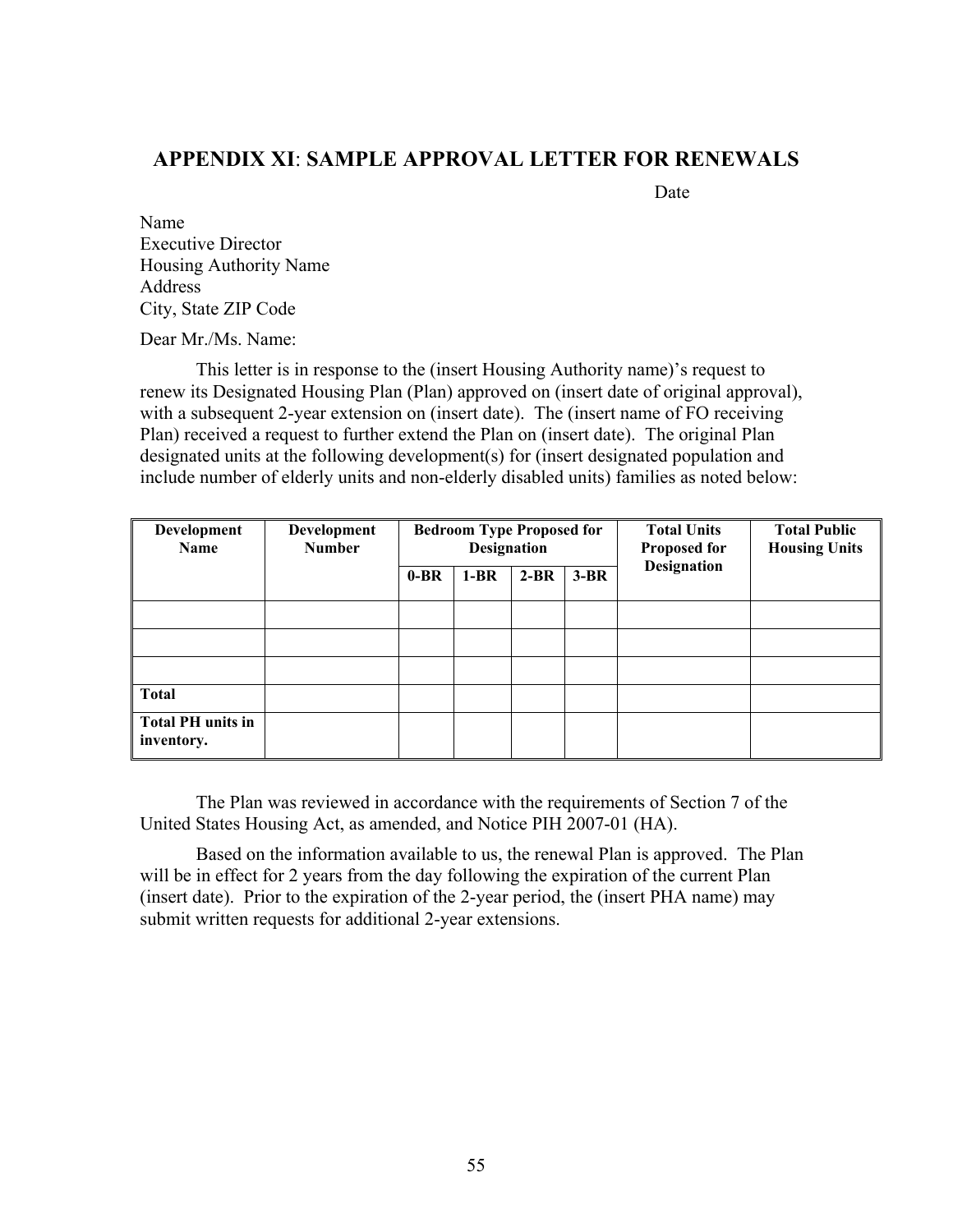If you have any questions, please feel free to contact (insert HUD point of contact) at (insert phone number).

The Department wishes the (insert PHA name) continued success in implementing its Designated Housing Plan.

Sincerely,

Public Housing Director/Program Center Coordinator

 $\mathcal{L}_\text{max}$ 

(FO Name)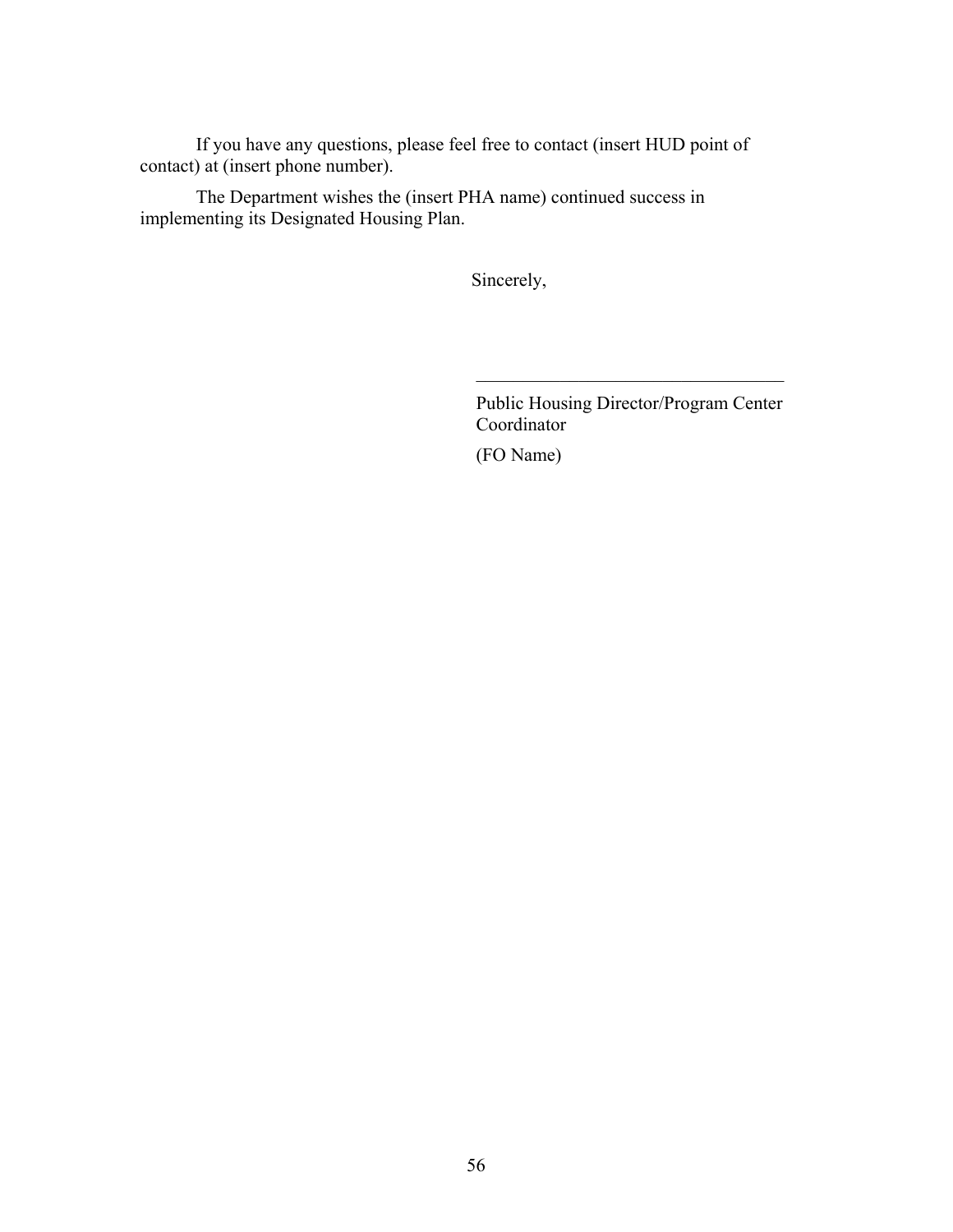# **APPENDIX XII: SAMPLE DISAPPROVAL LETTER FOR RENEWALS**

Date

Name Executive Director Housing Authority Name Address City, State ZIP Code

Dear Mr./Ms. Name:

This letter is in response to the (insert PHA name)'s request to renew its Designated Housing Plan (Plan) originally approved on (insert date of original approval), with subsequent 2-year extension on (insert date). The (insert name of FO) received a request to further extend the Plan on (insert date). The original Plan designated units at the following development(s) for (insert designated population and include number of elderly units and non-elderly disabled units) families as noted below:

| Development<br><b>Name</b>             | Development<br><b>Number</b> | <b>Bedroom Type Proposed for</b><br><b>Designation</b> |        |        |        | <b>Total Units</b><br><b>Proposed for</b> | <b>Total Public</b><br><b>Housing Units</b> |
|----------------------------------------|------------------------------|--------------------------------------------------------|--------|--------|--------|-------------------------------------------|---------------------------------------------|
|                                        |                              | $0-BR$                                                 | $1-BR$ | $2-BR$ | $3-BR$ | <b>Designation</b>                        |                                             |
|                                        |                              |                                                        |        |        |        |                                           |                                             |
|                                        |                              |                                                        |        |        |        |                                           |                                             |
|                                        |                              |                                                        |        |        |        |                                           |                                             |
| <b>Total</b>                           |                              |                                                        |        |        |        |                                           |                                             |
| <b>Total PH</b> units in<br>inventory. |                              |                                                        |        |        |        |                                           |                                             |

The Plan was reviewed in accordance with the requirements of Section 7 of the United States Housing Act of 1937, as amended, and Notice PIH 2007-01 (HA). The Department also reviewed supplemental information submitted by the (insert name of PHA) on (insert date).

Based on the information available to us, the Department is unable to approve the (insert name of PHA)'s request as submitted. Specifically, (describe applicable reason(s) for the disapproval).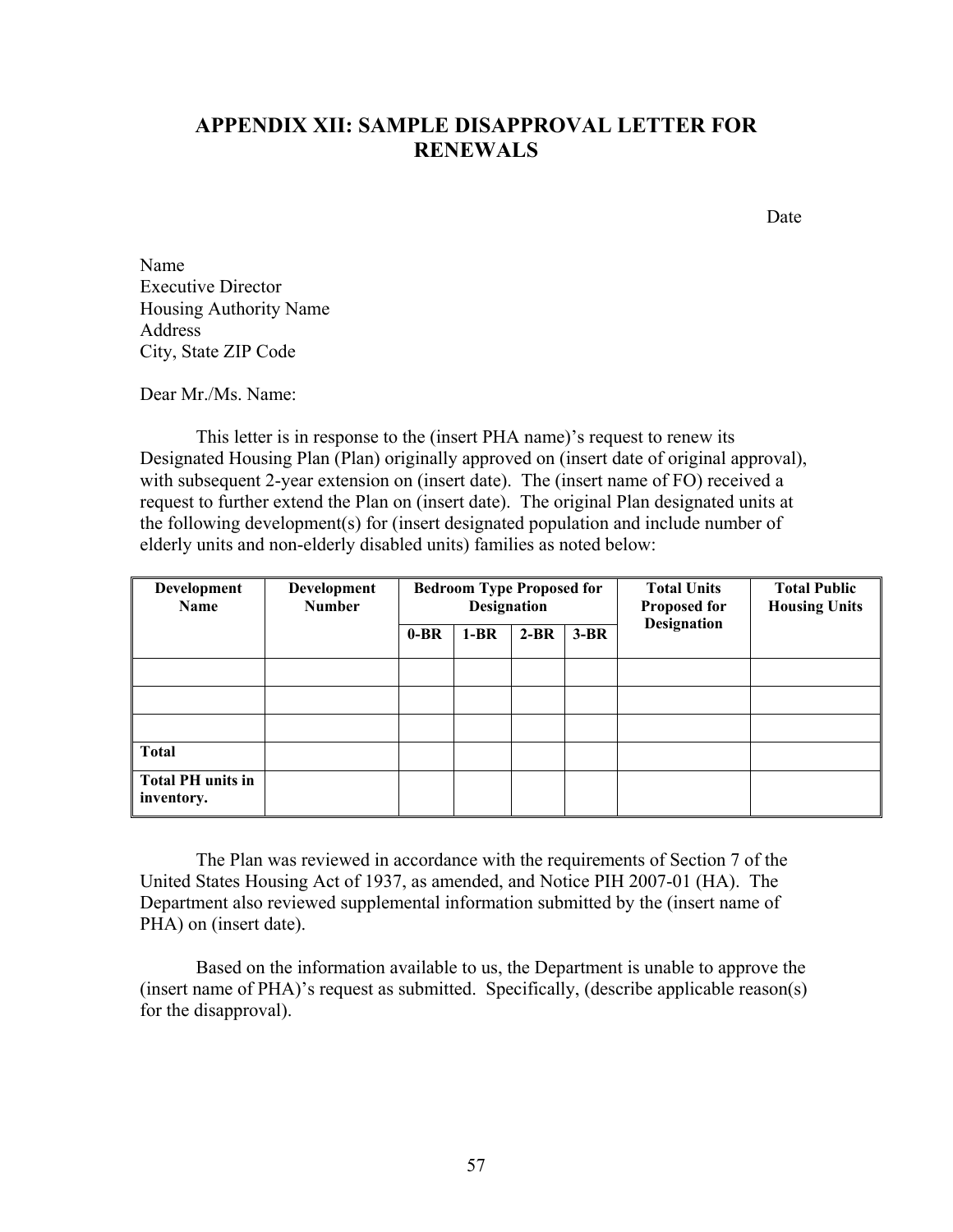If the (insert name of PHA) is interested in submitting a new Plan that meets the needs of the elderly and non-elderly disabled families, please contact Nicole Faison, Director of the Office of Public Housing Programs at (202) 708-0744.

Sincerely,

Public Housing Director/Program Center Coordinator (FO Name)

 $\mathcal{L}_\text{max}$  , where  $\mathcal{L}_\text{max}$  and  $\mathcal{L}_\text{max}$  and  $\mathcal{L}_\text{max}$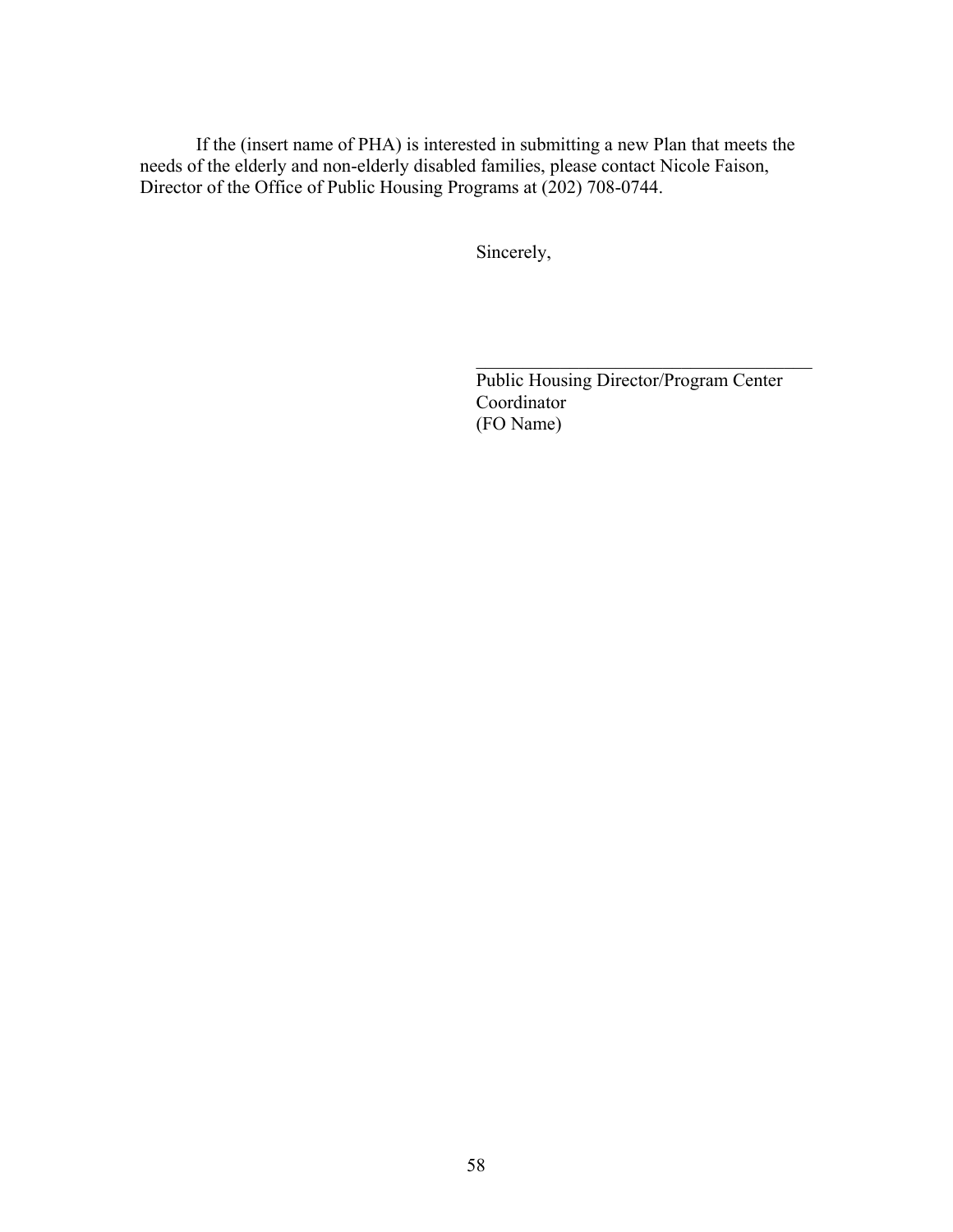# **APPENDIX XIII: SUMMARY COVER SHEET FOR RENEWAL PLANS\***

#### (INSERT NAME OF HOUSING AUTHORITY) DESIGNATED HOUSING PLAN

**REVIEWER:** Insert name of reviewer, office and contact information.

### **BACKGROUND:**

The (insert Housing Authority's Name) request to renew its Designated Housing Plan (Plan) was received by the (insert receiving FO name) on (insert date). The Plan was originally approved on (insert date). (Insert any additional relevant data regarding the PHA's Plan such as amendments to the Plan, number of Housing Choice Vouchers, etc.). The original Plan designated # units (insert % of PHA's total inventory), for (insert designated population and include number of elderly and non-elderly disabled units.) families at the development(s) noted below:

| Development<br><b>Name</b>             | Development<br><b>Number</b> | <b>Bedroom Type Proposed for</b><br><b>Designation</b> |        |        |        | <b>Total Units</b><br><b>Proposed for</b> | <b>Total Public</b><br><b>Housing Units</b> |
|----------------------------------------|------------------------------|--------------------------------------------------------|--------|--------|--------|-------------------------------------------|---------------------------------------------|
|                                        |                              | $0-BR$                                                 | $1-BR$ | $2-BR$ | $3-BR$ | <b>Designation</b>                        |                                             |
|                                        |                              |                                                        |        |        |        |                                           |                                             |
|                                        |                              |                                                        |        |        |        |                                           |                                             |
|                                        |                              |                                                        |        |        |        |                                           |                                             |
| <b>Total</b>                           |                              |                                                        |        |        |        |                                           |                                             |
| <b>Total PH units in</b><br>inventory. |                              |                                                        |        |        |        |                                           |                                             |

| <b>RECOMMENDATION:</b> | (Approval/Disapproval) |
|------------------------|------------------------|
|                        |                        |

FHEO COMMENTS: Received on (insert date)

Approval/Disapproval

**FIELD OFFICE COMMENTS:** Received on (insert date)

Approval/Disapproval

**NOTE:** The 60 day review period ends on (insert date). The letter must be signed and faxed to (insert HA's name) by (insert date).

\*Complete this summary sheet for every Plan under review.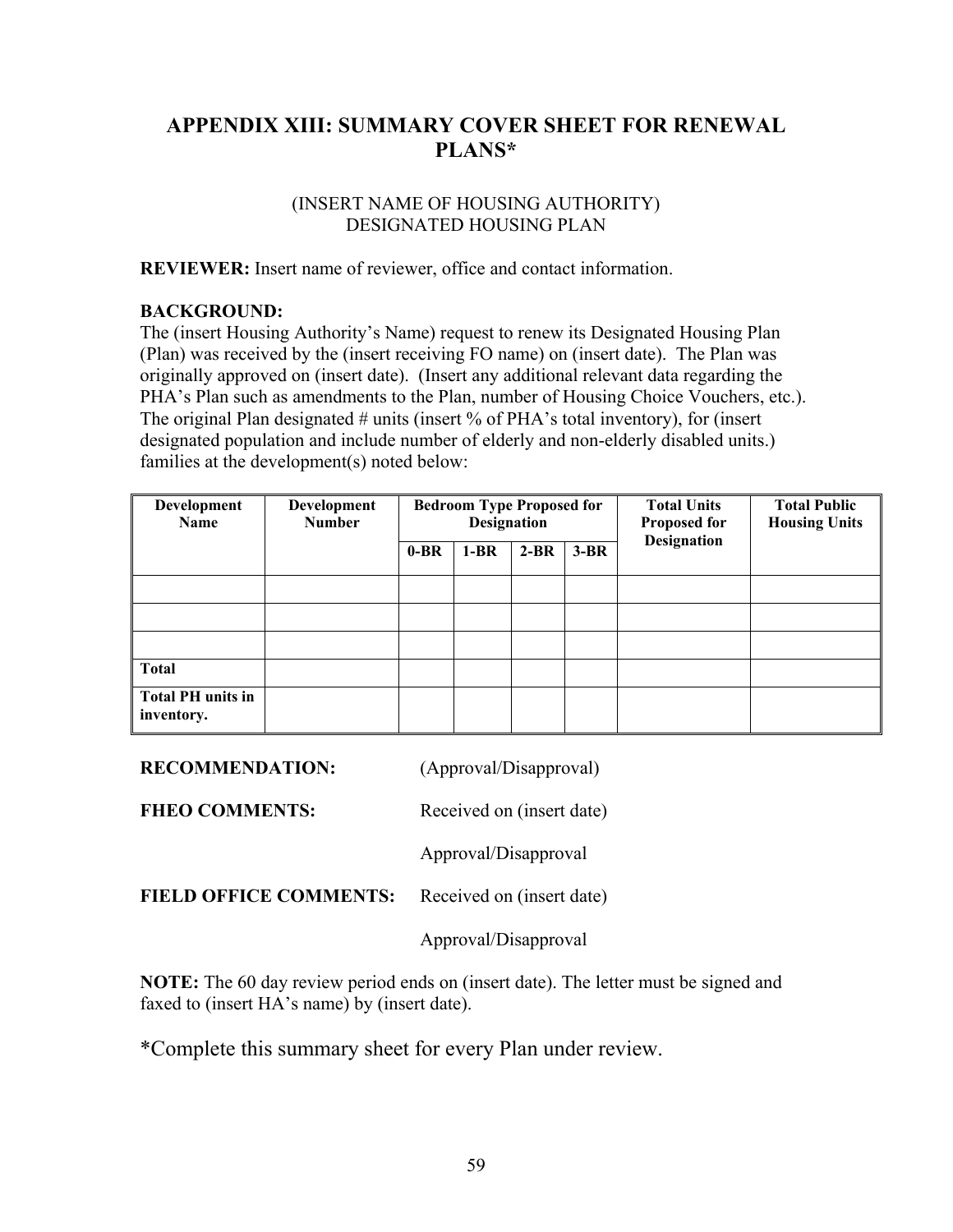# **APPENDIX XIV: SAMPLE APPROVAL LETTER FOR AMENDMENT PLANS**

Name Executive Director Housing Authority Name Address City, State ZIP Code

Dear Mr./Ms. Name:

This letter is in response to the (insert Housing Authority name)'s proposed amendment to its previously HUD approved and active (insert type of designation and # of units) Designated Housing Plan (Plan). The amendment request was received in HUD's Office of Public and Indian Housing (PIH) on (insert date). The amended Plan proposes to designate (insert # of units) additional public housing units located at the (insert project name), resulting in the designation of (insert total  $\#$  of units) or (insert percentage) of the (insert PHA's name)'s total public housing inventory of (insert total # of public housing units). Details of the amended Plan are noted below:

| Development<br><b>Name</b>             | Development<br><b>Number</b> |        | <b>Bedroom Type Proposed for</b><br><b>Designation</b> |        |        | <b>Total Units</b><br><b>Proposed for</b> | <b>Total Public</b><br><b>Housing Units</b> |
|----------------------------------------|------------------------------|--------|--------------------------------------------------------|--------|--------|-------------------------------------------|---------------------------------------------|
|                                        |                              | $0-BR$ | $1-BR$                                                 | $2-BR$ | $3-BR$ | <b>Designation</b>                        |                                             |
|                                        |                              |        |                                                        |        |        |                                           |                                             |
|                                        |                              |        |                                                        |        |        |                                           |                                             |
|                                        |                              |        |                                                        |        |        |                                           |                                             |
|                                        |                              |        |                                                        |        |        |                                           |                                             |
| <b>Total</b>                           |                              |        |                                                        |        |        |                                           |                                             |
| <b>Total PH</b> units in<br>inventory. |                              |        |                                                        |        |        |                                           |                                             |

The amended Plan was reviewed in accordance with the requirements of Section 7 of the United States Housing Act of 1937, as amended, and Notice PIH 2007-01 (HA). The Department reviewed information provided by the HUD (insert Public Housing FO name).

Based on the information available to us, the amended Plan is approved. The (insert type of designation) Designated Housing Plan will be in effect for 5 years from (insert date), which was the date of the original Plan approval. Prior to the expiration of the 5-year period, the (insert PHA name) may apply to extend the designation for additional 2-year increments.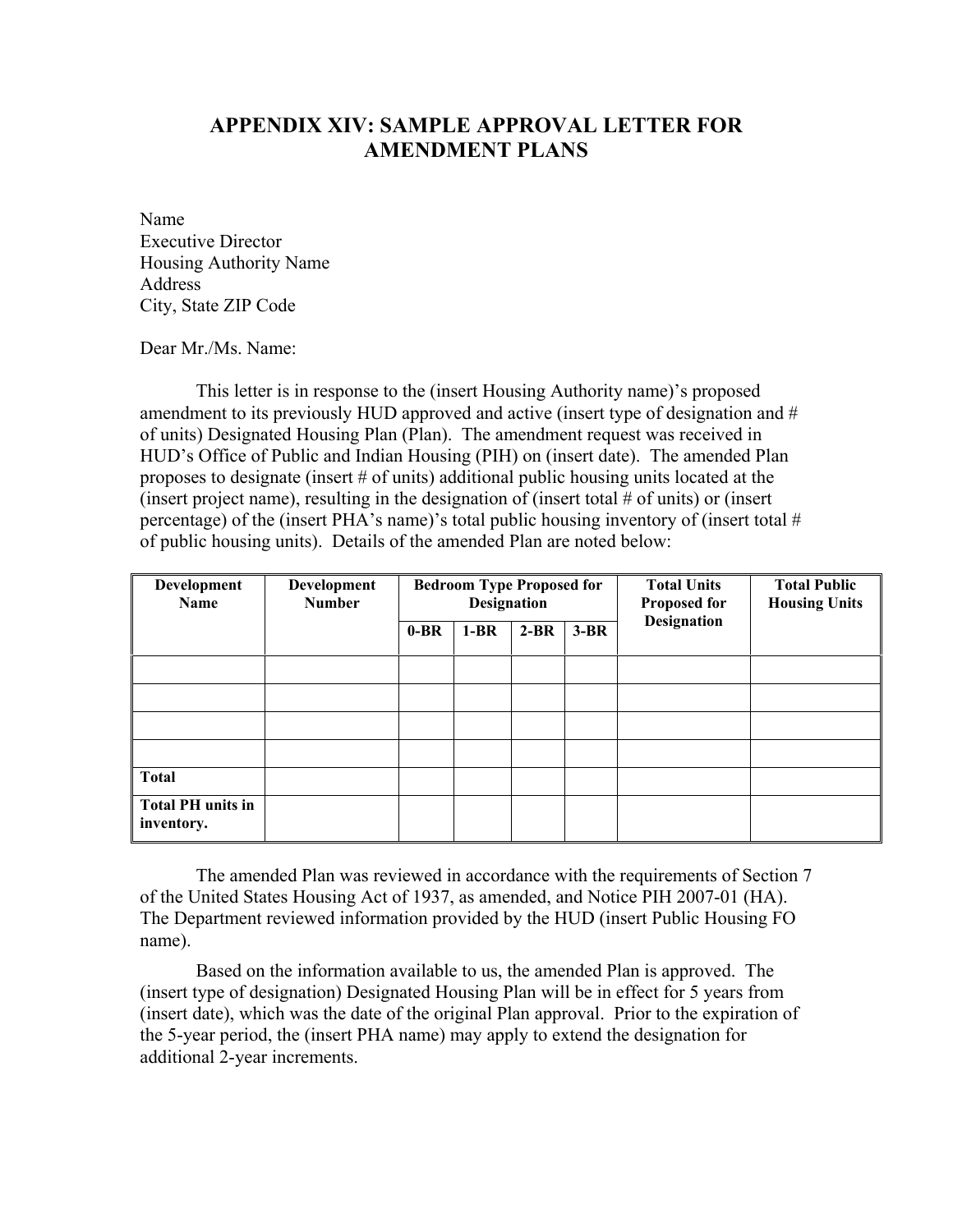Thank you for your interest in the Department's programs. If you have any questions, please contact Nicole Faison, Director of the Office of Public Housing Programs at (202) 708-0744.

The Department wishes the (insert PHA name) continued success in implementing its Designated Housing Plan.

Sincerely,

 Deputy Assistant Secretary for Public Housing and Voucher Programs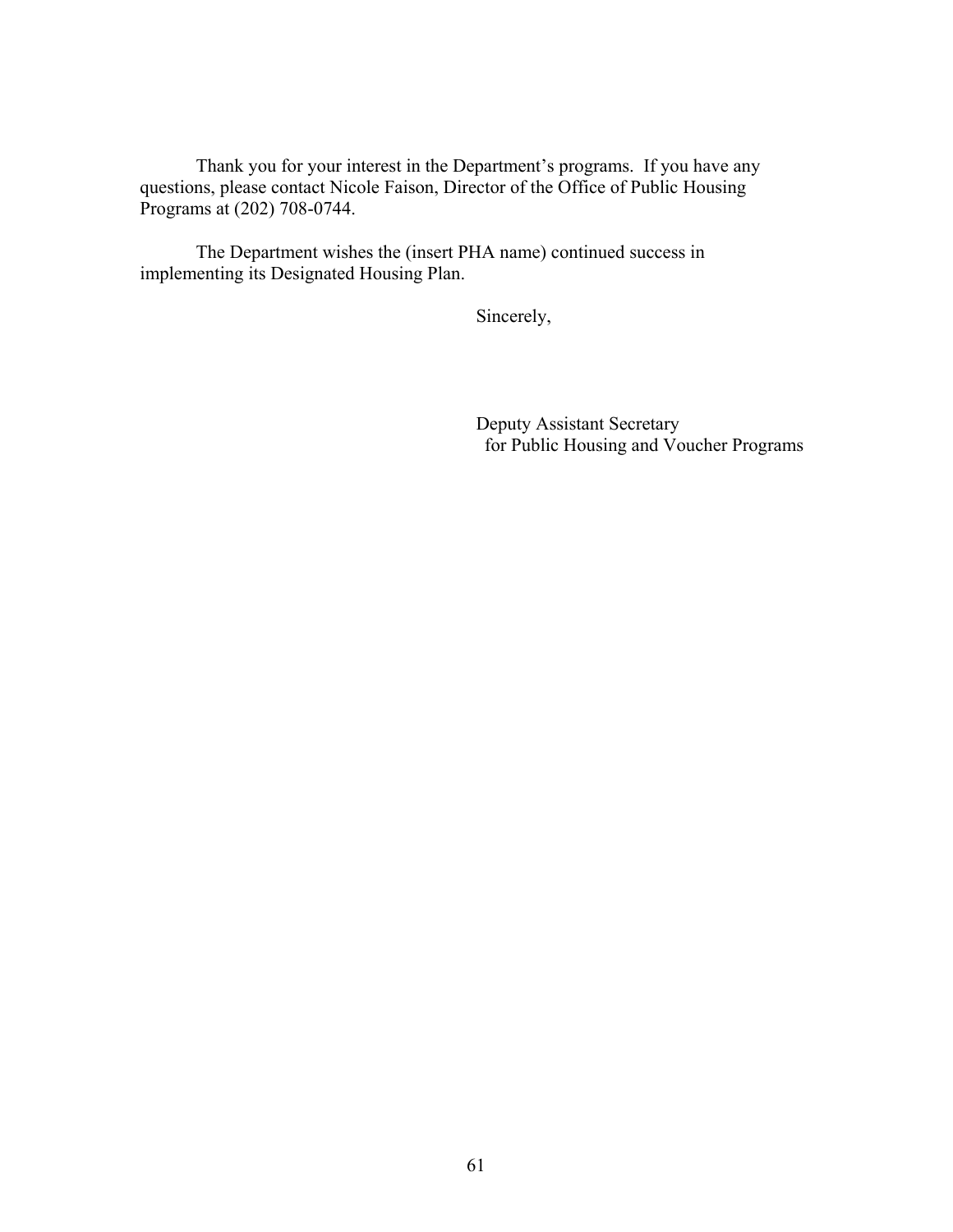### **APPENDIX XV: SUMMARY COVER SHEET FOR AMENDMENT PLANS\***

### **(INSERT PHA NAME) DESIGNATED HOUSING PLAN SUMMARY REVIEW SHEET**

#### **REVIEWER:** Name, PIH.

### **BACKGROUND:**

The (insert PHA name)'s proposal to amend its previously HUD approved and active (insert type of designation and number of units) Plan. The request was received by HUD PIH on (insert date). The (insert PHA name) has certified that the amendment it is requesting represents a de minimis change (insert number of units/type of change) in the Plan that was approved on (insert date of original approval), as (insert type of designation). The amended Plan contains information indicating that it will not result in unanticipated adverse impacts on the housing resources available to the non-designated group. Additionally, HUD has no information of protests by any group(s) or interested parties regarding the amendment. The amended Plan proposes to designate (insert # of additional public housing units) located at the (insert project name), and resulting in the designation of (insert total number of units) or (insert percentage of the PHA's total public housing inventory). Details of the amended Plan are noted below:

### **BUILDING/UNITS TO BE DESIGNATED:**

| Development<br><b>Name</b>             | Development<br><b>Number</b> |        | <b>Bedroom Type Proposed for</b><br><b>Designation</b> |        |        | <b>Total Units</b><br><b>Proposed for</b> | <b>Total Public</b><br><b>Housing Units</b> |
|----------------------------------------|------------------------------|--------|--------------------------------------------------------|--------|--------|-------------------------------------------|---------------------------------------------|
|                                        |                              | $0-BR$ | $1-BR$                                                 | $2-BR$ | $3-BR$ | <b>Designation</b>                        |                                             |
|                                        |                              |        |                                                        |        |        |                                           |                                             |
|                                        |                              |        |                                                        |        |        |                                           |                                             |
|                                        |                              |        |                                                        |        |        |                                           |                                             |
|                                        |                              |        |                                                        |        |        |                                           |                                             |
| <b>Total</b>                           |                              |        |                                                        |        |        |                                           |                                             |
| <b>Total PH units in</b><br>inventory. |                              |        |                                                        |        |        |                                           |                                             |

**RECOMMENDATION:** Approval/Disapproval

FHEO COMMENTS: Received on (insert date)

Approval/Disapproval

FIELD OFFICE COMMENTS: Received on (insert date)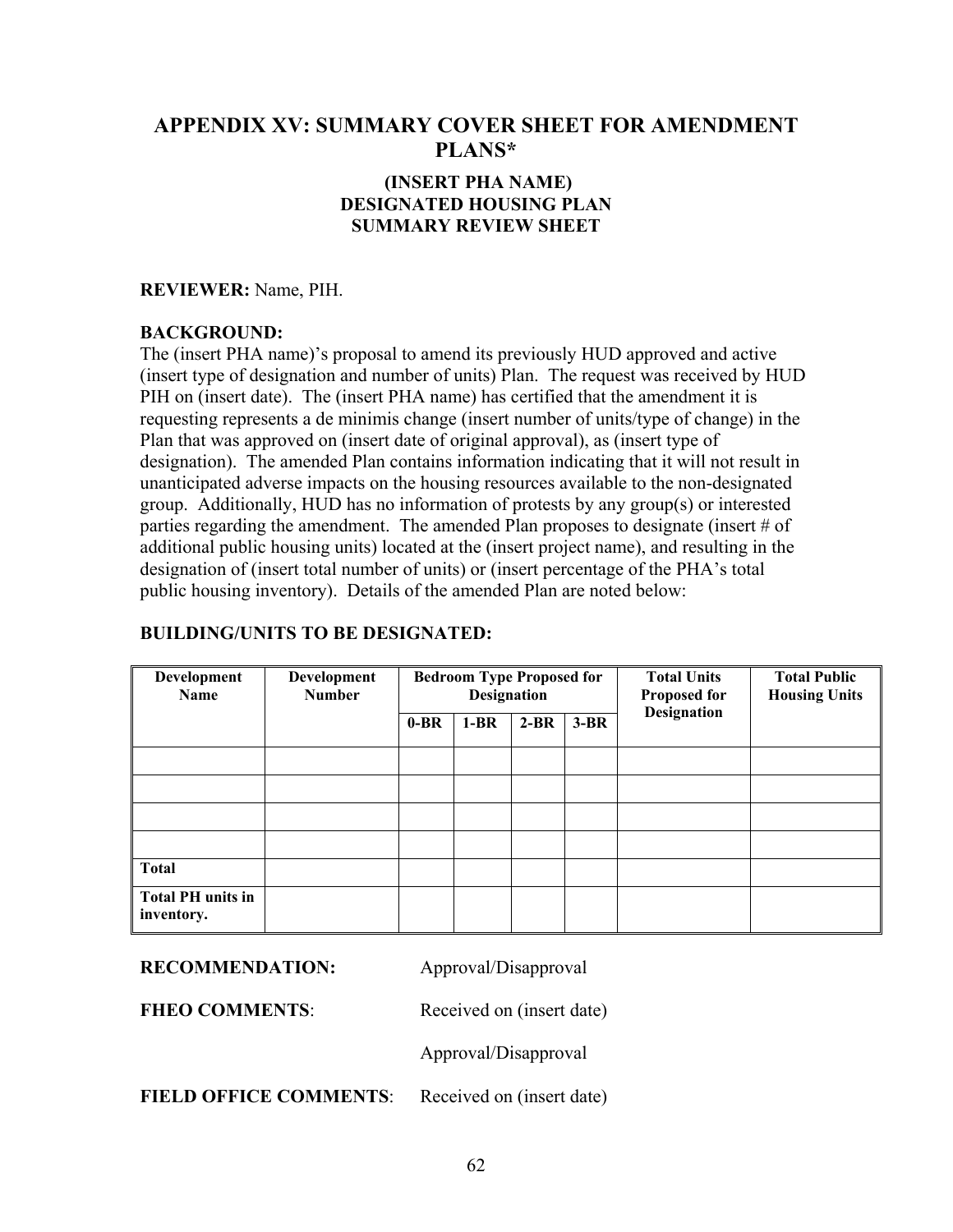# Approval/Disapproval

**NOTE:** The 60 day review period ends on (**insert date**). The letter must be signed and faxed to the (insert PHA name) by (insert date).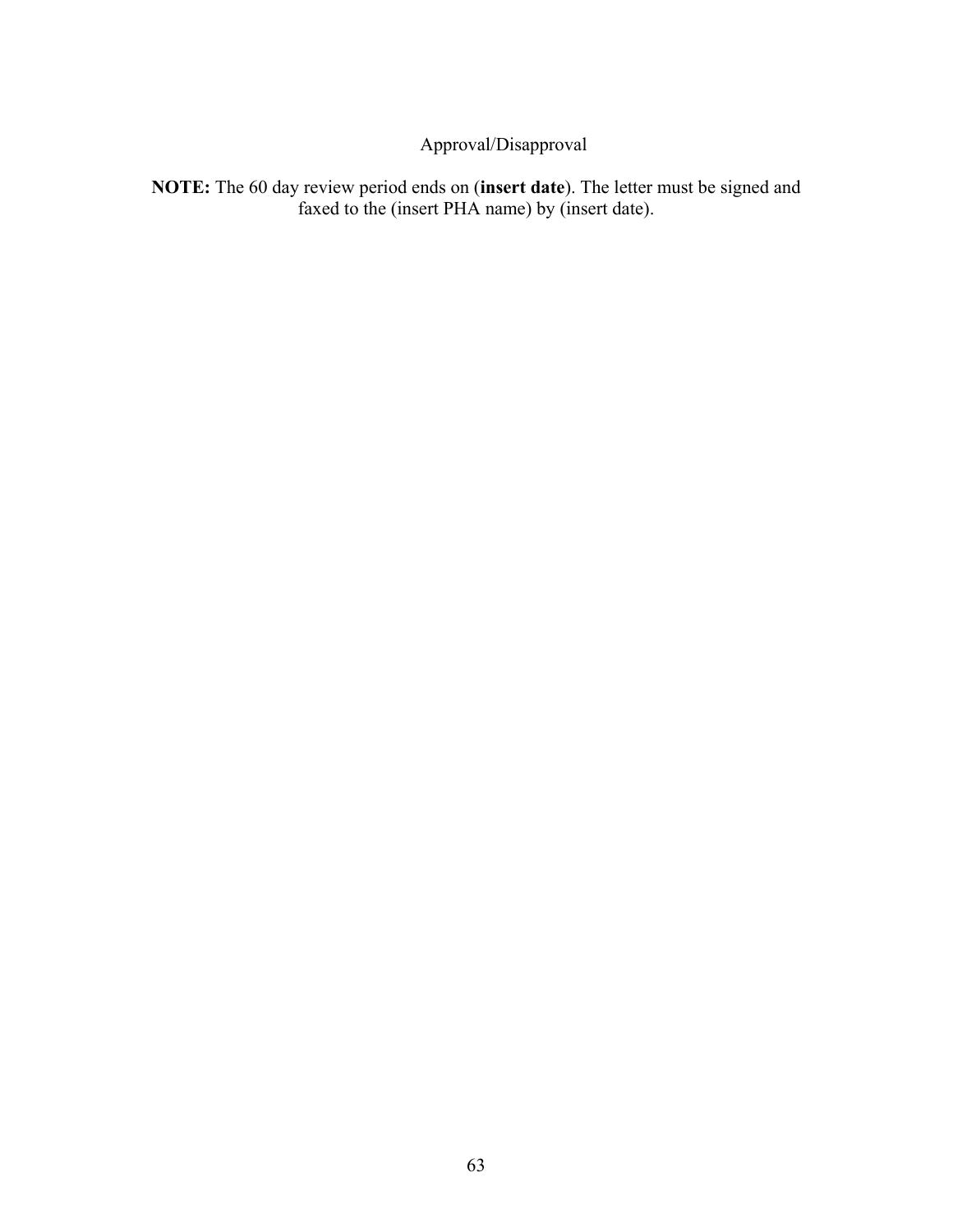# **APPENDIX XVI: SAMPLE APPROVED NEW PLAN ANALYSIS**

**XYZ HOUSING AUTHORITY (XYZHA), (Insert State Abbreviation) – REVIEW ANALYSIS** 

**\*A limited review of the Plan will be conducted to ensure that the Plan is complete and complies with the requirements of Section 7 of the U.S. Housing Act of 1937 and Notice PIH 2007-01 (HA). Please be advised that answering No to questions will not disqualify the Plan from being approved. Please provide a brief explanation to items checked No.** 

| XYZHA (XX005)                                                                                                                                                                            | Yes | N <sub>0</sub> | <b>Comments</b>                                                                                                                                                                                                                                                                                                                                                                                                                                                                                                                                                                                                                                                                                                                                                                                                 |
|------------------------------------------------------------------------------------------------------------------------------------------------------------------------------------------|-----|----------------|-----------------------------------------------------------------------------------------------------------------------------------------------------------------------------------------------------------------------------------------------------------------------------------------------------------------------------------------------------------------------------------------------------------------------------------------------------------------------------------------------------------------------------------------------------------------------------------------------------------------------------------------------------------------------------------------------------------------------------------------------------------------------------------------------------------------|
| I. Justification for Designation<br>Does the PHA establish that the designation is necessary to<br>achieve the housing goals for its jurisdiction under the<br><b>Consolidated Plan?</b> | X   |                | The Plan states that current population trend indicators and local<br>surveys identifying a shortage of affordable housing for the elderly<br>show that the proposed designation is necessary to achieve the<br>housing needs of the low-income population of the jurisdiction. It<br>cites data from the Consolidated Plan (CP) indicating that elderly<br>households make up 52.9% of extremely low-income families, 45%<br>of elderly renter households experiencing severe cost burden, and<br>27.2% paying more than 30% of their incomes for housing.<br>Additionally, the Plan contains data from the state's census which<br>defines 49.8% of households in XYZ City as low to moderate income<br>and, those individuals 65 years and above is the largest single group<br>of householders in the city. |
| Does the Plan meet the housing needs of the low-income<br>population of its jurisdiction within the PHA's funding<br>constraints?                                                        | X   |                | Information contained in the Plan such as excerpts from the CP and<br>the state's census data show that the proposed designation meets the<br>housing needs of the low-income elderly population in XYZ City.                                                                                                                                                                                                                                                                                                                                                                                                                                                                                                                                                                                                   |
| Does the Plan include information from the consolidated plan<br>or other reliable sources to support the proposed designation?                                                           | X   |                | The Plan cites data from both the CP and the state's census.                                                                                                                                                                                                                                                                                                                                                                                                                                                                                                                                                                                                                                                                                                                                                    |
| <b>II. Project Description</b><br>Does the Plan include the name of the project(s) and the<br>number of units to be designated at each project?                                          | X   |                | The Plan proposes to designate 30 units in the Riverview Court<br>apartments.                                                                                                                                                                                                                                                                                                                                                                                                                                                                                                                                                                                                                                                                                                                                   |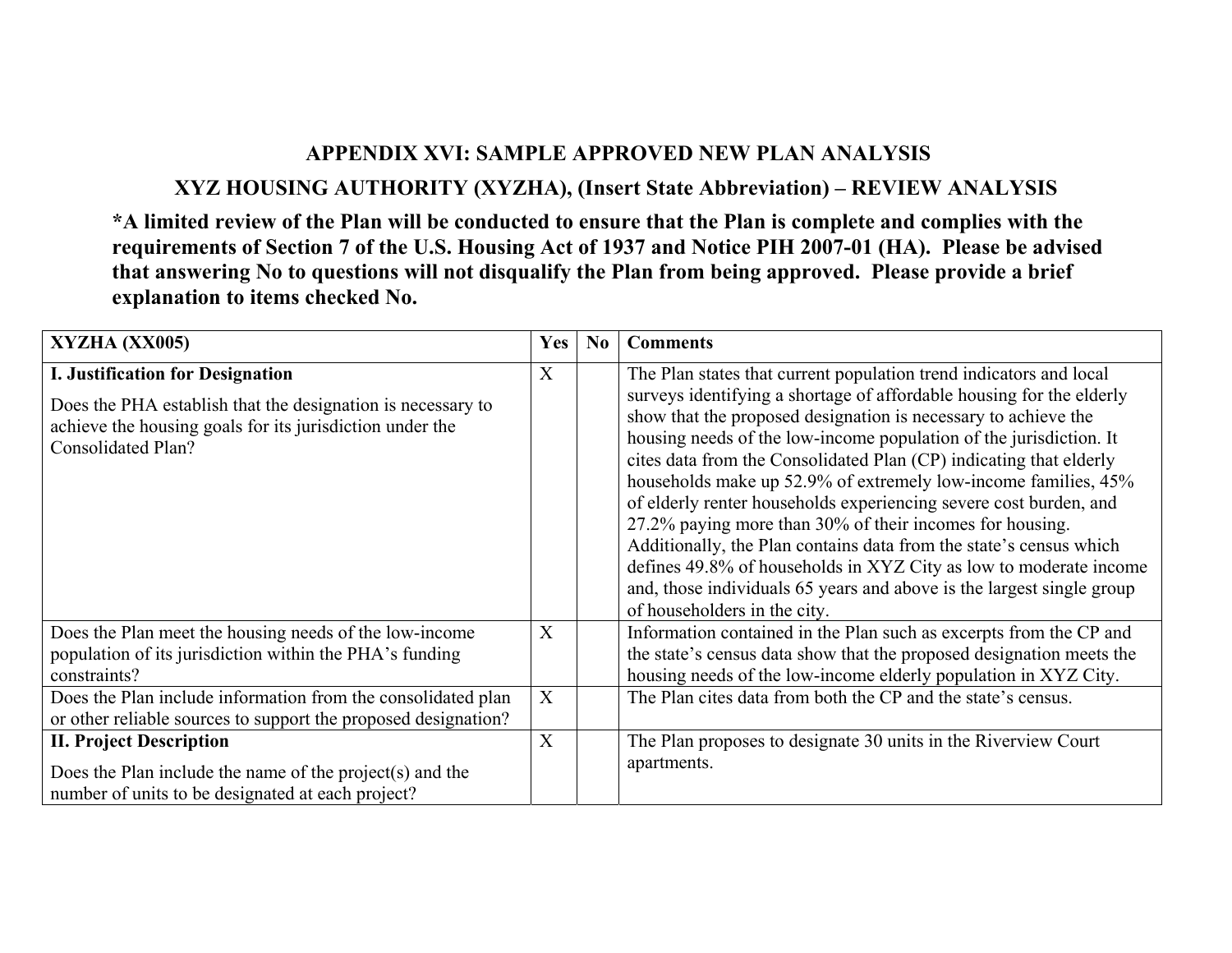| XYZHA (XX005)                                                                                                                                                                                                                                                                                                                                                                                                                                                                                                                                      | Yes              | No | <b>Comments</b>                                                                                                                                                                                                                                                                                                                                                                                                                                                                                                                                                                                          |
|----------------------------------------------------------------------------------------------------------------------------------------------------------------------------------------------------------------------------------------------------------------------------------------------------------------------------------------------------------------------------------------------------------------------------------------------------------------------------------------------------------------------------------------------------|------------------|----|----------------------------------------------------------------------------------------------------------------------------------------------------------------------------------------------------------------------------------------------------------------------------------------------------------------------------------------------------------------------------------------------------------------------------------------------------------------------------------------------------------------------------------------------------------------------------------------------------------|
| Does the Plan describe the types of tenants for which the<br>project is to be designated?                                                                                                                                                                                                                                                                                                                                                                                                                                                          | X                |    | The proposed designation will be elderly-only.                                                                                                                                                                                                                                                                                                                                                                                                                                                                                                                                                           |
| Does the Plan describe any supportive services to be provided<br>to tenants of the designated project (or portion thereof)?                                                                                                                                                                                                                                                                                                                                                                                                                        | $\boldsymbol{X}$ |    | Additional information provided by the XYZHA on 8/2, states that<br>the XYZHA's Resident Services Office which is located in the same<br>project, will provide transportation to local shopping centers,<br>pharmacy, scheduled home visits, on-site maintenance shop that can<br>handle resident emergencies, re-certification and rent payment.<br>Additionally, the XYZHA states that the City's public transportation<br>makes a stop in front of the project, and a grocery store is located<br>within $\frac{1}{2}$ mile.                                                                          |
| Does the Plan describe how the design and related facilities of<br>the project accommodate the special environmental needs of<br>the occupants?                                                                                                                                                                                                                                                                                                                                                                                                    | X                |    | The Plan states that the proposed units have been designed in such a<br>way that the units are on single floors, with call-for-aid alert systems;<br>bathrooms have been modified for use by the mobility impaired;<br>parking spaces are located at each building for easy access. The units<br>are in close proximity to public transportation and other community<br>facilities like grocery, pharmacy, resident services/rental offices and<br>maintenance department. Additionally, the walkways are fully<br>accessible, and each downstairs apartment has a patio and screened<br>porch upstairs. |
| II (A). Collect and analyze the following data in answering<br>part II above (Project Descriptions)                                                                                                                                                                                                                                                                                                                                                                                                                                                | X                |    | 40                                                                                                                                                                                                                                                                                                                                                                                                                                                                                                                                                                                                       |
| Does the Plan include information on the location, number<br>and bedroom size of UFAS-compliant accessible units?<br>(UFAS-compliant accessible units meet requirements of the Uniform Federal<br>Accessibility Standards, See 24 CFR 8.32. UFAS can be found at http:www.access-<br>board.gov/ufas.html. Note that units that only comply with the design and<br>construction requirements of the Fair Housing Act, 24CFR 100.205 do not qualify<br>as UFAS-compliant units, nor do units that are partially accessible):<br>In all PHA projects? |                  |    |                                                                                                                                                                                                                                                                                                                                                                                                                                                                                                                                                                                                          |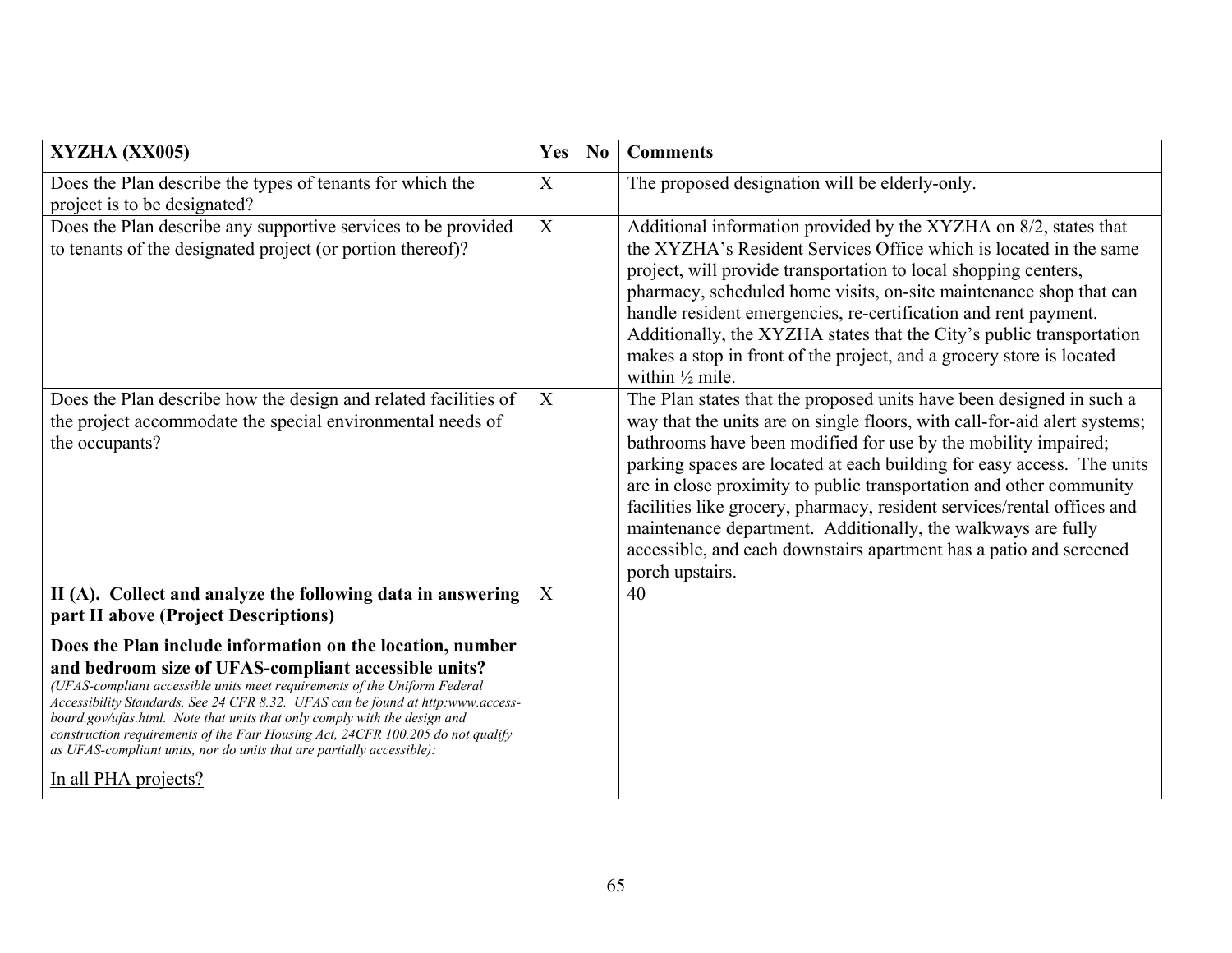| XYZHA (XX005)                                                                                                                                                                           | Yes | No                        | <b>Comments</b>                                                                                                                     |
|-----------------------------------------------------------------------------------------------------------------------------------------------------------------------------------------|-----|---------------------------|-------------------------------------------------------------------------------------------------------------------------------------|
| In elderly/disabled projects?                                                                                                                                                           | X   |                           |                                                                                                                                     |
| In family projects?                                                                                                                                                                     | X   |                           | 39                                                                                                                                  |
| In projects to be designated as elderly/disabled-only?                                                                                                                                  | X   |                           | 11                                                                                                                                  |
| In projects already designated as elderly/disabled (if<br>applicable)?                                                                                                                  |     | $\boldsymbol{\mathrm{X}}$ | Not applicable.                                                                                                                     |
| Total number and bedroom size of UFAS-compliant accessible<br>units that will no longer be available to non-elderly disabled<br>persons?                                                | X   |                           | 11 one-bedroom units.                                                                                                               |
| <b>III.</b> Need/Demand for Housing<br>Collect and analyze the following data for the PHA's<br>elderly and non-elderly disabled families:<br>$\#$ and % on public housing waiting list? | X   |                           | The Plan indicates that $43(41.3%)$ of the 104 applicants on the<br>waiting list are elderly, and 33(32%) are non-elderly disabled. |
| $\#$ and % on HCV waiting list?                                                                                                                                                         | X   |                           | Of the 455 applicants on the waiting list, $8(2\%)$ are elderly, while<br>$10(2.2\%)$ are non-elderly disabled.                     |
| $\#$ and % on other waiting list (e.g. HOPE VI)?                                                                                                                                        |     | X                         | The Plan states that the XYZHA has no HOPE VI units in its<br>inventory.                                                            |
| Total # of applicants on the public housing waiting list?                                                                                                                               | X   |                           | 104.                                                                                                                                |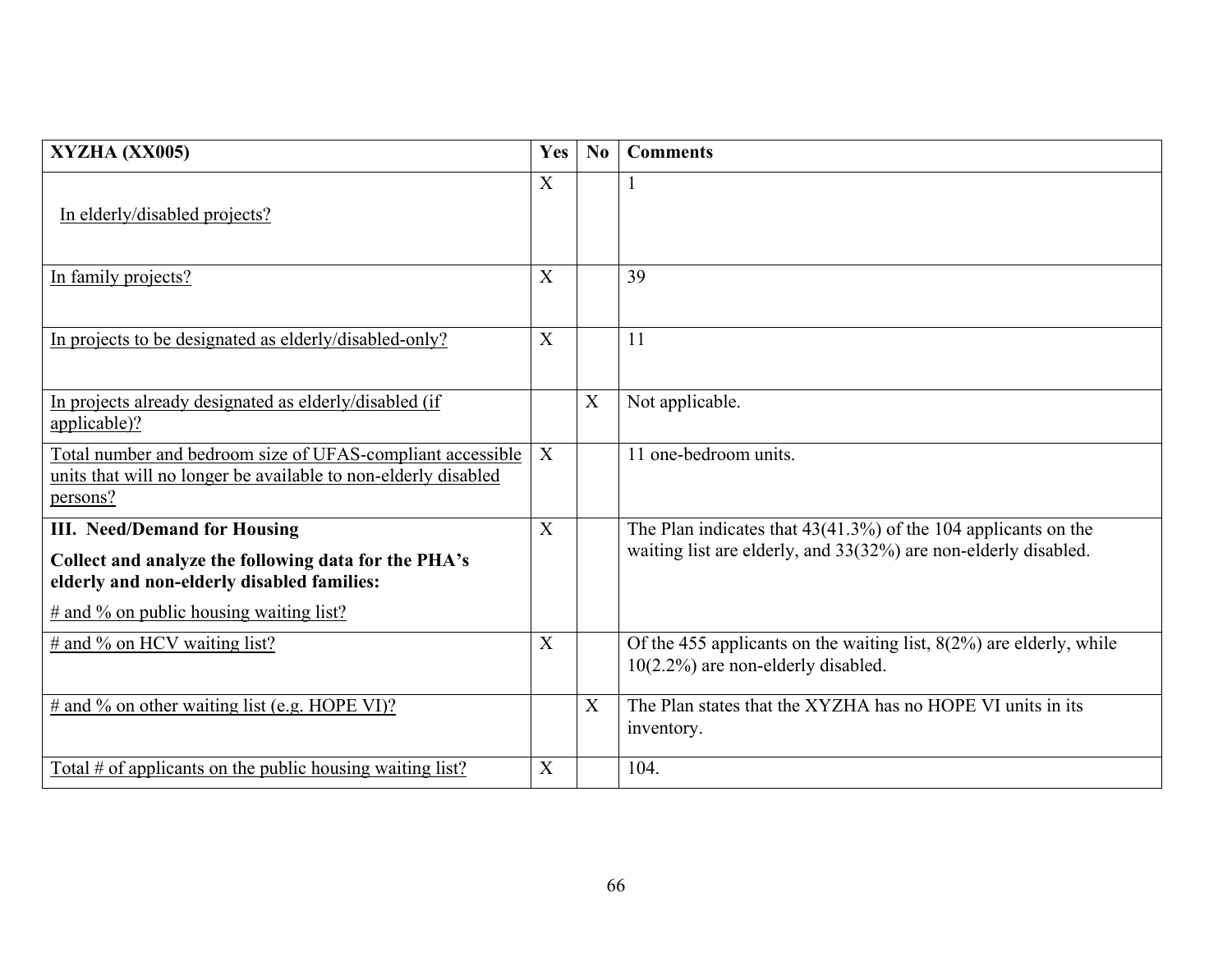| XYZHA (XX005)                                                                                                                                                                    | Yes                       | N <sub>0</sub> | <b>Comments</b>                                                                                                                                                                                                                                                                                                                                                                                        |
|----------------------------------------------------------------------------------------------------------------------------------------------------------------------------------|---------------------------|----------------|--------------------------------------------------------------------------------------------------------------------------------------------------------------------------------------------------------------------------------------------------------------------------------------------------------------------------------------------------------------------------------------------------------|
| Total # of applicants on the HCV waiting list?                                                                                                                                   | X                         |                | 455.                                                                                                                                                                                                                                                                                                                                                                                                   |
| $#$ of elderly applicants on the waiting list who have requested<br>units with accessible features (indicate bedroom size<br>requested)?                                         | $\boldsymbol{\mathrm{X}}$ |                | A total of 20 applicants have requested one-bedroom units with<br>accessible features.                                                                                                                                                                                                                                                                                                                 |
| $#$ of non-elderly disabled applicants on the waiting list who<br>have requested units with accessible features (indicate<br>bedroom size requested)?                            | X                         |                | Approximately 6 and 4 applicants have expressed interest in one and<br>two-bedroom units with accessible features, respectively.                                                                                                                                                                                                                                                                       |
| Information in PHA's Annual Plan?                                                                                                                                                | $\boldsymbol{\mathrm{X}}$ |                | Information provided by the FO on 8/2, show that the need for elderly<br>housing and the proposed designation is mentioned in the XYZHA's<br>Annual Plan.                                                                                                                                                                                                                                              |
| Information in City's Consolidated Plan?                                                                                                                                         | $\boldsymbol{\mathrm{X}}$ |                | Information contained in the CP as cited under justification above,<br>support the proposed designation.                                                                                                                                                                                                                                                                                               |
| <b>IV. Occupancy Data.</b><br>Does Plan include information on the number of elderly and<br>non-elderly disabled families who live in the project(s) to be<br>designated?        | X                         |                | The Plan states that 19 elderly and 14 non-elderly disabled families<br>currently reside in the project, but explains that no one is currently<br>living in any of the 30 units to be designated. The units are vacant<br>due to on-going modernization work.                                                                                                                                          |
| Does Plan include information on the number of elderly and<br>non-elderly disabled families who live in PHA's other<br>remaining projects (by bedroom size and type of project)? | X                         |                | The XYZHA states that 206 elderly and 107 non-elderly disabled<br>persons live in the other projects that are not included in the Plan.                                                                                                                                                                                                                                                                |
| Does Plan include information on the number of elderly and<br>non-elderly disabled families who currently receive HCV<br>assistance?                                             | $\boldsymbol{\mathrm{X}}$ |                | 58 elderly and 6 non-elderly disabled. The XYZHA stated that it is<br>only a coincidence that the elderly appears to have received more<br>vouchers compared to the non-elderly disabled. It explains that the<br>waiting list is currently closed because it has no more vouchers to<br>issue, but has been open to all groups in the past, with vouchers issued<br>only by date/time of application. |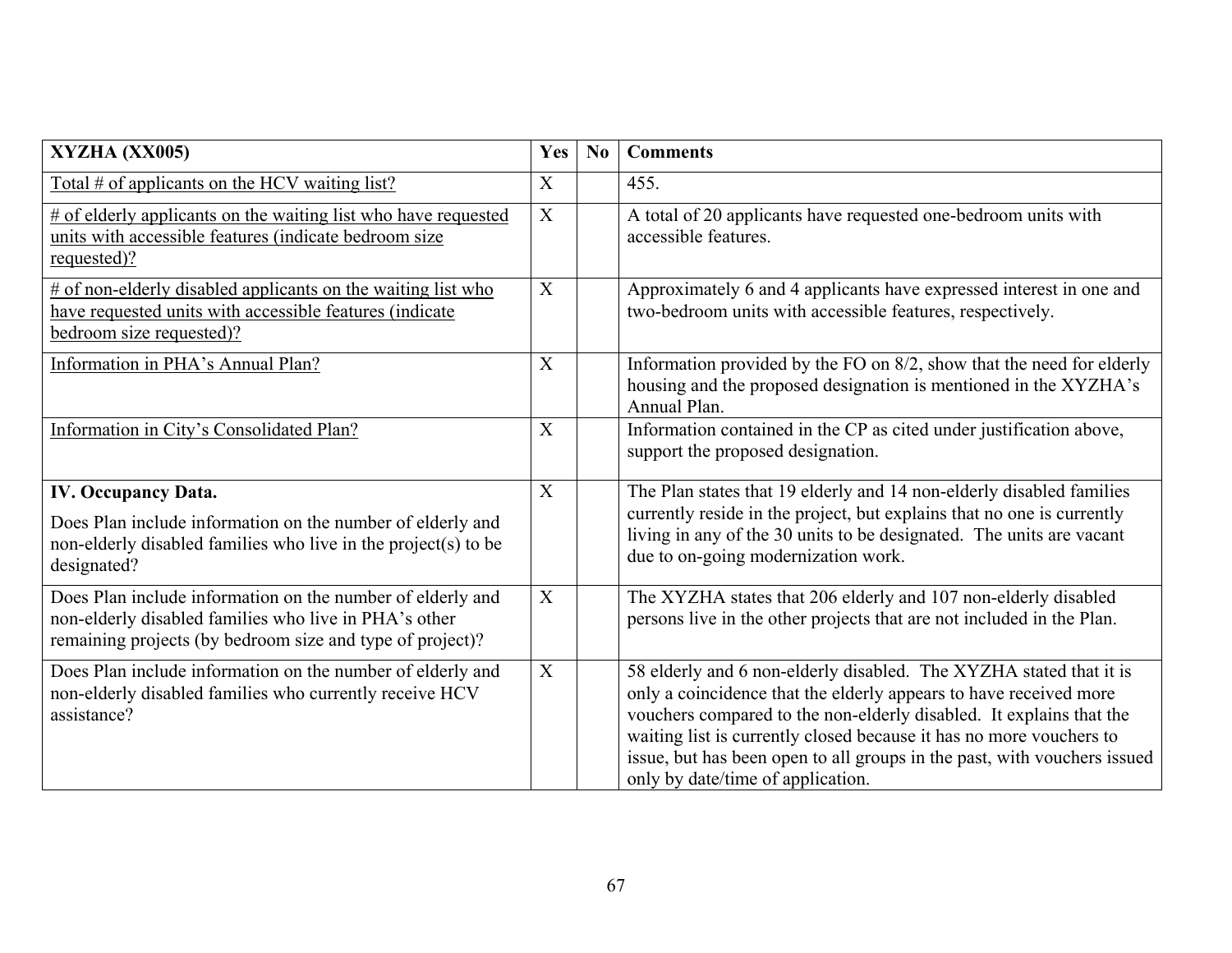| XYZHA (XX005)                                                                                                                                                                                                                               | Yes          | N <sub>0</sub> | <b>Comments</b>                                                                                                                                                                                                                                                                                                                                                                                                                                                                                                                                                                             |
|---------------------------------------------------------------------------------------------------------------------------------------------------------------------------------------------------------------------------------------------|--------------|----------------|---------------------------------------------------------------------------------------------------------------------------------------------------------------------------------------------------------------------------------------------------------------------------------------------------------------------------------------------------------------------------------------------------------------------------------------------------------------------------------------------------------------------------------------------------------------------------------------------|
| Does the Plan include information on PHA's public housing<br>inventory that is currently occupied? Explain the status of any<br>vacant units (if applicable)?                                                                               | $\mathbf{X}$ |                | Information provided by the XYZHA on 8/2, indicates that 763 of its<br>936 units are presently occupied and 173 vacancies. Additionally, it<br>states that 56 of the vacant units are undergoing modernization, 65 of<br>them are without air-conditioning and so, not very marketable.<br>Chivermont Court (this is not the project to be designated), has 34<br>units that became vacant due to negative press and local government<br>desire to demolish the complex as part of downtown revitalization.<br>Finally, the XYZHA states that 18 of the vacant units are in<br>maintenance. |
| V. Does PHA operate site-based or agency-wide waiting<br>list?                                                                                                                                                                              | X            |                | Agency-wide. Comments submitted by the FO show that the<br>XYZHA has applied for site-based waiting list for the proposed<br>designation only.                                                                                                                                                                                                                                                                                                                                                                                                                                              |
| VI. Does PHA give preference to non-elderly disabled<br>applicants on the public housing and/or HCV waiting list?                                                                                                                           |              | X              | The Plan states that the XYZHA does not plan to give preference to<br>non-elderly disabled applicants on the public and/or HCV waiting list.                                                                                                                                                                                                                                                                                                                                                                                                                                                |
| <b>VII. Alternative Resources</b><br>Does the Plan include a description of any plans to provide<br>additional resources or housing assistance to families that may<br>have been housed if occupancy in the project were not<br>restricted? | X            |                | The XYZHA states that it plans to use approximately \$1.2 million in<br>bond and capital funds to renovate 76 units at the F. Douglas<br>Apartments, into 2 bedroom and wheel chair accessible units.                                                                                                                                                                                                                                                                                                                                                                                       |
| VII (A). Collect and analyze the following information in<br>answering the question above (Alternative<br><b>Resources/Supply of Housing):</b><br>Total public housing units (indicate sizes)?                                              | X            |                | 936 units. The Plan indicates that there are 206 one-bedrooms, 320<br>two-bedrooms, 180 three-bedrooms, 120 four-bedrooms, and 80 five-<br>bedrooms.                                                                                                                                                                                                                                                                                                                                                                                                                                        |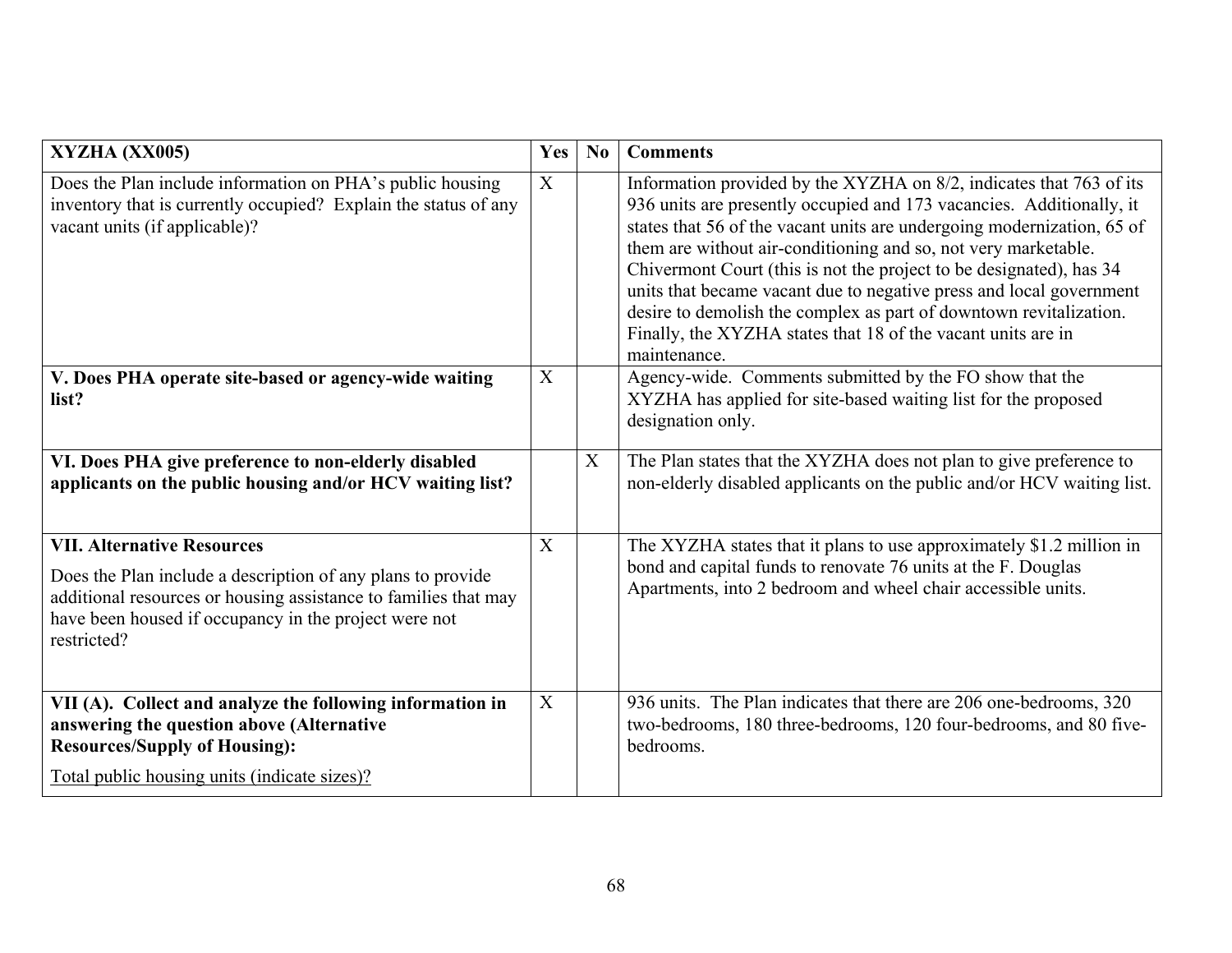| XYZHA (XX005)                                                                                                                                                                                                                                             | Yes | N <sub>0</sub> | <b>Comments</b>                                                                                                                                                                                                                                                                       |
|-----------------------------------------------------------------------------------------------------------------------------------------------------------------------------------------------------------------------------------------------------------|-----|----------------|---------------------------------------------------------------------------------------------------------------------------------------------------------------------------------------------------------------------------------------------------------------------------------------|
|                                                                                                                                                                                                                                                           | X   |                |                                                                                                                                                                                                                                                                                       |
| Total # and % of public housing units to be designated?                                                                                                                                                                                                   |     |                | $30(3.2\%)$                                                                                                                                                                                                                                                                           |
| Percent of total units of the size to be designated?                                                                                                                                                                                                      | X   |                | 14.6%                                                                                                                                                                                                                                                                                 |
| Other non-HOPE VI public housing units of comparable size<br>not designated?                                                                                                                                                                              | X   |                | 176                                                                                                                                                                                                                                                                                   |
| HOPE VI units of comparable size?                                                                                                                                                                                                                         |     | X              | The Plan states that the XYZHA has no HOPE VI units.                                                                                                                                                                                                                                  |
| Housing Choice Vouchers? Is the waiting list open? Are there<br>any vouchers specifically designated for persons with<br>disabilities in the voucher inventory?                                                                                           | X   |                | The Plan states that the agency has an annual allocation of 772<br>vouchers. While the waiting list is open, no vouchers are specifically<br>set aside for non-elderly disabled persons.                                                                                              |
| Federally or state subsidized rental units actually available in<br>the community to low-income persons in the non-designated<br>groups, at a comparable rent to the designated public housing<br>units and of comparable size to those being designated? |     | X              | The Plan states that there are no such resources in XYZ City.                                                                                                                                                                                                                         |
| <b>Existing preferences proposed for comparable units/vouchers</b><br>for non-designated group? Indicate number of units affected?                                                                                                                        |     | X              | Information contained in the Plan indicates that the agency believes<br>that it has sufficient resources available to serve the non-elderly<br>disabled, and so does not see the need for a preference.                                                                               |
| VIII. Are there comparable services, amenities, and<br>community facilities between designated and non-<br>designated properties?                                                                                                                         | X   |                | The Plan states that local public transportation, grocery and pharmacy<br>are accessible from all of its projects. In addition, it states that a<br>rental office is located at each project, making it easier for residents to<br>pay rent and report maintenance problems/concerns. |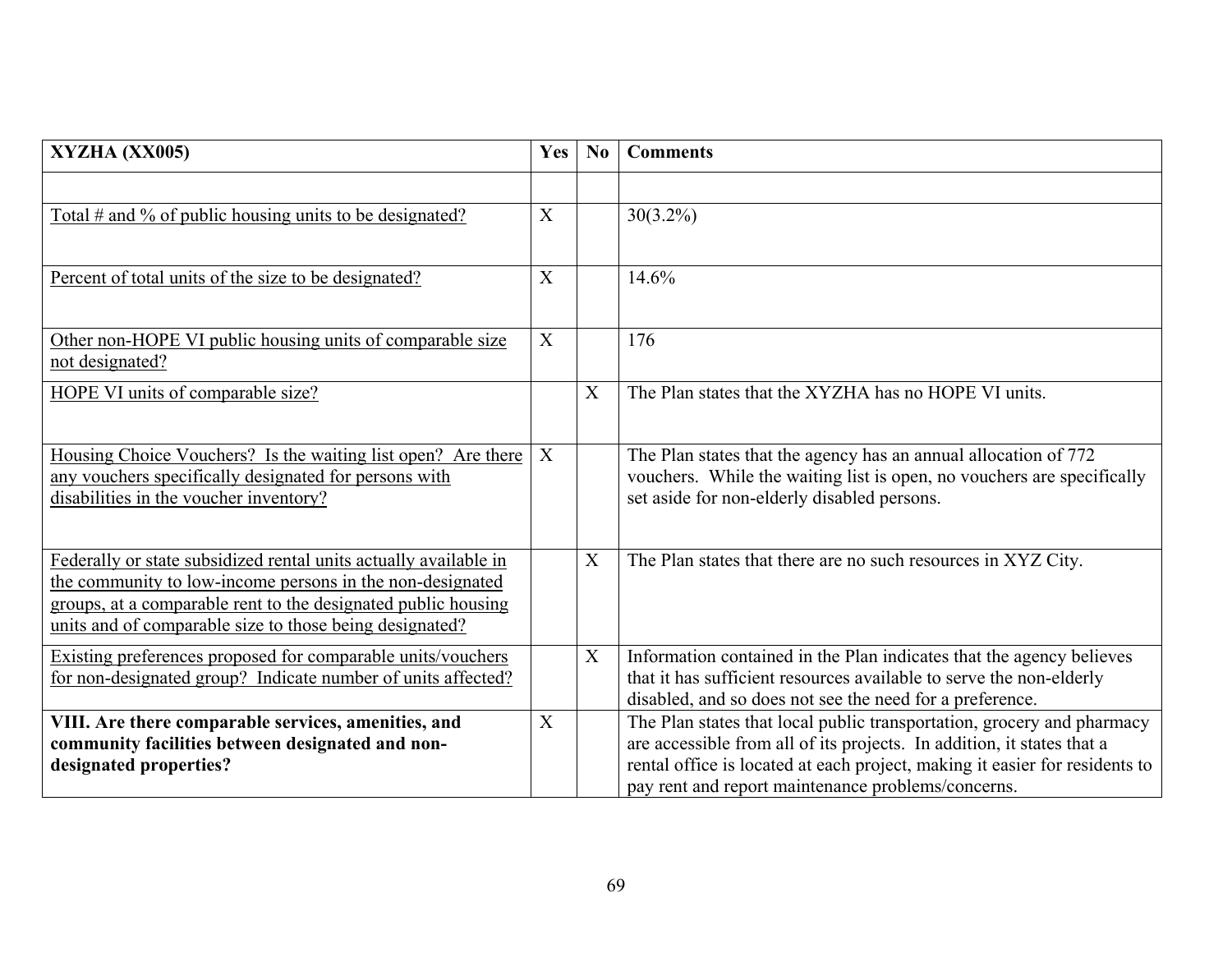| <b>XYZHA (XX005)</b>                                                                                                                                                                                                                                   | Yes | No | <b>Comments</b>                                                                                                                |
|--------------------------------------------------------------------------------------------------------------------------------------------------------------------------------------------------------------------------------------------------------|-----|----|--------------------------------------------------------------------------------------------------------------------------------|
| IX. No Eviction or Lease Termination Due to Designation                                                                                                                                                                                                |     |    | Not applicable. The project is currently vacant.                                                                               |
| Does the Plan include information stating that no lawful<br>tenants of public housing dwelling units will be evicted or<br>have their leases terminated because of the designation?                                                                    |     |    |                                                                                                                                |
| X. Voluntary Relocation Because of the Designation                                                                                                                                                                                                     |     |    | Not applicable. See explanation above.                                                                                         |
| Does the PHA intend to provide reasonable notice of the<br>designation and an explanation of available relocation benefits<br>for the agency and the tenant/family?                                                                                    |     |    |                                                                                                                                |
| Does the Plan indicate that the PHA will provide access to<br>comparable housing including appropriate services and design<br>features at a rental rate paid by the tenant that is comparable to<br>the unit from which the tenant/family has vacated? |     |    | Not applicable.                                                                                                                |
| Does the Plan include information regarding the PHA's<br>intention to make payments of actual reasonable moving<br>expenses to the tenant/family?                                                                                                      |     |    | Not applicable.                                                                                                                |
| XI. Court Orders, Lawsuits, Investigation, VCAs and<br><b>Section 504</b>                                                                                                                                                                              | X   |    | Information contained in the Plan and corroborated by the FO, show<br>that none of these concerns are applicable to the XYZHA. |
| Does the PHA have any outstanding court orders, VCAs or<br>Section 504 Letters of Findings (LOF)? If yes, do they<br>conflict with the Plan?                                                                                                           |     |    |                                                                                                                                |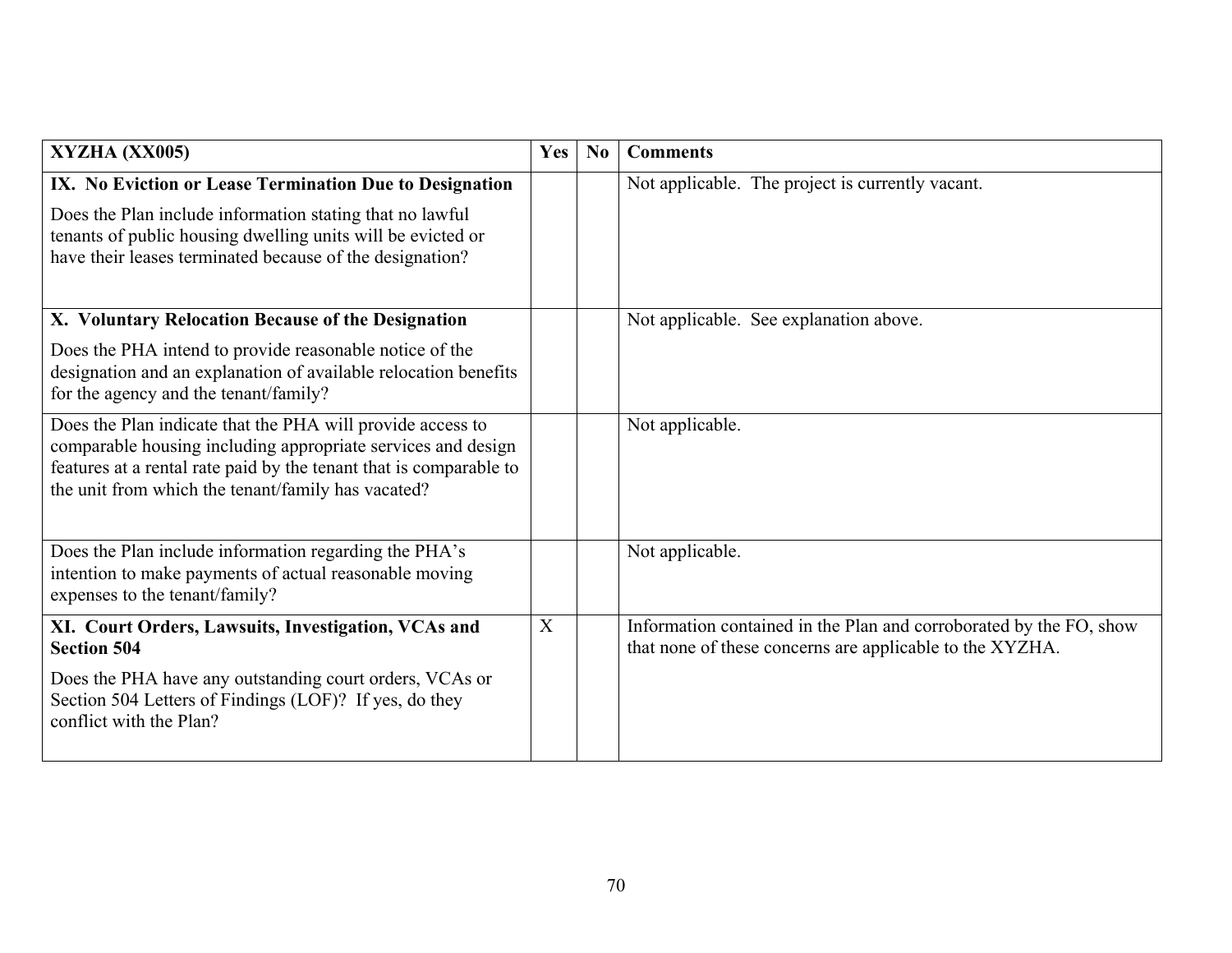| XYZHA (XX005)                                                                                                                                                                                                                                                     | <b>Yes</b> | No | <b>Comments</b>                                                                                                                                                                                                                                                                                |
|-------------------------------------------------------------------------------------------------------------------------------------------------------------------------------------------------------------------------------------------------------------------|------------|----|------------------------------------------------------------------------------------------------------------------------------------------------------------------------------------------------------------------------------------------------------------------------------------------------|
| Does the Field office have information about any lawsuits,<br>pending investigation or tenancy litigation that may impact the<br>proposed designation? If yes, please explain.                                                                                    |            | X  | Comments submitted by the FO, does not contain information<br>regarding any of these concerns.                                                                                                                                                                                                 |
| <b>XIII. Overall Assessment</b><br>Does this Plan adequately address the low-income housing<br>needs of the elderly and/or disabled population in the PHA's<br>jurisdiction by utilizing available local, state and federal<br>resources? If yes, please explain. | X          |    | Information contained in the Plan and corroborated by comments<br>from the FO, show that the proposed designation addresses the low-<br>income housing needs of the elderly in XYZ City as identified in the<br>Consolidated and the XYZHA's Annual Plans. I recommend that it<br>be approved. |

# **Recommendation:** *Approval*

**HUD Reviewer:** 

| /s/                          |                  |             |
|------------------------------|------------------|-------------|
| <b>Print Name</b>            | <b>Signature</b> | <b>Date</b> |
| <b>Supervisory Approval:</b> |                  |             |
| /s/                          |                  |             |
| <b>Print Name</b>            | <b>Signature</b> | <b>Date</b> |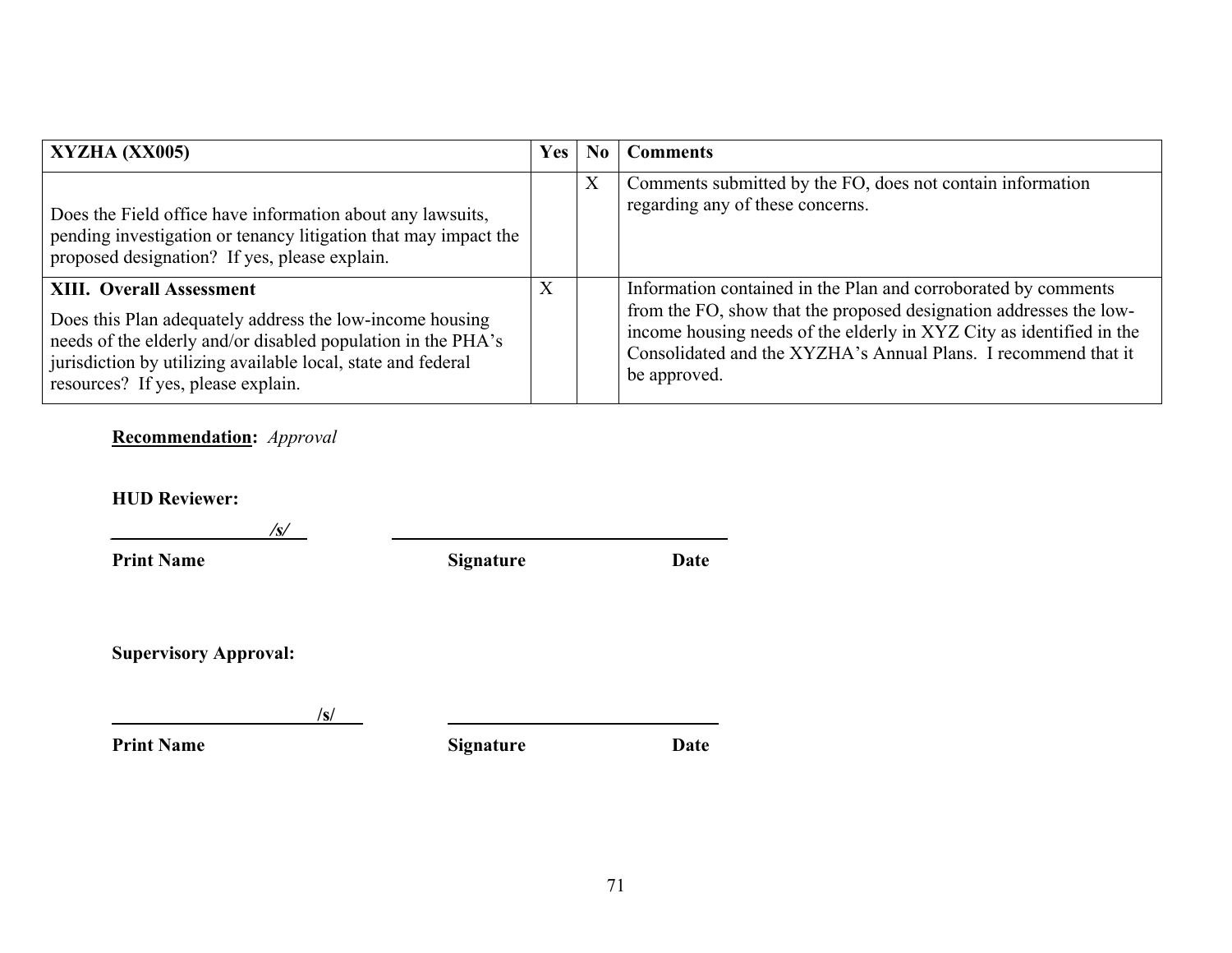# **APPENDIX XVII: SAMPLE DISAPPROVED NEW PLAN ANALYSIS**

# **XYZ HOUSING AUTHORITY (XYZHA), (Insert State Abbreviation) – REVIEW ANALYSIS**

**\*A limited review of the Plan will be conducted to ensure that the Plan is complete and complies with the requirements of Section 7 of the U.S. Housing Act of 1937 and Notice PIH 2007-01 (HA). Please be advised that answering No to questions will not disqualify the Plan from being approved. Please provide a brief explanation to items checked No.** 

| XYZHA (XX005)                                                                                                                                                                                   | Yes | N <sub>0</sub> | <b>Comments</b>                                                                                                                                                                                                                                                                                                                                                                                                                                                                                                                                                                                                                                                                                              |
|-------------------------------------------------------------------------------------------------------------------------------------------------------------------------------------------------|-----|----------------|--------------------------------------------------------------------------------------------------------------------------------------------------------------------------------------------------------------------------------------------------------------------------------------------------------------------------------------------------------------------------------------------------------------------------------------------------------------------------------------------------------------------------------------------------------------------------------------------------------------------------------------------------------------------------------------------------------------|
| <b>I. Justification for Designation</b><br>Does the PHA establish that the designation is necessary to<br>achieve the housing goals for its jurisdiction under the<br><b>Consolidated Plan?</b> |     | X              | Although information contained in the Plan states that the proposed<br>designation is necessary to meet the housing goals of the jurisdiction,<br>the XYZHA also states that it is not an entitlement community, and<br>so, does not have a Consolidated Plan (CP). Additionally, the Plan<br>states that information included the CP of the agency's neighboring<br>city puts the number of frail and elderly families at 40,245. The<br>XYZHA uses this data to make the case that there is a need for elderly<br>housing that justifies its Plan. However, the Plan does not provide<br>any information regarding the population of the group not included in<br>the proposed designation for comparison. |
| Does the Plan meet the housing needs of the low-income<br>population of its jurisdiction within the PHA's funding<br>constraints?                                                               |     | X              | After reviewing the XYZHA's waiting list data as well as information<br>provided by the Field Office on 6/8, it does not appear that the Plan<br>meets the housing needs of low-income persons in the jurisdiction.<br>For example, the XYZHA has not offered sufficient information<br>regarding other resources such as privately-owned, federal/state<br>subsidized rental properties that are needed to mitigate the impact of<br>the proposed designation on the non-designated group                                                                                                                                                                                                                   |
| Does the Plan include information from the consolidated plan<br>or other reliable sources to support the proposed designation?                                                                  |     | X              | As stated under justification above, the Plan contains information<br>from a neighboring city's CP pertaining to the number of frail/elderly<br>persons, but fails to indicate the number of non-elderly disabled<br>families that could have provided the basis for analytical comparison.                                                                                                                                                                                                                                                                                                                                                                                                                  |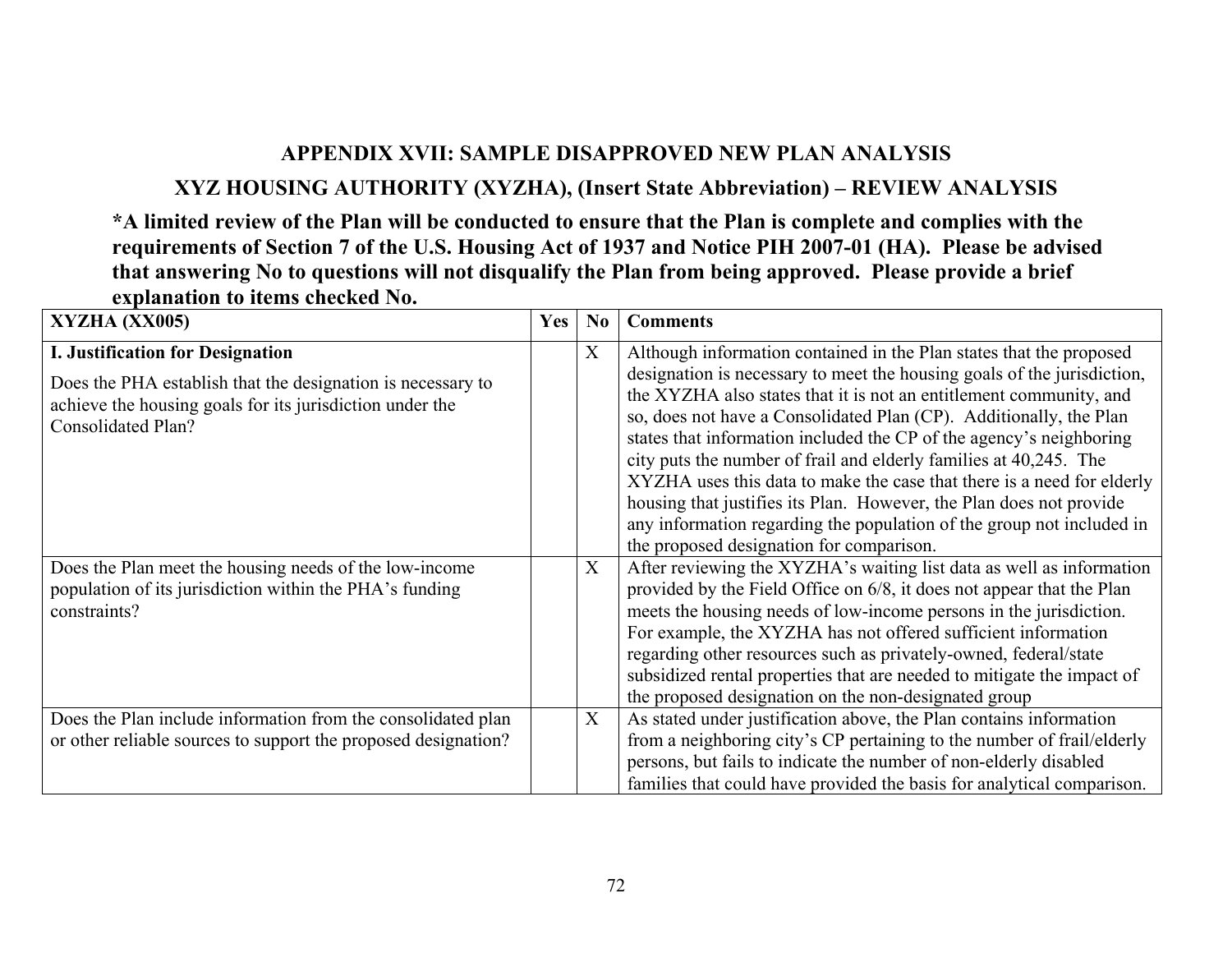| XYZHA (XX005)                                                                                                                                                                                                                                                                                                                                                                            | Yes | N <sub>0</sub> | <b>Comments</b>                                                                                                                                                                                                                                                                                                                                                                                                                                                                                                                                                                                                                      |
|------------------------------------------------------------------------------------------------------------------------------------------------------------------------------------------------------------------------------------------------------------------------------------------------------------------------------------------------------------------------------------------|-----|----------------|--------------------------------------------------------------------------------------------------------------------------------------------------------------------------------------------------------------------------------------------------------------------------------------------------------------------------------------------------------------------------------------------------------------------------------------------------------------------------------------------------------------------------------------------------------------------------------------------------------------------------------------|
| <b>II. Project Description</b><br>Does the Plan include the name of the project(s) and the<br>number of units to be designated at each project?                                                                                                                                                                                                                                          | X   |                | The Plan shows that the proposed designation will include Hunters<br>Lane (45 units), and W.P. Douglas (55 units) developments.                                                                                                                                                                                                                                                                                                                                                                                                                                                                                                      |
| Does the Plan describe the types of tenants for which the<br>project is to be designated?                                                                                                                                                                                                                                                                                                | X   |                | The Plan states that the proposed designation will be for elderly and<br>near-elderly families. On 5/15, HUD sent electronic message to the<br>XYZHA advising it to submit a brief statement indicating that<br>designation will only be for elderly persons of 62 years or older. The<br>XYZHA was also informed that the statute allows PHAs to admit<br>eligible near elderly persons into the designated project if and only if<br>it determines that there is an insufficient number of qualified elderly<br>persons to fill vacancies at the designated project. This information<br>was not received by the due date of 6/24. |
| Does the Plan describe any supportive services to be provided<br>to tenants of the designated project (or portion thereof)?                                                                                                                                                                                                                                                              |     | $\mathbf X$    | The XYZHA states that a project manager will be assigned to the<br>designated project to coordinate supportive services. It states that<br>services will be available through the city's Community Coalition and<br>Partnership. Again, several attempts to get the XYZHA to provide a<br>description of the types of services that will be offered were not<br>responded to.                                                                                                                                                                                                                                                        |
| Does the Plan describe how the design and related facilities of<br>the project accommodate the special environmental needs of<br>the occupants?                                                                                                                                                                                                                                          | X   |                | The Plan indicates that the projects offer handicapped parking,<br>keyless entry into units, and intercoms. According to the Plan, the<br>projects will undergo substantial rehabilitation over the next two years<br>that will include a new fire safety system with alarms, strobe lights,<br>and elevator upgrades.                                                                                                                                                                                                                                                                                                               |
| II (A). Collect and analyze the following data in answering<br>part II above (Project Descriptions)<br>Does the Plan include information on the location, number<br>and bedroom size of UFAS-compliant accessible units?<br>(UFAS-compliant accessible units meet requirements of the Uniform Federal<br>Accessibility Standards, See 24 CFR 8.32. UFAS can be found at http:www.access- |     | X              | At the present time, the XYZHA has no UFAS-complaint units.<br>Information from the PH FO Director indicates that the 3% hearing<br>and visual impaired requirement will be met when a new fire safety<br>service is completed. According to the FO, accessibility needs will be<br>addressed when the building is rehabilitated.                                                                                                                                                                                                                                                                                                    |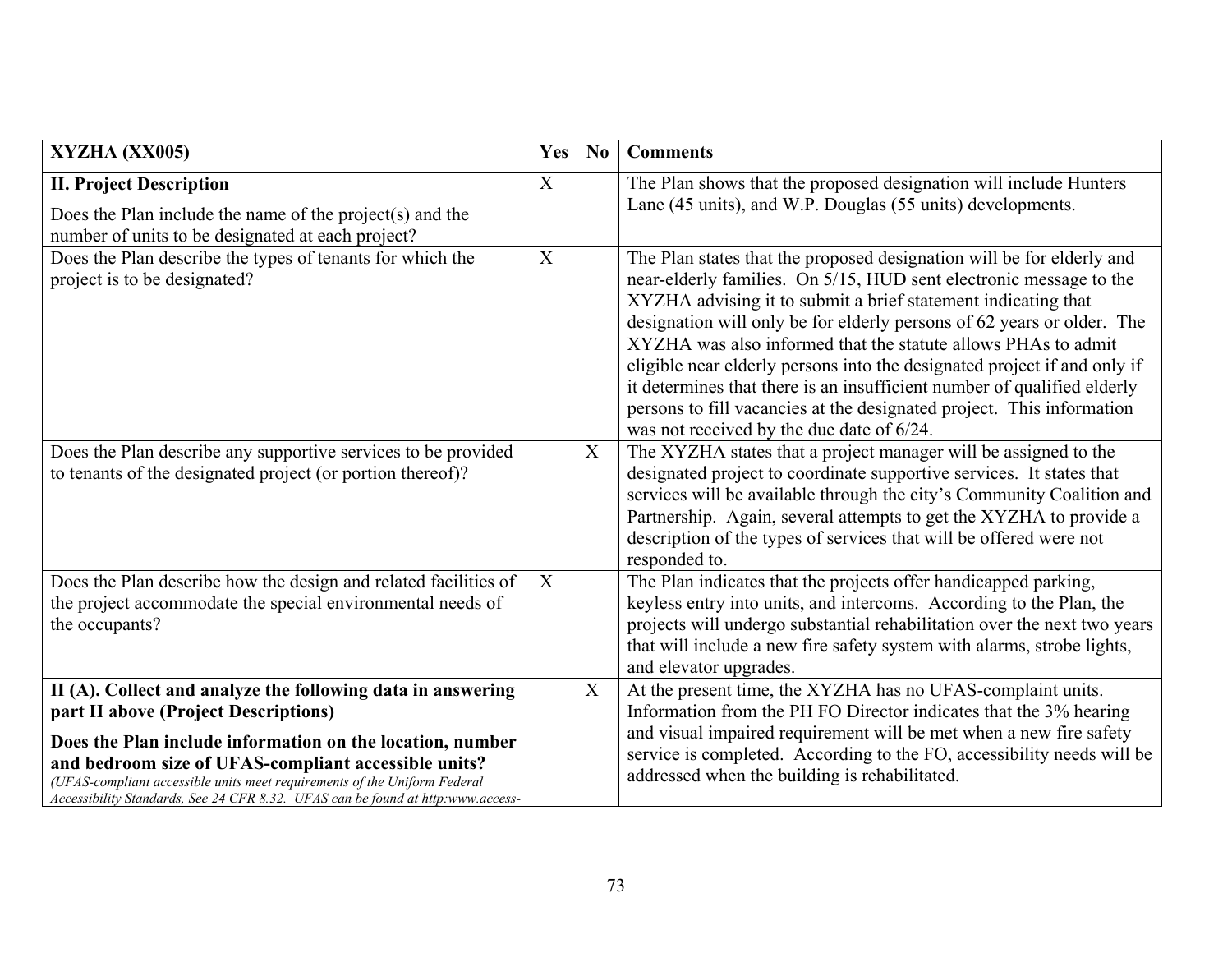| XYZHA (XX005)                                                                                                                                                                                                                         | Yes | N <sub>0</sub>            | <b>Comments</b>                                                                                                           |
|---------------------------------------------------------------------------------------------------------------------------------------------------------------------------------------------------------------------------------------|-----|---------------------------|---------------------------------------------------------------------------------------------------------------------------|
| board.gov/ufas.html. Note that units that only comply with the design and<br>construction requirements of the Fair Housing Act, 24CFR 100.205 do not qualify<br>as UFAS-compliant units, nor do units that are partially accessible): |     |                           |                                                                                                                           |
| In all PHA projects?                                                                                                                                                                                                                  |     |                           |                                                                                                                           |
| In elderly/disabled projects?                                                                                                                                                                                                         |     | $\overline{X}$            | The Plan states that there are no accessible units in the<br>elderly/disabled projects.                                   |
| In family projects?                                                                                                                                                                                                                   |     | $\boldsymbol{\mathrm{X}}$ | No accessible units exist in the family projects as well.                                                                 |
| In projects to be designated as elderly/disabled-only?                                                                                                                                                                                |     | X                         | According to the Plan, there are no accessible units in the projects to<br>be designated                                  |
| In projects already designated as elderly/disabled (if<br>applicable)?                                                                                                                                                                |     | $\boldsymbol{\mathrm{X}}$ | According to information contained in the Plan, the XYZHA has no<br>prior designation.                                    |
| Total number and bedroom size of UFAS-compliant accessible<br>units that will no longer be available to non-elderly disabled<br>persons?                                                                                              |     | X                         | Not applicable. There are no UFAS-compliant units.                                                                        |
| <b>III.</b> Need/Demand for Housing                                                                                                                                                                                                   | X   |                           | The Plan shows that $29(8.5\%)$ of the 342 applicants on the list are                                                     |
| Collect and analyze the following data for the PHA's<br>elderly and non-elderly disabled families:                                                                                                                                    |     |                           | elderly, while 86 (25%) are non-elderly disabled.                                                                         |
| $\#$ and % on public housing waiting list?                                                                                                                                                                                            |     |                           |                                                                                                                           |
| $\#$ and % on HCV waiting list?                                                                                                                                                                                                       | X   |                           | The Plan indicates that 205 applicants are on the list. $9(4.4\%)$ are<br>non-elderly disabled, and 5 (2.4%) are elderly. |
| $\#$ and % on other waiting list (e.g. HOPE VI)?                                                                                                                                                                                      |     | X                         | The Plan states that the XYZHA has no HOPE VI list.                                                                       |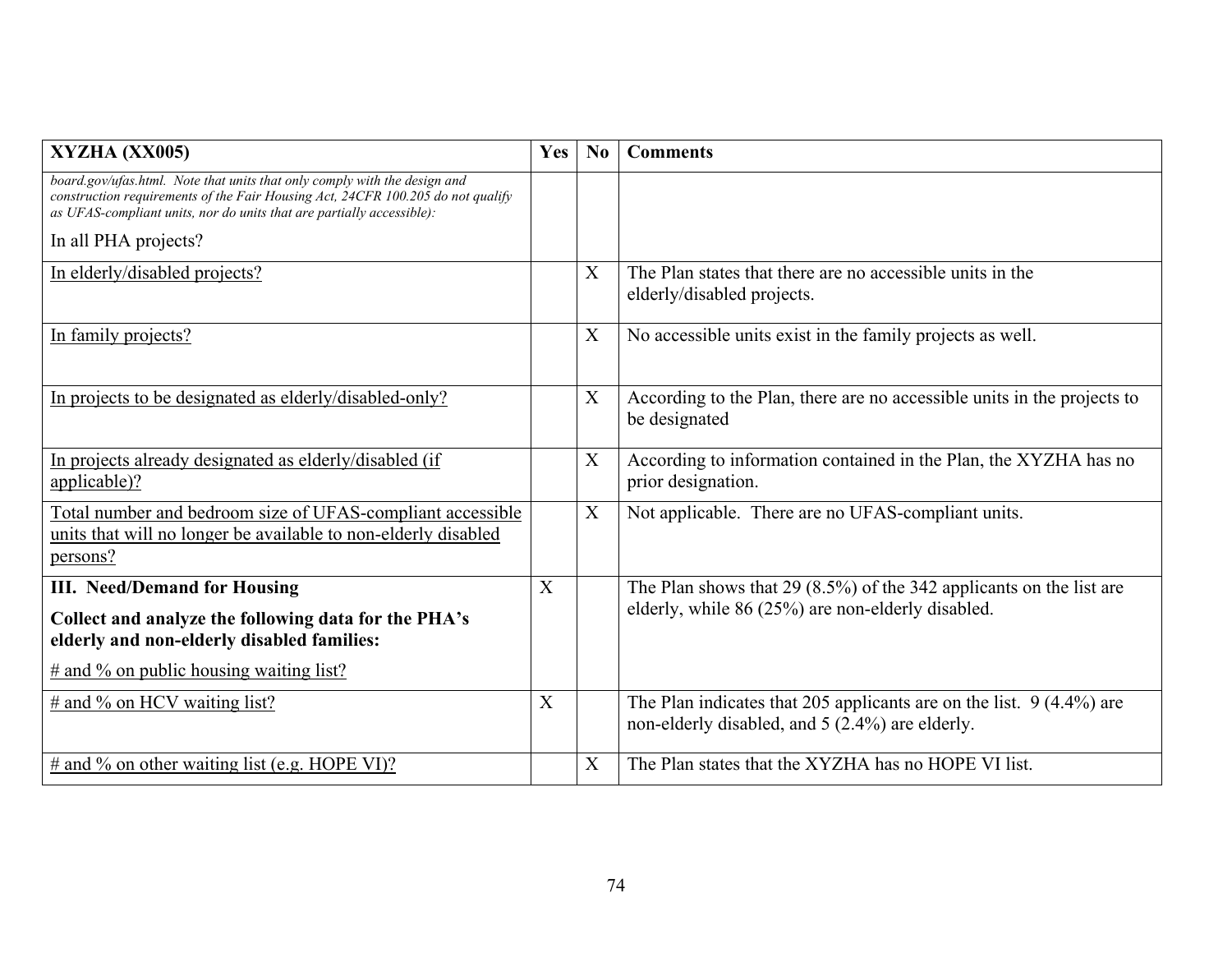| XYZHA (XX005)                                                                                                                                                                    | Yes          | No | <b>Comments</b>                                                                                                                                           |
|----------------------------------------------------------------------------------------------------------------------------------------------------------------------------------|--------------|----|-----------------------------------------------------------------------------------------------------------------------------------------------------------|
|                                                                                                                                                                                  |              |    |                                                                                                                                                           |
| Total $#$ of applicants on the public housing waiting list?                                                                                                                      | X            |    | 342.                                                                                                                                                      |
| Total # of applicants on the HCV waiting list?                                                                                                                                   | X            |    | 205.                                                                                                                                                      |
| # of elderly applicants on the waiting list who have requested<br>units with accessible features (indicate bedroom size<br>requested)?                                           | X            |    | The Plan shows that 5 applicants on the list have requested one-<br>bedroom units with accessible features.                                               |
| # of non-elderly disabled applicants on the waiting list who<br>have requested units with accessible features (indicate<br>bedroom size requested)?                              | X            |    | The agency's waiting list data indicates that 23 applicants have<br>requested one-bedroom units with accessible features.                                 |
| Information in PHA's Annual Plan?                                                                                                                                                | X            |    | The XYZHA states that the proposed designation is contained in its<br>current Annual Plan.                                                                |
| Information in City's Consolidated Plan?                                                                                                                                         |              | X  | As indicated above, the XYZHA states that it has no CP.                                                                                                   |
| <b>IV. Occupancy Data.</b><br>Does Plan include information on the number of elderly and<br>non-elderly disabled families who live in the project(s) to be<br>designated?        | X            |    | The Plan states that 45 elderly and 55 non-elderly disabled persons<br>currently live in the project.                                                     |
| Does Plan include information on the number of elderly and<br>non-elderly disabled families who live in PHA's other<br>remaining projects (by bedroom size and type of project)? | X            |    | The Plan states that 11 elderly and 58 non-elderly disabled families<br>live in other projects within the agency, in mostly one and two<br>bedroom units. |
| Does Plan include information on the number of elderly and<br>non-elderly disabled families who currently receive HCV<br>assistance?                                             | $\mathbf{X}$ |    | The Plan indicates that 43 elderly and 50 non-elderly disabled persons<br>currently receive HCV assistance.                                               |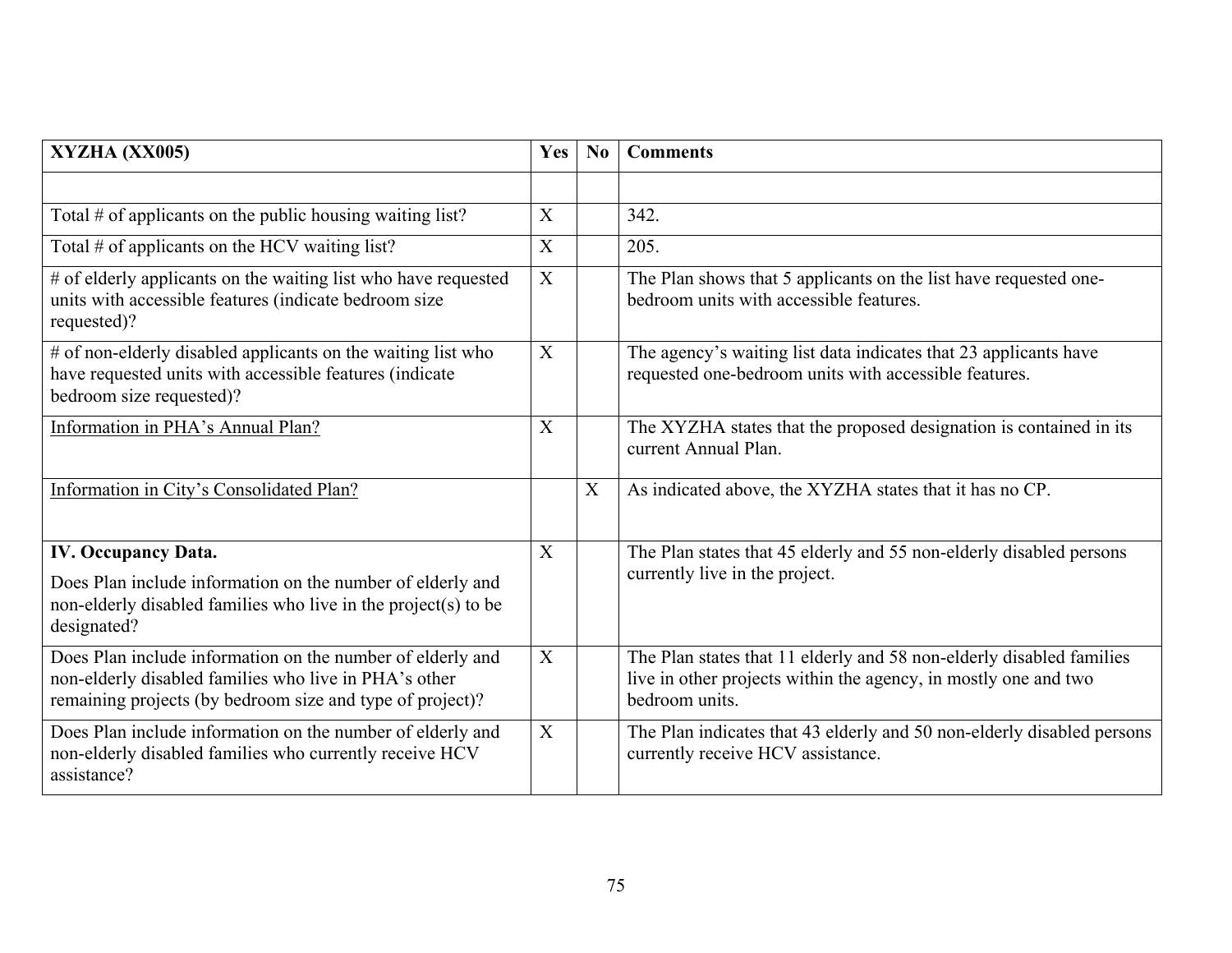| XYZHA (XX005)                                                                                                                                                                                                                                                                                                                                                    | Yes                   | No | <b>Comments</b>                                                                                                                                                                                                                                                                                                                                                                                                                                                                                                                                                                                                                                                                                                                    |
|------------------------------------------------------------------------------------------------------------------------------------------------------------------------------------------------------------------------------------------------------------------------------------------------------------------------------------------------------------------|-----------------------|----|------------------------------------------------------------------------------------------------------------------------------------------------------------------------------------------------------------------------------------------------------------------------------------------------------------------------------------------------------------------------------------------------------------------------------------------------------------------------------------------------------------------------------------------------------------------------------------------------------------------------------------------------------------------------------------------------------------------------------------|
| Does the Plan include information on PHA's public housing<br>inventory that is currently occupied? Explain the status of any<br>vacant units (if applicable)?<br>V. Does PHA operate site-based or agency-wide waiting<br>list?                                                                                                                                  | X<br>X                |    | According to the FO, the projects included in the Plan are the only<br>habitable developments the agency has at this time, because all family<br>units have been made uninhabitable due to hurricane damage. On 6/5,<br>the XYZHA provided supplemental information stating that all of the<br>affected families have been relocated into temporary shelter until their<br>units can be rehabilitated.<br>The Plan states that the agency operated site-based waiting list system<br>prior to the loss of its family units.                                                                                                                                                                                                        |
| VI. Does PHA give preference to non-elderly disabled<br>applicants on the public housing and/or HCV waiting list?<br><b>VII. Alternative Resources</b><br>Does the Plan include a description of any plans to provide<br>additional resources or housing assistance to families that may<br>have been housed if occupancy in the project were not<br>restricted? | $\boldsymbol{X}$<br>X |    | Additional information provided by the XYZHA states that all non-<br>elderly disabled applicants on the public housing waiting list will be<br>moved over to the HCV list, and given priority based on date and time<br>of original application.<br>The Plan states that the agency will apply for additional vouchers to<br>serve the non-elderly disabled persons. This is in addition to offering<br>them priority on the HCV waiting list. The Plan also contains<br>information about ABCHA, UGCHA and QRCHA which are located<br>in the neighboring counties. It states that these agencies offer a<br>combined total of 1,769 public housing units and approximately 5000<br>HCVs that could serve as mitigating resources. |
| VII (A). Collect and analyze the following information in<br>answering the question above (Alternative<br><b>Resources/Supply of Housing):</b><br><u>Total public housing units (indicate sizes)?</u>                                                                                                                                                            | X                     |    | The Plan states that the XYZHA has a total of 465 units (140 one-<br>bedrooms; 100 two-bedrooms; 105 three-bedrooms; 80 four-<br>bedrooms; and 40 five-bedrooms). It is of significance to mention<br>that 365 family units were damaged by the recent hurricane.                                                                                                                                                                                                                                                                                                                                                                                                                                                                  |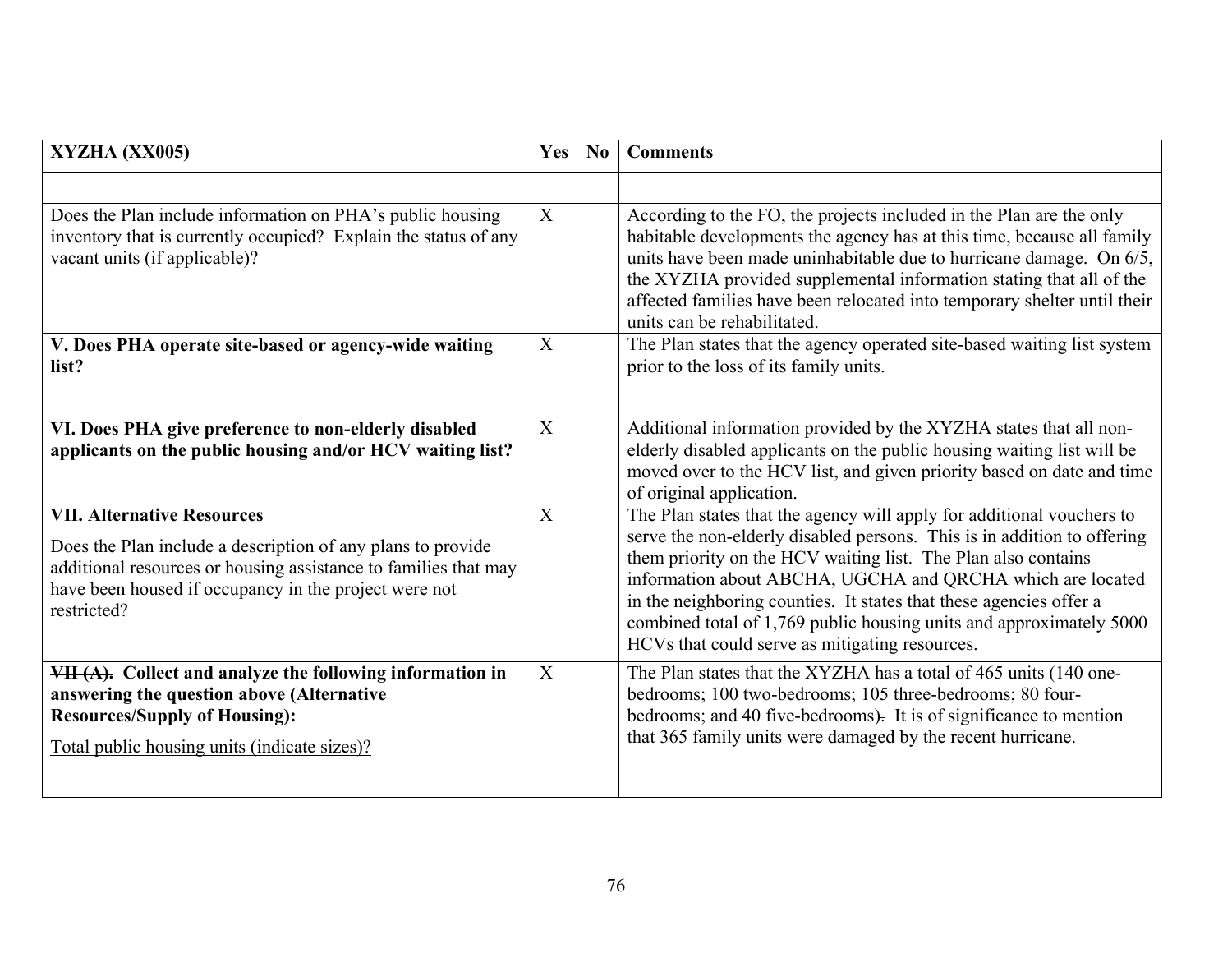| XYZHA (XX005)                                                                                                                                                                                                                                             | Yes | No | <b>Comments</b>                                                                                                                                                                                                                                                               |
|-----------------------------------------------------------------------------------------------------------------------------------------------------------------------------------------------------------------------------------------------------------|-----|----|-------------------------------------------------------------------------------------------------------------------------------------------------------------------------------------------------------------------------------------------------------------------------------|
| Total # and % of public housing units to be designated?                                                                                                                                                                                                   | X   |    | $100(11.6\%)$ . As a result of the hurricane, these 100 units are also the<br>only habitable public housing units the agency has at this particular<br>time.                                                                                                                  |
| Percent of total units of the size to be designated?                                                                                                                                                                                                      | X   |    | 71.4%                                                                                                                                                                                                                                                                         |
| Other non-HOPE VI public housing units of comparable size<br>not designated?                                                                                                                                                                              |     | X  | As described above, the XYZHA has no other habitable public<br>housing units left.                                                                                                                                                                                            |
| HOPE VI units of comparable size?                                                                                                                                                                                                                         |     | X  | There are no HOPE VI units.                                                                                                                                                                                                                                                   |
| Housing Choice Vouchers? Is the waiting list open? Are there<br>any vouchers specifically designated for persons with<br>disabilities in the voucher inventory?                                                                                           | X   |    | The Plan indicates that the agency has 368 vouchers. Although the<br>waiting list is currently open, there are no vouchers specifically<br>reserved for use by non-elderly disabled persons.                                                                                  |
| Federally or state subsidized rental units actually available in<br>the community to low-income persons in the non-designated<br>groups, at a comparable rent to the designated public housing<br>units and of comparable size to those being designated? | X   |    | The Plan states that there are 7 federal and state subsidized rental<br>properties with 483 units (100 one-bedroom, 150 two-bedrooms, 150<br>three-bedrooms, and 83 four-bedrooms) in the city. However, only<br>one of these projects has an open waiting list at this time. |
| Existing preferences proposed for comparable units/vouchers<br>for non-designated group? Indicate number of units affected?                                                                                                                               | X   |    | Additional information provided by the XYZHA states that all non-<br>elderly disabled applicants on the public housing waiting list will be<br>moved over to the HCV list, and given priority based on date and time<br>of original application.                              |
| VIII. Are there comparable services, amenities, and<br>community facilities between designated and non-<br>designated properties?                                                                                                                         |     | X  | Not applicable.                                                                                                                                                                                                                                                               |
| IX. No Eviction or Lease Termination Due to Designation                                                                                                                                                                                                   | X   |    | The XYZHA states that it will comply with applicable laws.                                                                                                                                                                                                                    |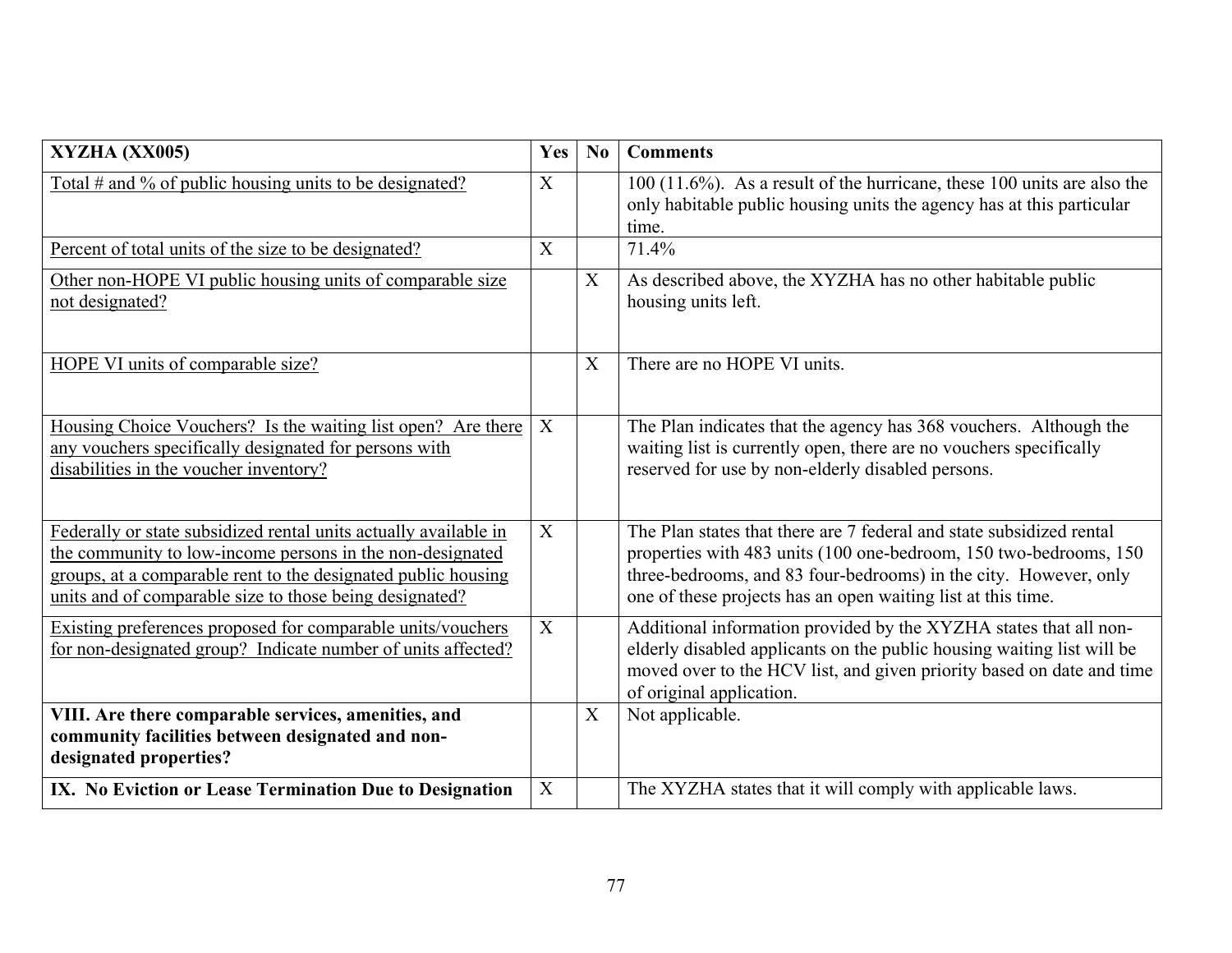| XYZHA (XX005)                                                                                                                                                                                                                                          | Yes            | No          | <b>Comments</b>                                                                                                                                      |
|--------------------------------------------------------------------------------------------------------------------------------------------------------------------------------------------------------------------------------------------------------|----------------|-------------|------------------------------------------------------------------------------------------------------------------------------------------------------|
| Does the Plan include information stating that no lawful<br>tenants of public housing dwelling units will be evicted or<br>have their leases terminated because of the designation?                                                                    |                |             |                                                                                                                                                      |
| X. Voluntary Relocation Because of the Designation                                                                                                                                                                                                     | X              |             | The agency indicates that it will act in accordance with the law.                                                                                    |
| Does the PHA intend to provide reasonable notice of the<br>designation and an explanation of available relocation benefits<br>for the agency and the tenant/family?                                                                                    |                |             |                                                                                                                                                      |
| Does the Plan indicate that the PHA will provide access to<br>comparable housing including appropriate services and design<br>features at a rental rate paid by the tenant that is comparable to<br>the unit from which the tenant/family has vacated? | $\overline{X}$ |             | The agency states that it plans to do so through the use of vouchers<br>and utilizing public housing resources available at neighboring<br>agencies. |
| Does the Plan include information regarding the PHA's<br>intention to make payments of actual reasonable moving<br>expenses to the tenant/family?                                                                                                      | X              |             | The XYZHA states that it will comply with applicable laws.                                                                                           |
| XI. Court Orders, Lawsuits, Investigation, VCAs and<br><b>Section 504</b>                                                                                                                                                                              |                | $\mathbf X$ | No information is available to HUD at this time regarding any of<br>these issues.                                                                    |
| Does the PHA have any outstanding court orders, VCAs or<br>Section 504 Letters of Findings (LOF)? If yes, do they<br>conflict with the Plan?                                                                                                           |                |             |                                                                                                                                                      |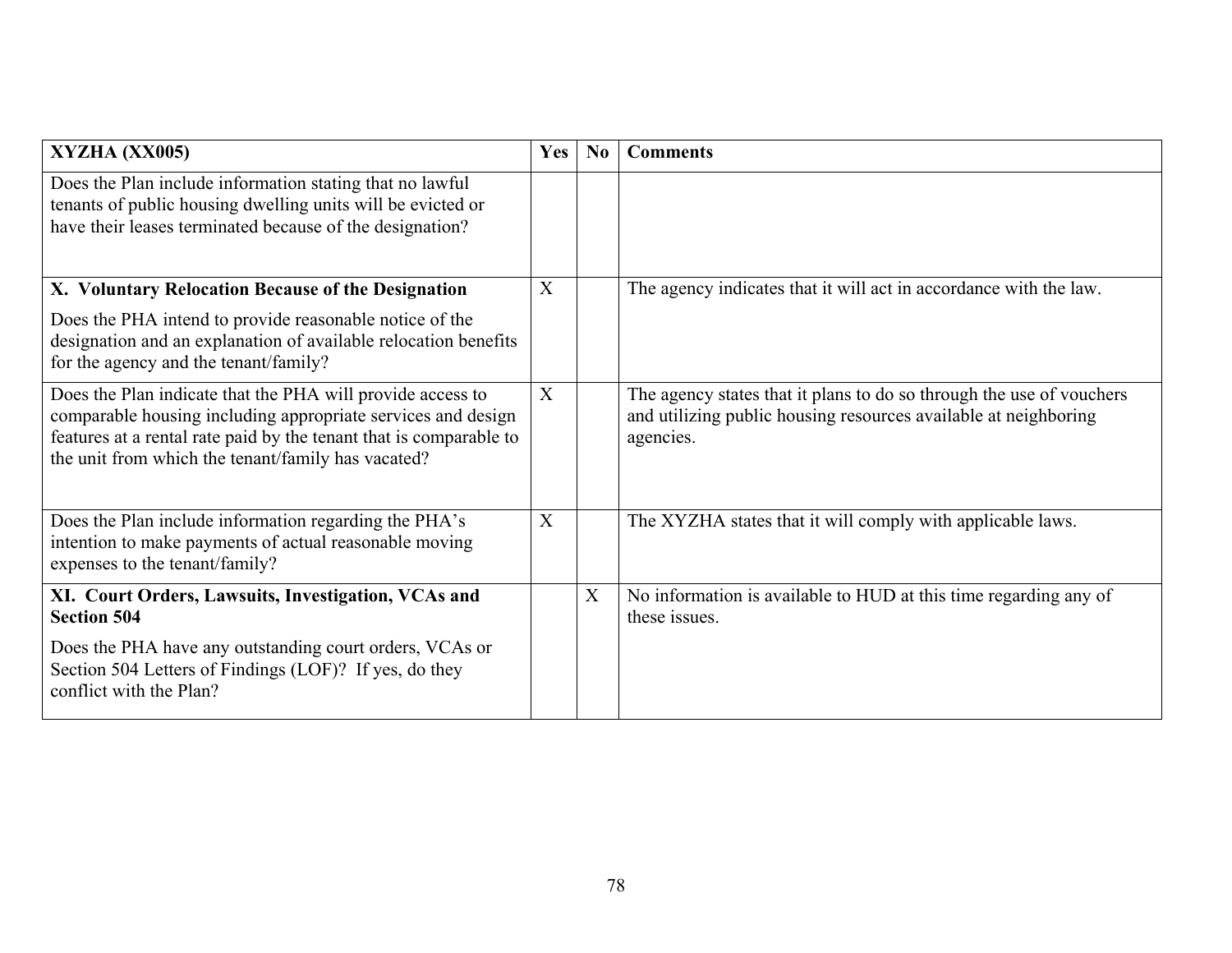| XYZHA (XX005)                                                                                                                                                                                                                                                    | <b>Yes</b> | N <sub>0</sub> | <b>Comments</b>                                                                                                                                                                                                                                                                                                                                                                                                                                                                                                                                                                                                                                                                                                                                                                                                                                                                                                                                                      |
|------------------------------------------------------------------------------------------------------------------------------------------------------------------------------------------------------------------------------------------------------------------|------------|----------------|----------------------------------------------------------------------------------------------------------------------------------------------------------------------------------------------------------------------------------------------------------------------------------------------------------------------------------------------------------------------------------------------------------------------------------------------------------------------------------------------------------------------------------------------------------------------------------------------------------------------------------------------------------------------------------------------------------------------------------------------------------------------------------------------------------------------------------------------------------------------------------------------------------------------------------------------------------------------|
| Does the Field office have information about any lawsuits,<br>pending investigation or tenancy litigation that may impact the<br>proposed designation? If yes, please explain.                                                                                   |            | X              | Comments submitted by the FO does not contain this type of<br>information.                                                                                                                                                                                                                                                                                                                                                                                                                                                                                                                                                                                                                                                                                                                                                                                                                                                                                           |
| <b>XII. Overall Assessment</b><br>Does this Plan adequately address the low-income housing<br>needs of the elderly and/or disabled population in the PHA's<br>jurisdiction by utilizing available local, state and federal<br>resources? If yes, please explain. |            | X              | The above analysis does not contain sufficient information to justify<br>designation of units for elderly families only. The waiting list<br>information suggests that there is a much greater demand for public<br>housing units from persons with disabilities than there is for elderly<br>housing, and thus, it fails to make the case that it is intended to<br>address the low-income housing needs of the city. The units<br>proposed for designation will be rehabilitated to have features which<br>are as appropriate for persons with disabilities as they are for elderly<br>families. With the recent hurricane damage which decimated a large<br>portion of the agency's public housing inventory, it is not clear how<br>the proposed designation will help to alleviate the pain and<br>uncertainty of many suffering families and will increase hardship for<br>persons with disabilities. It is my recommendation that the Plan be<br>disapproved. |

**Recommendation:** *Disapproval*

**HUD Reviewer:** 

*\_\_\_\_\_\_\_\_\_\_\_\_\_\_\_\_\_\_/s/ \_\_\_\_\_\_\_\_\_\_\_\_*

**Print Name Signature Date**